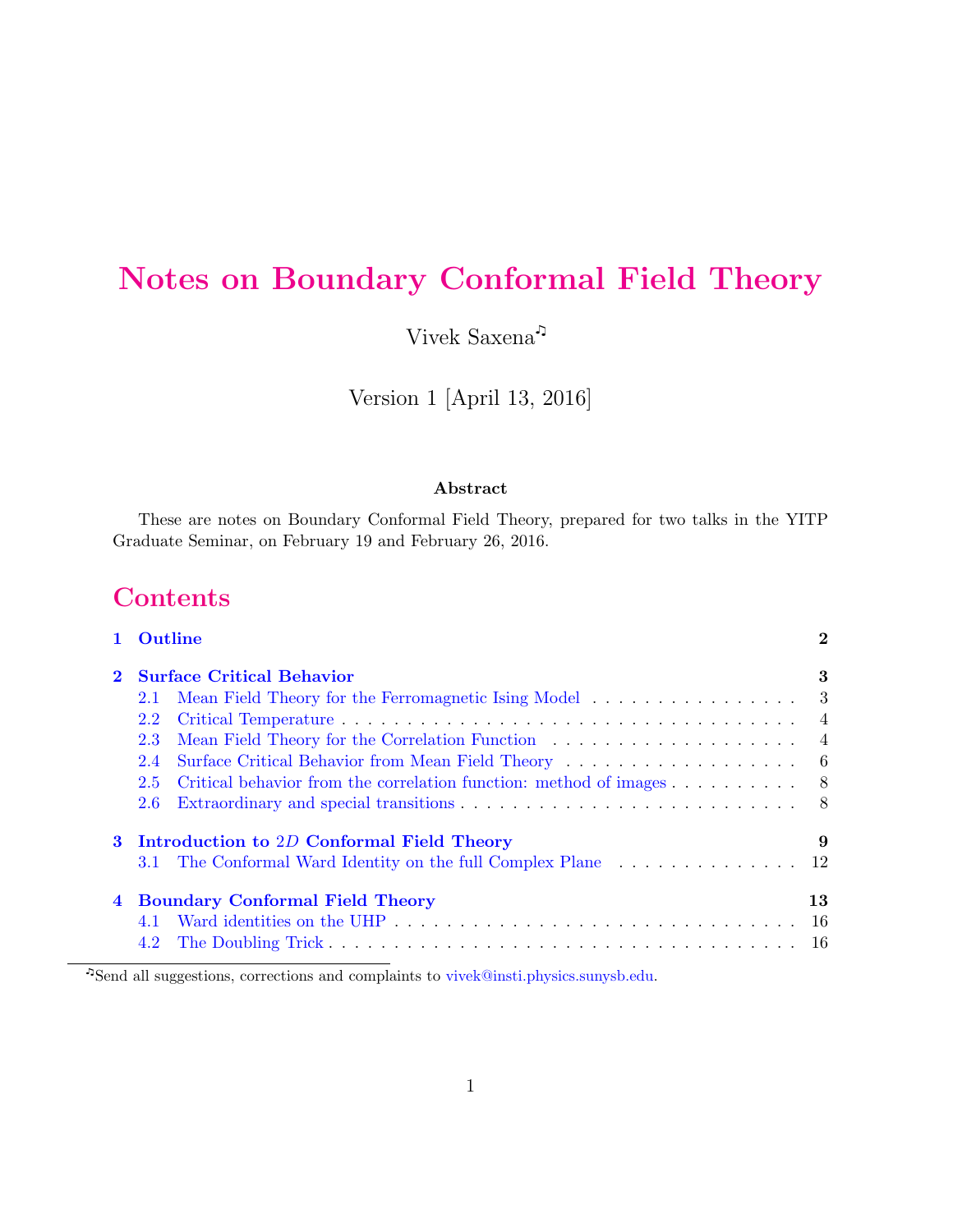| $\mathbf{5}$ | <b>Characters, Singular states and Irreps</b>                 | 18 |  |  |  |
|--------------|---------------------------------------------------------------|----|--|--|--|
|              | 5.1                                                           |    |  |  |  |
|              | 5.2                                                           | 19 |  |  |  |
|              | 5.3                                                           | 20 |  |  |  |
|              | 5.4                                                           | 21 |  |  |  |
| 6            | Minimal Models and the 2D Ising Model<br>21                   |    |  |  |  |
|              | 6.1                                                           |    |  |  |  |
|              | 6.2                                                           |    |  |  |  |
|              | 6.3                                                           | 23 |  |  |  |
|              | <b>Boundary Conditions for the Critical Ising Model</b><br>25 |    |  |  |  |
| 8            | 2D Ising Model on the Upper Half Plane<br>$27\,$              |    |  |  |  |
| 9            | <b>Fusion Rules and Modular Invariance</b>                    | 29 |  |  |  |
|              | 9.1                                                           | 29 |  |  |  |
|              | 9.2                                                           | 30 |  |  |  |
|              | 10 Boundary State Formalism for the 2D Ising Model<br>37      |    |  |  |  |

# <span id="page-1-0"></span>1 Outline

Boundary Conformal Field Theory (BCFT) is the study of conformal field theory on domains with a boundary. It turns out that a boundary introduces certain constraints ("conformal boundary conditions") which have to be accounted for in formulating the theory. The overview of this talk is as follows.

- Surface critical behavior of the Ising Model (a toy example): we will look at the mean field theory approach to the Ising Model, starting from the self-consistent field equation obtained by minimizing the free-energy. We will see how mean field theory predicts the ordinary and extraordinary transitions in the system, and how one can extract bulk and surface critical exponents. The sytem exhibits conformal invariance at criticality, which motivates our study of the simplest CFT system: the two-dimensional case.
- Two dimensional CFT: This will be brief review, mostly to establish context and notation. A special object of interest will be the correlation function of the stress tensor with primary fields, which obeys the so called Conformal Ward Identity. The Ward identity is modified in an important way in the presence of domains with a boundary.
- Boundary Conformal Field Theory: I will describe the role of boundary conditions in our two-dimensional CFT. We will see that the holomorphic and antiholomorphic generators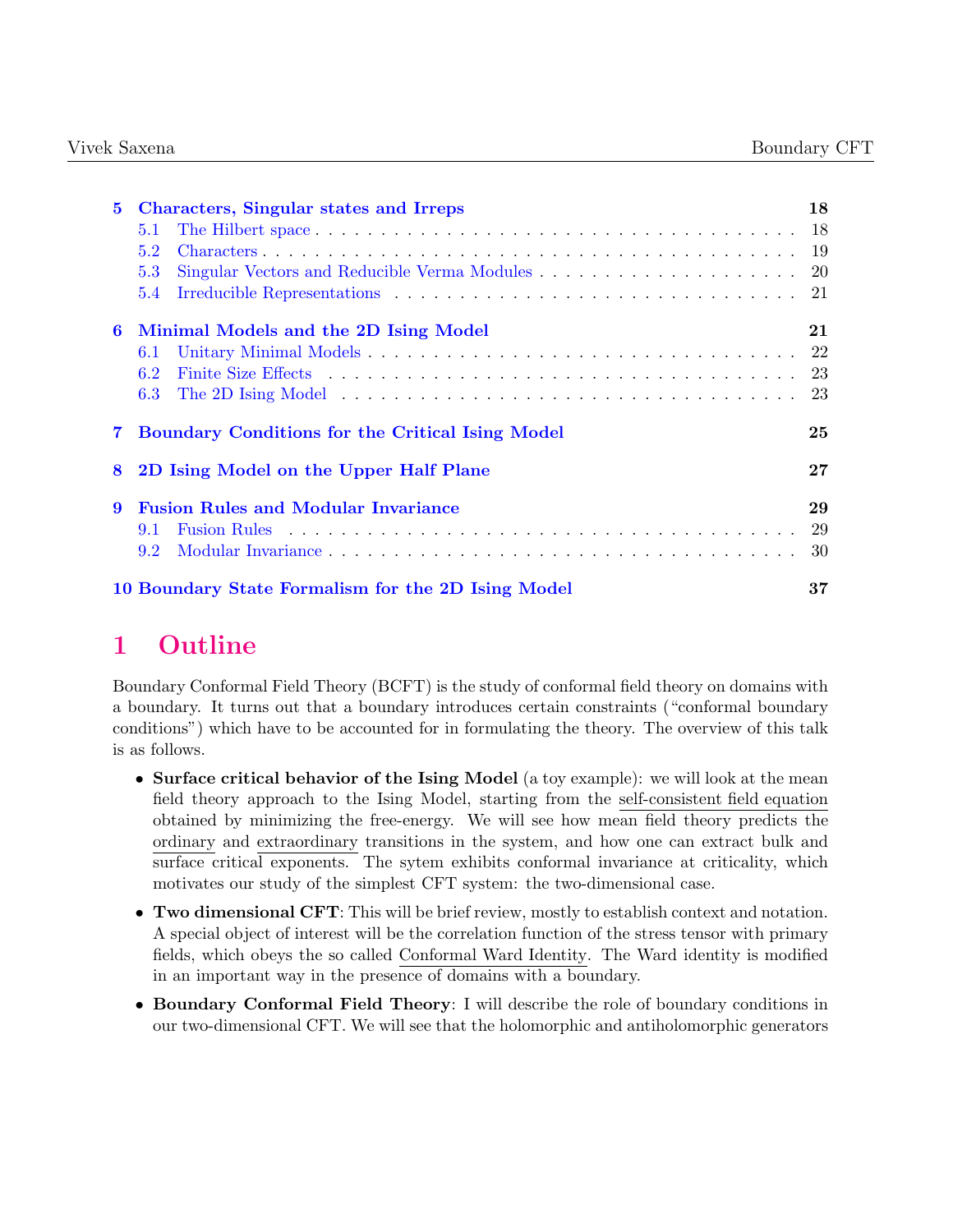no longer decouple, and are in fact coupled due to boundary conditions known as "**gluing** conditions". Most important for us will be the abovementioned modification of the Conformal Ward Identity, and the Cardy Doubling Trick which permits evaluation of correlation functions in a boundary CFT using techniques already known for the open domain CFT.

- The 2D Ising Model in the Upper Half Plane: We will revisit our friend, the 2D Ising Model and try to understand its surface critical behavior through the machinery of 2D Boundary CFT. We will get an explicit form for the asymptotic spin-spin correlation function, from which we will be able to extract the critical exponents for ordinary and extraordinary transitions.
- The Boundary State Formalism: There is a more rigorous formalism to study boundary conformal field theories, developed by Cardy and others, which we will discuss in the context of the 2D Ising Model on the upper half plane. The new concepts that become important for us in this formalism are modular invariance, boundary states and boundary condition changing operators. The boundary state formalism (which is also important for D-branes and string scattering amplitudes) is essential for identifying the allowed conformally invariant boundary conditions, and also the boundary operator content. It turns out that there are local scaling fields on the boundary, known as boundary condition changing operators, which identify the transitions between different boundary states.

# <span id="page-2-0"></span>2 Surface Critical Behavior

### <span id="page-2-1"></span>2.1 Mean Field Theory for the Ferromagnetic Ising Model

Our motivating example will be the ferromagnetic Ising Model, the partition function for which is

<span id="page-2-2"></span>
$$
Z = \text{Tr} \exp\left[\frac{\beta}{2} \sum_{r,r'} J(r - r')s(r)s(r') + \beta H \sum_{r} s(r)\right]
$$
 (1)

Here  $s(r) = \pm 1$ ,  $J(r - r')$  is the ferromagnetic exchange coupling, and H is a uniform applied magnetic field.

In mean field theory, we approximate the interacting situation by a simpler noninteracting partition function. This is achieved by writing

$$
s(r)s(r') = (M + (s(r) - M))(M + (s(r') - M))
$$
\n(2)

and approximating the exponent of [\(1\)](#page-2-2) by

$$
\frac{\beta}{2} \sum_{r,r'} J(r-r') \left( M(s(r) + s(r')) - M^2 \right) + \beta H \sum_{r} s(r) \approx -\frac{1}{2} N \beta J M^2 + \beta (JM + H) \sum_{r} s(r) \tag{3}
$$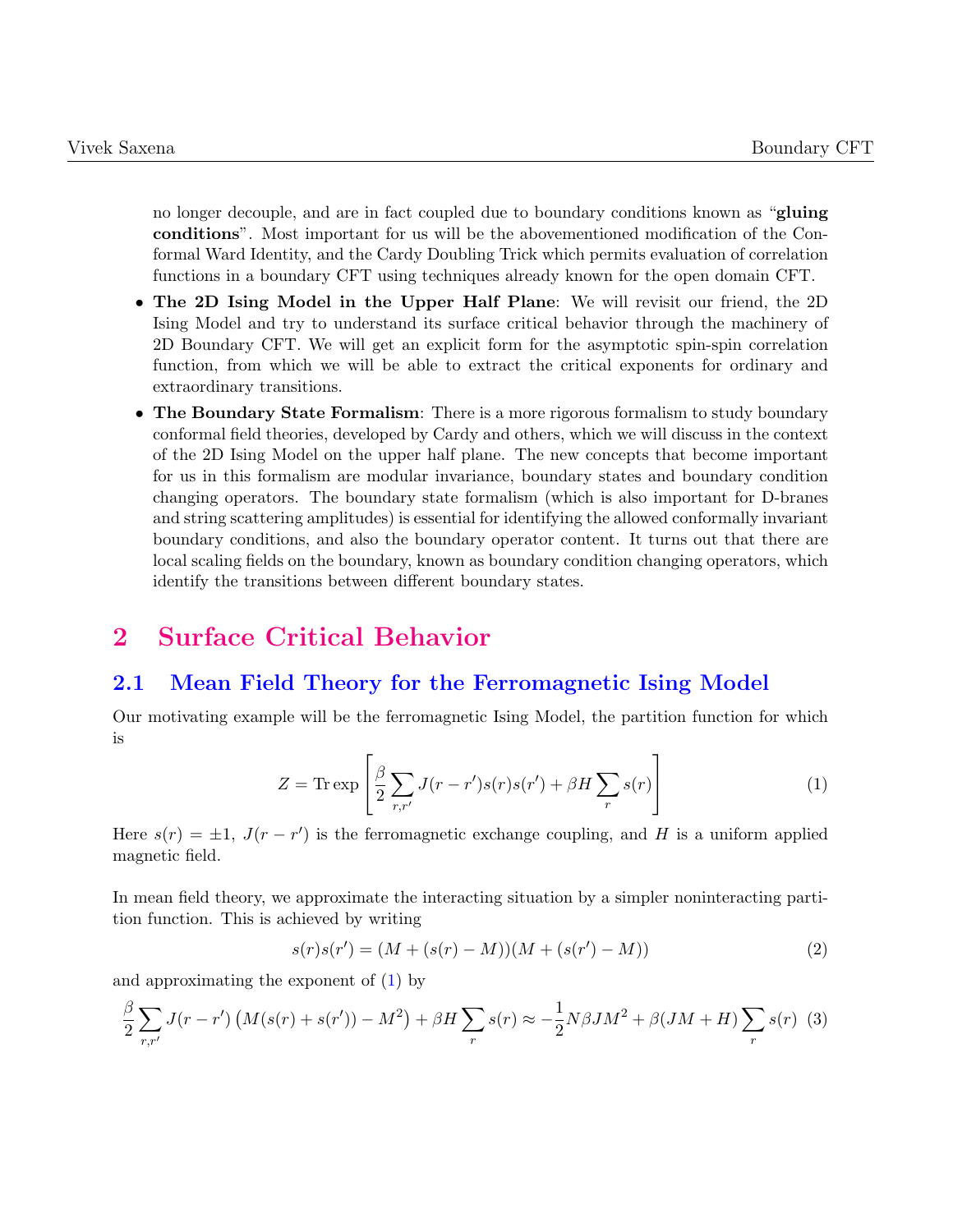whereas

$$
J \equiv \sum_{r'} J(r - r') \tag{4}
$$

and  $N$  is the total number of sites. Mean field theory thus neglects *correlations* between spins on neighboring sites. So we anticipate that it will yield correct results only when the correlation length is small.

#### <span id="page-3-0"></span>2.2 Critical Temperature

The partition function can be written as

$$
Z \approx e^{-\frac{1}{2}N\beta JM^2} \left[2\cosh\beta (JM + H)\right]^N \tag{5}
$$

The free energy per site  $f \equiv -(k_BT/N) \ln Z$  for a given M, is

$$
f_{MF}(M) = \frac{1}{2}JM^2 - \frac{1}{\beta}\ln\cosh\beta(JM + H)
$$
\n(6)

The value of M is the one that minimizes  $f_{MF}(M)$ . This yields the condition,

$$
M = \tanh \beta (JM + H) \tag{7}
$$

For  $H = 0$  and small  $M<sub>i</sub>$  we can Taylor expand  $f<sub>MF</sub>(M)$  as

$$
f_{MF} = \text{const.} + \frac{1}{2}J(1 - \beta J)M^2 + O(M^4)
$$
\n(8)

So, when  $T > J/k_B$  the only minimum is  $M = 0$ . This corresponds to the paramagnetic phase. For  $T < J/k_B$ , symmetry is spontaneously broken.

For nonzero field  $(H \neq 0)$ , the system has only one minimum, and hence a unique value of M.

The temperature  $T_C^{MF} = J/k_B$  is the mean field approximation to the critical temperature of the system. But it is an overestimate, because mean field theory neglects fluctuations which result in disordering and consequent suppression of the true  $T_C$  relative to the mean field value.

#### <span id="page-3-1"></span>2.3 Mean Field Theory for the Correlation Function

The spin-spin correlation function, which will be an important object in the CFT story later, is

$$
\langle s(r)s(0)\rangle \equiv \frac{\text{Tr } s(r)s(0)e^{\frac{1}{2}\beta \sum_{r',r''} J(r'-r'')s(r')s(r'')}}{\text{Tr } e^{\frac{1}{2}\beta \sum_{r',r''} J(r'-r'')s(r')s(r'')}} \tag{9}
$$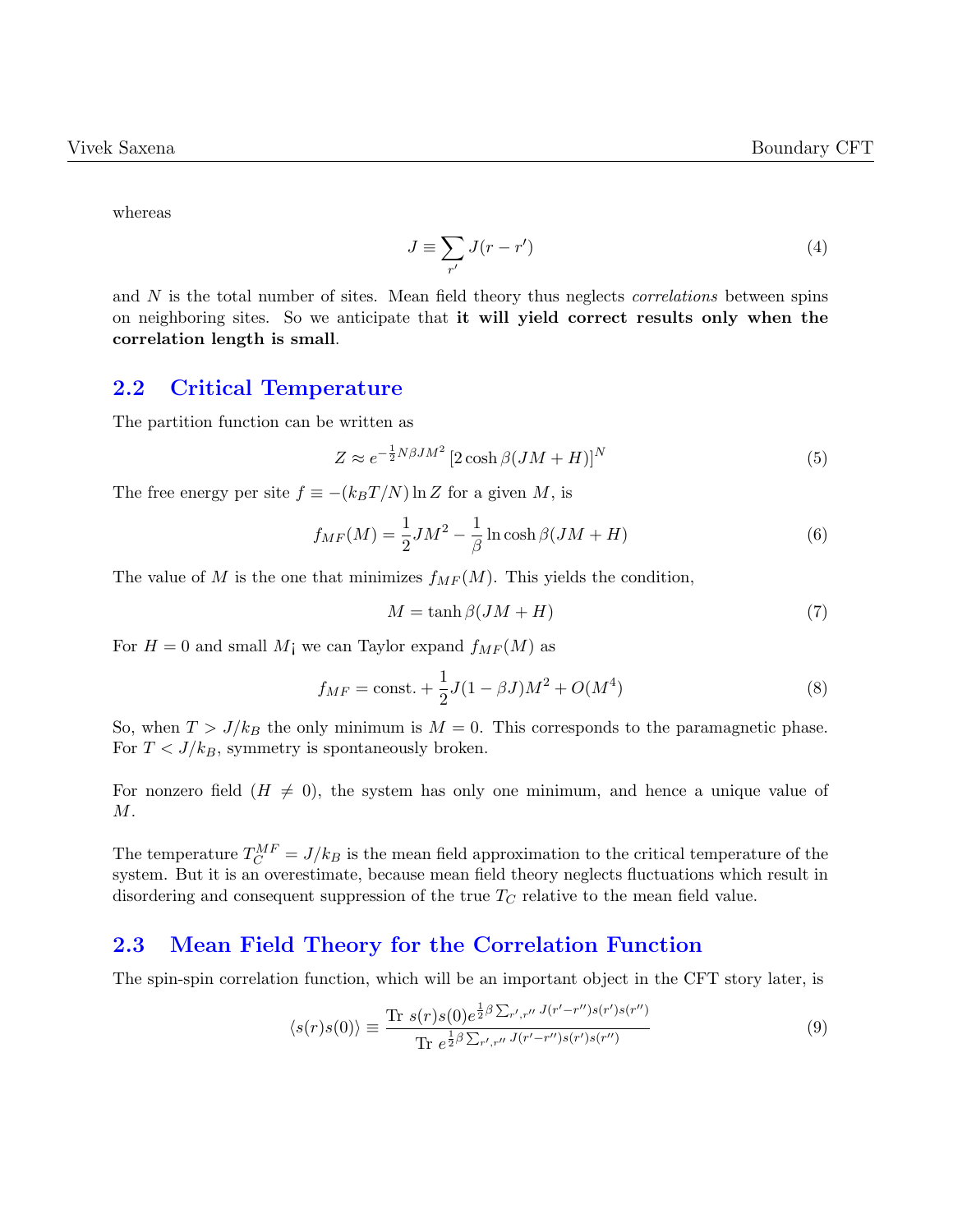The Hamiltonian is symmetric under change of signs of all spins. Hence, if we insert the identity  $1 = \delta_{s(0),1} + \delta_{s(0),-1}$ , the spin-spin correlation function can be written as

$$
\langle s(r)s(0)\rangle \equiv \frac{\text{Tr}'s(r)e^{\frac{1}{2}\beta\sum_{r',r''}J(r'-r'')s(r')s(r'')}}{\text{Tr}'e^{\frac{1}{2}\beta\sum_{r',r''}J(r'-r'')s(r')s(r'')}}\tag{10}
$$

where the primes on the trace imply that we keep  $s(0) = 1$  fixed, and trace over all the other spins. So this two-point function (also called  $G(r)$ ) equals the response of the system to an applied field which is localized at the origin. In other words, this is a step response of the system.

Repeating the mean-field theory arguments, the self-consistent equation that we get from minimizing the free energy in this case is

$$
M(r) = \tanh\left[\beta\left(\sum_{r'} J(r - r')M(r')\right)\right]
$$

Our aim is not to solve this equation analytically of course, but to extract its asymptotic (large r behavior), for instance in the high temperature regime when we know  $M(r)$  is small. In this regime, we can Taylor expand the right hand side, to get

$$
M(r) = \beta \sum_{r'} J(r - r')M(r') + \text{small localized corrections (when } r \text{ is small}) \tag{11}
$$

Assuming that the corrections are localized, they can be approximated by a delta function source. Exploiting the convolution on the right hand side, we can solve this equation in the Fourier domain, to get

$$
\tilde{M}(k) \approx \frac{\text{const.}}{1 - \beta J (1 - R^2 k^2)}
$$

where  $\tilde{J}(k) = J(1 - R^2k^2) + O(k^4)$ , and

$$
R^2 = \frac{\sum_r r^2 J(r)}{\sum_r J(r)}\tag{12}
$$

is a measure of the squared range of exchange interactions. Finally, the correlation function in mean field theory is determined (in Fourier space) as

$$
\tilde{G}(k) \sim \frac{\text{const.} \cdot R^{-2}}{k^2 + \xi^{-2}}
$$

where  $\xi = Rt^{-1/2}$ . The position space correlation function has the Ornstein-Zernicke form  $G(r) \sim$  $e^{-r/\xi} \frac{1}{\pi (d-1)}$  $\frac{1}{r^{(d-1)/2}}$  for  $r >> \xi$ . For  $r << \xi$ , we have  $e^{-r/\xi}/r^{d-2+\eta}$ . As  $\xi \propto t^{-1/2}$ , the mean field value of the exponent  $\nu = 1/2$ . At the critical point,  $G(r)$  is given by the inverse Fourier transform of  $1/k^2$ , which for large r goes as  $1/r^{d-2}$ . So the mean field value of the exponent  $\eta$  is  $\eta = 0$ .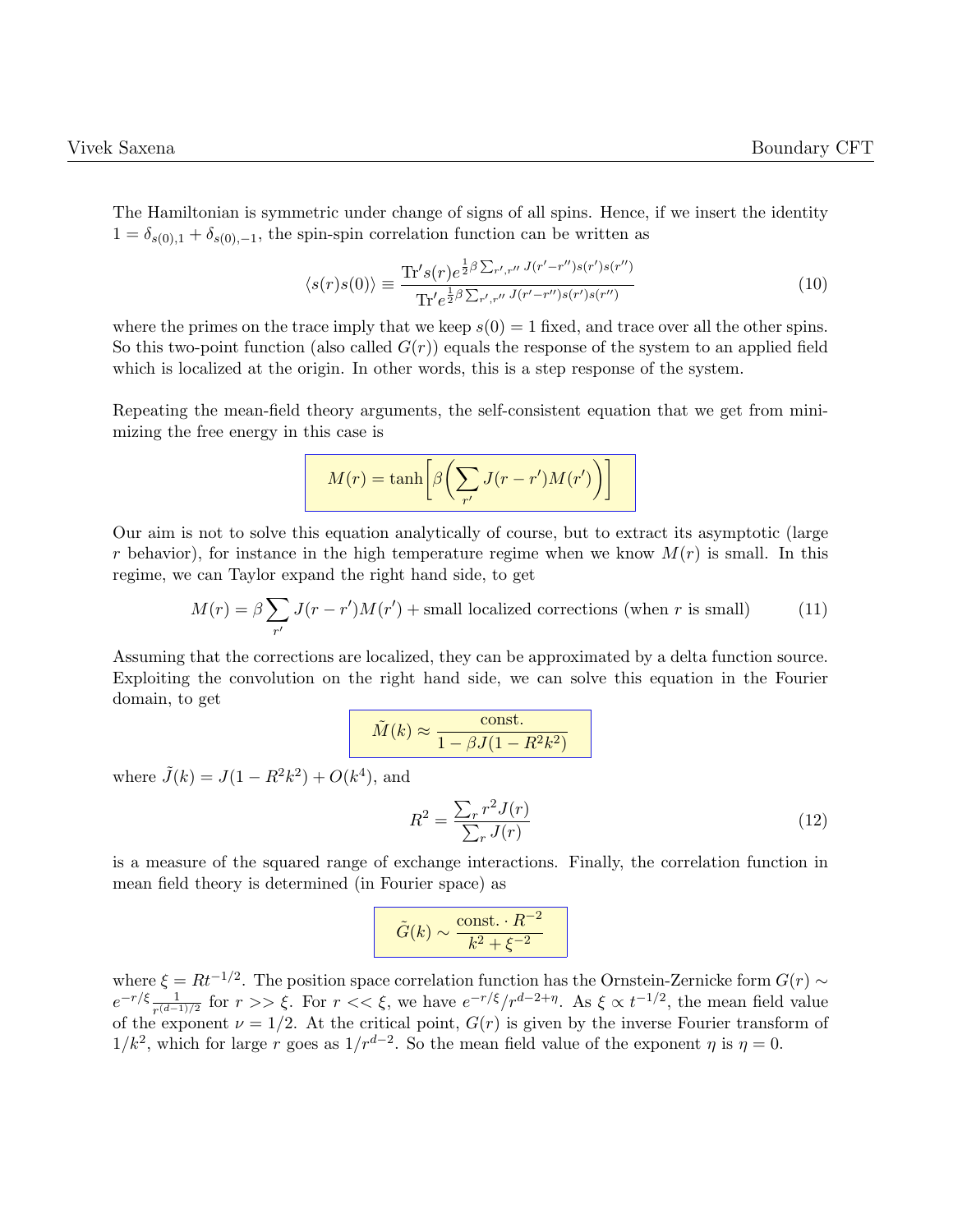### <span id="page-5-0"></span>2.4 Surface Critical Behavior from Mean Field Theory

Our starting point is

$$
M(r) = \tanh\left[\beta\left(\sum_{r'} J(r - r')M(r')\right)\right]
$$

The mean field transition in the bulk occurs when

$$
\beta \sum_{r'} J(r - r') = 1 \tag{13}
$$

This should be thought of as the appropriate generalization of  $\beta J = 1$ .

As there are fewer sites at the boundary, we normally expect (roughly speaking),

$$
\sum_{r'} J(r - r') \Big|_{surface} < \sum_{r'} J(r - r') \Big|_{bulk} \tag{14}
$$

Consequently,

$$
M_{\text{surface}} < M_{\text{bulk}} \tag{15}
$$

The phase transition on the boundary in such a case is termed the **ordinary transition**.

Again, close to the bulk critical point,  $M(z)$  is small and depends weakly on the distance z from the boundary. So, we can Taylor expand to get

$$
\sum_{r'} J(r, r')M(r') = J(z)M(z) + \frac{1}{2}R^2 J \frac{\partial^2 M(z)}{\partial z^2} + \cdots
$$
 (16)

where  $J(z) = \sum_{r'} J(r - r')$ , and J and  $R^2$  are as defined in the previous section.

Cardy assumes the form

$$
J(z) \sim J\left(1 - \frac{R^2}{2\lambda}\delta(z)\right) \tag{17}
$$

for the coupling. It is nonzero except in a narrow region near the boundary. The magnetization therefore satisfies an ordinary differential equation of the form[†](#page-0-0)

$$
\frac{1}{R^2}\frac{\partial^2 M}{\partial z^2} + M - \frac{R^2}{2\lambda}\delta(z)M = (\beta J)^{-1}\tanh^{-1}M\tag{18}
$$

$$
= (\beta J)^{-1} \left( M + \frac{1}{3} M^3 + \dots \right)
$$
 (19)

<sup>†</sup>There is perhaps a typo in the delta function term in Cardy's book. He is missing a factor of 2 in front of  $\lambda$ .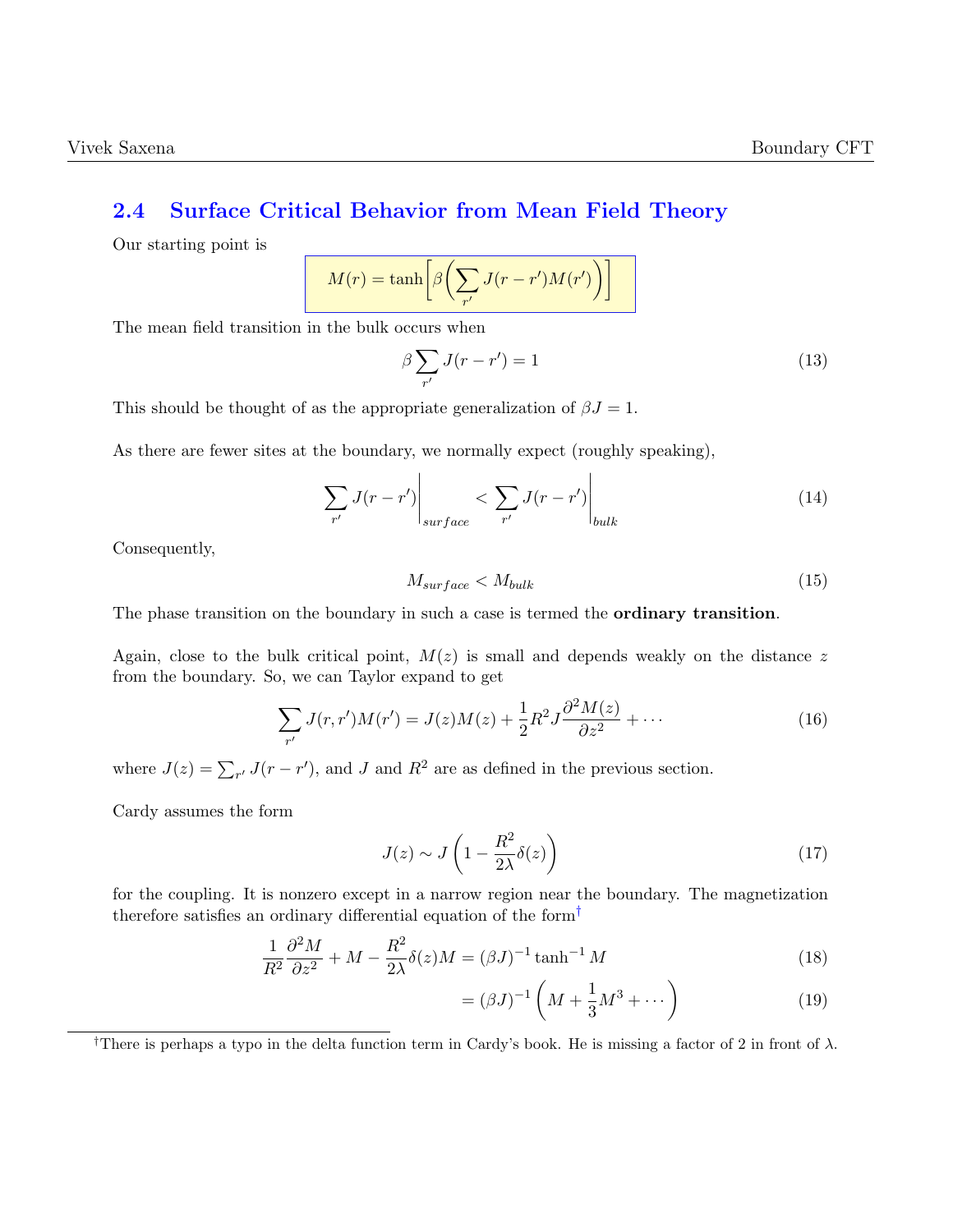with the boundary condition

$$
M = 0 \text{ for } z < 0 \tag{20}
$$

The boundary value problem near the bulk critical point  $\beta J = 1$  is

$$
\frac{1}{2}R^2\frac{\partial^2 M}{\partial z^2} = tM + \frac{1}{3}M^3 \text{ for } z > 0
$$
\n<sup>(21)</sup>

where  $t = (T - T_C)/T_C$ . This has to be supplemented by a boundary condition, which one can get by integrating the original d.e. around  $z = 0$ . This gives

$$
\left. \frac{\partial M}{\partial z} \right|_{0^+} - \left. \frac{\partial M}{\partial z} \right|_{0^-} = \frac{M(0^+) - M(0^-)}{\lambda} \tag{22}
$$

Cardy works instead with [‡](#page-0-0)

$$
\frac{\partial M}{\partial z} = \frac{M}{\lambda} \text{ at } z = 0^+\tag{23}
$$

Extrapolated into  $z < 0$ ,  $M(z)$  would vanish at  $z \approx -\lambda$ . This microscopic distance is known as the extrapolation length.

- For  $T > T_C$ , the only solution has  $M = 0$ .
- For  $T < T_C^{bulk}$ ,  $M \to M_{bulk} \propto (-t)^{1/2}$  as  $z \to \infty$ . This is consistent with the mean field bulk magnetization exponent  $\beta = \frac{1}{2}$  $\frac{1}{2}$ . *M* in fact approaches this value exponentially fast, over a length scale given by the *bulk correlation length*  $\xi \propto |t|^{-1/2}$ .

A generic solution that satisfies these properties is

$$
M(z) = (-t)^{1/2} f\left(\frac{z+\lambda}{Rt^{-1/2}}\right) \tag{24}
$$

where  $f(X \to \infty) = \text{const.}$  and  $f(0) = 0$ .

The magnetization near  $z = 0$  has a different temperature dependence. As f is analytic,

$$
f\left(\frac{\lambda}{Rt^{-1/2}}\right) = O(t^{1/2})\tag{25}
$$

So,  $M(0) \propto (-t)^{\beta_1}$  where  $\beta_1 = 1$  is an example of a **surface exponent**, which differs from the bulk exponent.

<sup>&</sup>lt;sup>‡</sup>Presumably the assumption is that the magnetization identically vanishes for  $z < 0$  first. The solution is then analytically continued into  $z < 0$  to get an estimate of the extrapolation length. This should really not be a source of confusion. But if one likes, one can simply assume a general solution with an extrapolation length to begin with.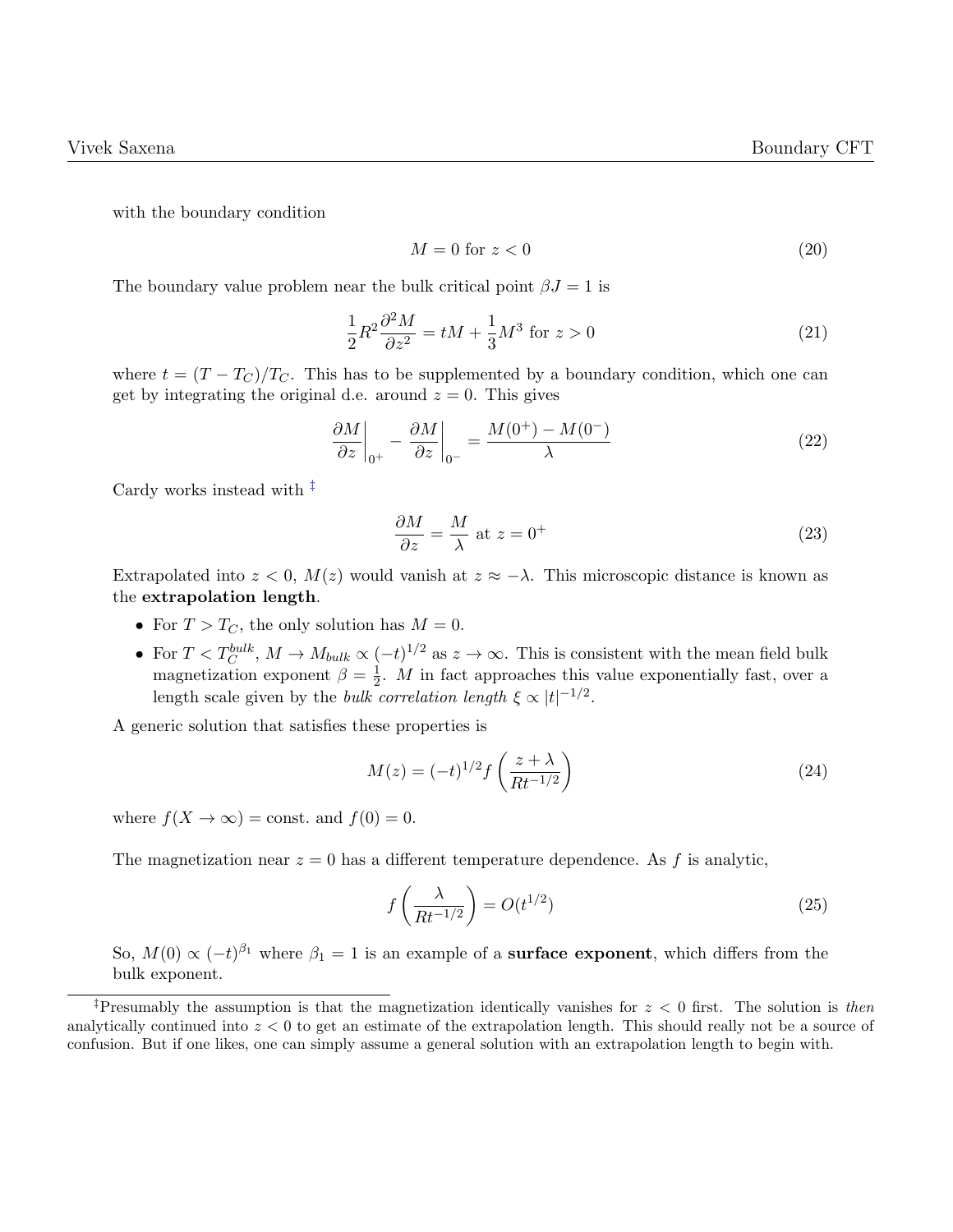### <span id="page-7-0"></span>2.5 Critical behavior from the correlation function: method of images

The correlation function  $G(r_1, r_2)$  at the bulk critical point satisfies the Laplace equation,

$$
\nabla^2 G = 0 \tag{26}
$$

for large  $|\mathbf{r}_1 - \mathbf{r}_2|$ , in the mean field approximation. In the bulk, the solution to this equation has the spherically symmetric form  $r_{12}^{-(d-2)}$  leading to the (bulk) exponent  $\eta = 0$ .

However, when a boundary is present,  $G$  satisfies the same boundary conditions as  $M$  above, i.e.  $G = 0$  whenever  $z_1$  or  $z_2 = -\lambda$ . This problem can be solved using the method of images familiar from electrostatics. The solution is like the electrostatic potential at  $r_2 = (x_2, z_2)$  due to a charge at  $r_1 = (x_1, z_1)$  in the presence of a conducting boundary at  $z = -\lambda$ , i.e.

|  | $\left  \overline{(x_1-x_2)^2+(z_1-z_2)^2 \cdot (d^2-1)} - \overline{(x_1-x_2)^2+(z_1+z_2+2\lambda)^2} \cdot (d^2-1) \right  \right $ |
|--|---------------------------------------------------------------------------------------------------------------------------------------|

- When  $z_1$  and  $z_2$  are much greater than  $|\boldsymbol{x}_1 \boldsymbol{x}_2|$ , we get the bulk behavior  $r_{12}^{-(d-2)}$ .
- If  $r_1$  is close to the boundary but  $r_2$  is far away, we get  $r_{12}^{-(d-1)}$  times some function of the angle that  $r_{12}$  makes with the normal to the surface.
- If both points are near or on the boundary, the scaling behavior is  $r_{12}^{-d}$ .

So the bulk scaling dimension is  $x_h = d/2 - 1$  for the magnetization operator in the bulk, and the boundary scaling dimension is  $x_{h,s} = d/2$  for the magnetization operator close to the boundary.

This can be made more precise through RG arguments as Cardy does in his book.

#### <span id="page-7-1"></span>2.6 Extraordinary and special transitions

If the surface couplings are enhanced above their bulk values, the surface can order at a temperature higher than that of the bulk. This refers to a surface transition.

As the temperature is further reduced, the bulk orders at the bulk critical temperature (which by assumption, is lower than the surface critical temperature). As surface quantities are coupled to the bulk, they can also exhibit singularities at this point. This is referred to as the extraordinary transition.

The surface undergoes two separate transitions as the temperature is lowered. Finally, as the surface enhancement is lowered, these two lines of critical points meet at a multicritical point known as the special transition. We will revisit these transitions from a CFT perspective, shortly.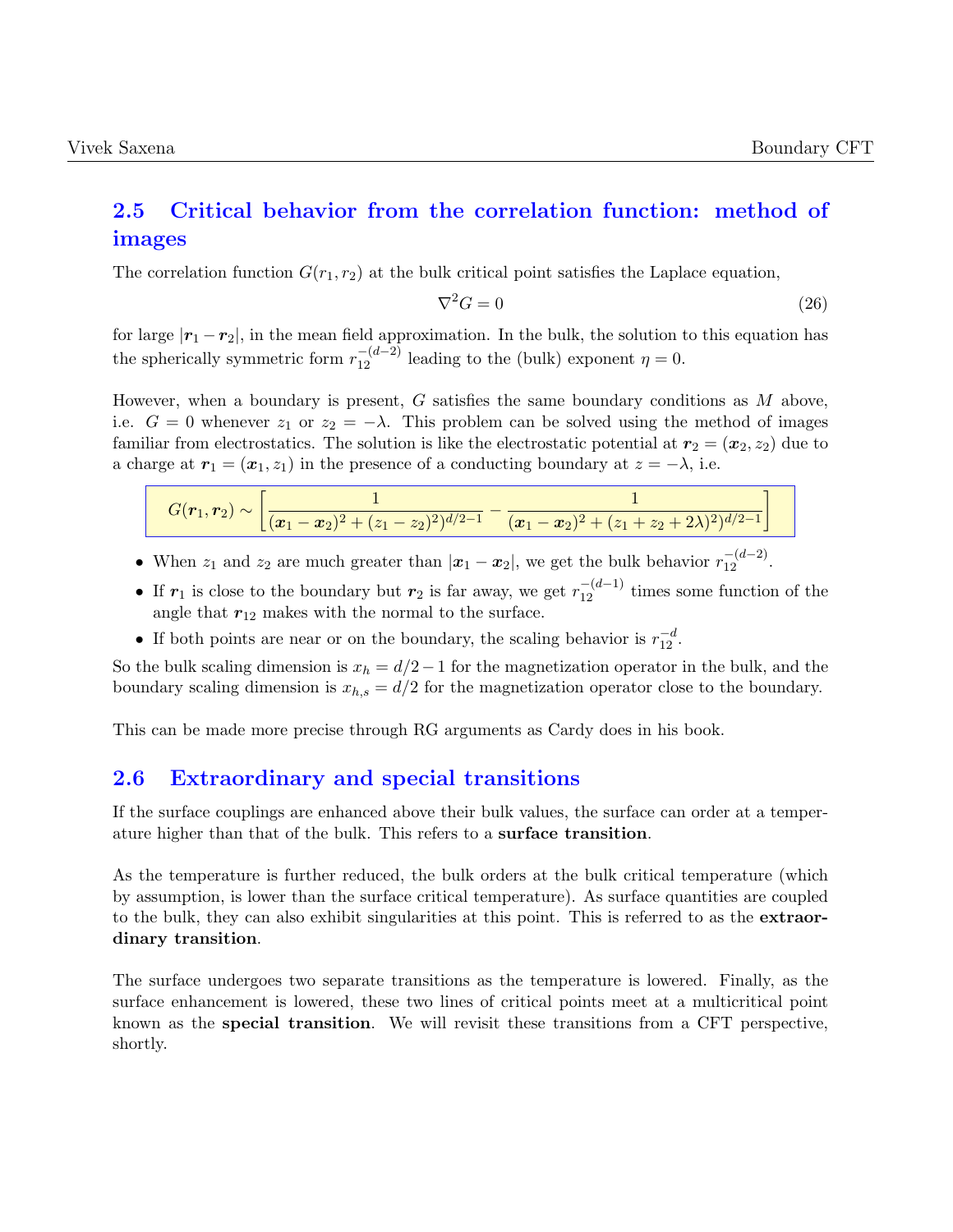# <span id="page-8-0"></span>3 Introduction to 2D Conformal Field Theory

Conformal field theory is most powerful in  $d = 2$ , because the algebra of infinitesimal conformal transformations (i.e. those that preserve angles but not necessarily lengths) is finite in  $d > 2$  and too restrictive in  $d < 2$ .

The 2D space in which the CFT lives can have either a Minkowski or an Euclidean metric. We consider the Euclidean case, as it is most relevant to statistical mechanics.

Two dimensional CFTs are

- **Massless**
- **Local**
- Relativistic
- Renormalized

quantum field theories. It is convenient to use complex coordinates to study them.

$$
z = x + iy \tag{27}
$$

$$
\bar{z} = x - iy \tag{28}
$$

Analytic functions automatically preserve angles, and an infinitesimal conformal transformation has the form

$$
z \mapsto z + \epsilon(z) \tag{29}
$$

where  $\epsilon(z)$  is analytic. There are infinitely many such independent transformations.

The notation  $z^*$  refers to the complex conjugate of z, but  $\bar{z}$  is treated as an independent variable (which may later be set equal to  $z^*$ ). Correlation functions can expressed in terms of holomorphic and antiholomorphic functions, e.g.  $\langle \phi(z, \bar{z} \cdots \rangle) = \sum f(z)g(\bar{z})$ . The "chiral half" of a correlation function refers to its z-dependence (keeping  $\bar{z}$  fixed.

The conformal group on the Riemann sphere is finite dimensional and consists only of Möbius transformations,

$$
z \mapsto \frac{az+b}{cz+d} \tag{30}
$$

where  $a, b, c, d \in \mathbb{C}$  and  $ad - bc = 1$ . These transformations form the Lie group  $SL(2, \mathbb{C})/\mathbb{Z}_2$ .

In  $d \geq 2$ , the conformal group of global conformal transformations is always finite dimensional. However the conformal *algebra* of infinitesimal conformal transformations is infinite in  $d = 2$  and finite in  $d > 2$  dimensions.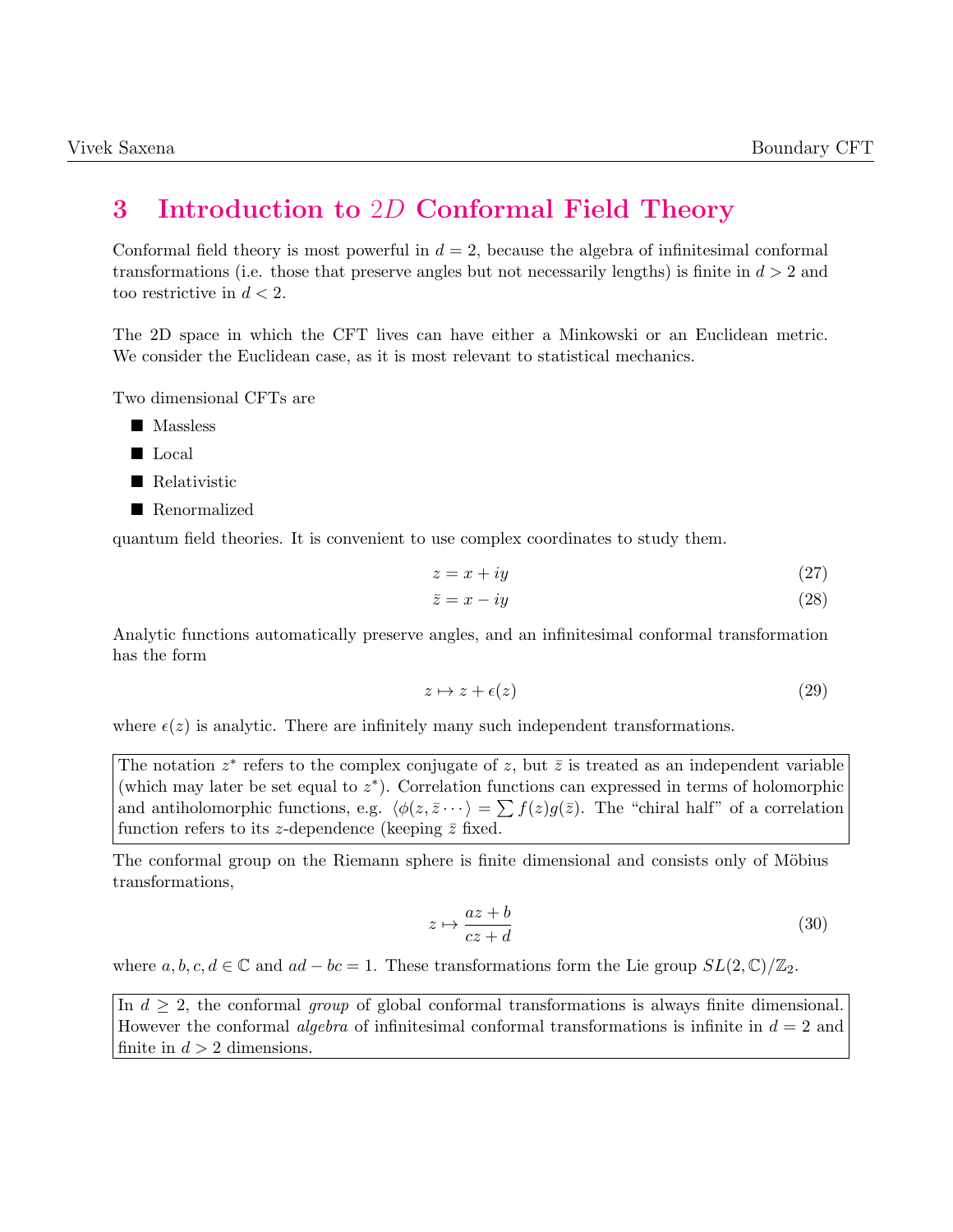In general, to the fields  $\phi(z, \bar{z})$  we can associate a **scaling dimension**  $\Delta$  and a spin J (denoted in statmech literature as  $x$  and  $s$  respectively), according to their behavior under transformations of global rescaling and rotation. That is, under the map  $w = re^{i\theta}z$  for some fixed r and  $\theta$ , we have

$$
\phi(z,\bar{z}) \longmapsto r^{\Delta} e^{i\theta J} \phi(w,\bar{w}) \tag{31}
$$

Fields which transform with  $J = 0$  are referred to as **spinless** or **diagonal** fields.

Any conformal transformation  $z' = f(z)$  looks locally like a combination of a rescaling and rotation. Primary fields are the fields in the CFT which only see this local behavior, and whose transformation properties depend only on the first derivative of f.

**Primary fields** are local densities  $\phi_i(z, \bar{z})$  that under conformal mappings

<span id="page-9-0"></span>
$$
z \longmapsto z' = f(z) \tag{32}
$$

transform as

$$
\phi(z,\bar{z}) = \left(\frac{df}{dz}\right)^h \left(\frac{d\bar{f}}{d\bar{z}}\right)^{\bar{h}} \phi'(z',\bar{z}')
$$
\n(33)

The numbers  $(h, \bar{h})$  are called the **conformal weights** of the primary field. It follows that correlators of primary fields transform as

$$
\langle \phi_1(z_1, \bar{z}_1) \phi_2(z_2, \bar{z}_2) \cdots \rangle = \prod_j \left( \frac{df(z_j)}{dz_j} \right)^{h_j} \left( \frac{d\bar{f}(\bar{z}_j)}{d\bar{z}_j} \right)^{\bar{h}_j} \langle \phi_1(z_1', \bar{z}_1') \phi_2(z_2', \bar{z}_2') \cdots \rangle \tag{34}
$$

A **primary** field  $\phi$  transforms by definition as [\(33\)](#page-9-0). However, if (33) holds only for global conformal transformations, i.e. for  $f \in SL(2,\mathbb{C})/\mathbb{Z}_2$ , then  $\phi$  is said to be **quasi-primary**.

A primary field is always quasi-primary but the converse is not true.

Not all fields in a CFT are primary or quasi-primary. Such fields are called secondary fields (for example, the derivative of a primary field of conformal dimension  $h \neq 0$  is secondary).

The infinitesimal form of the conformal transformation of primary fields is

<span id="page-9-1"></span>
$$
\delta_{\epsilon,\bar{\epsilon}}\phi(z,\bar{z}) = (h\partial_z\epsilon + \epsilon\partial_z + \bar{h}\partial_{\bar{z}}\bar{\epsilon} + \bar{\epsilon}\partial_{\bar{z}})\phi(z,\bar{z})
$$
\n(35)

The local fields can be normalized such that their 2-point functions have the generic form,

$$
\langle \phi_j(z_j, \bar{z}_j) \phi_k(z_k, \bar{z}_k) \rangle = \frac{\delta_{jk}}{(z_j - z_k)^{2h_j} (\bar{z}_j - \bar{z}_k)^{2\bar{h}_j}} \tag{36}
$$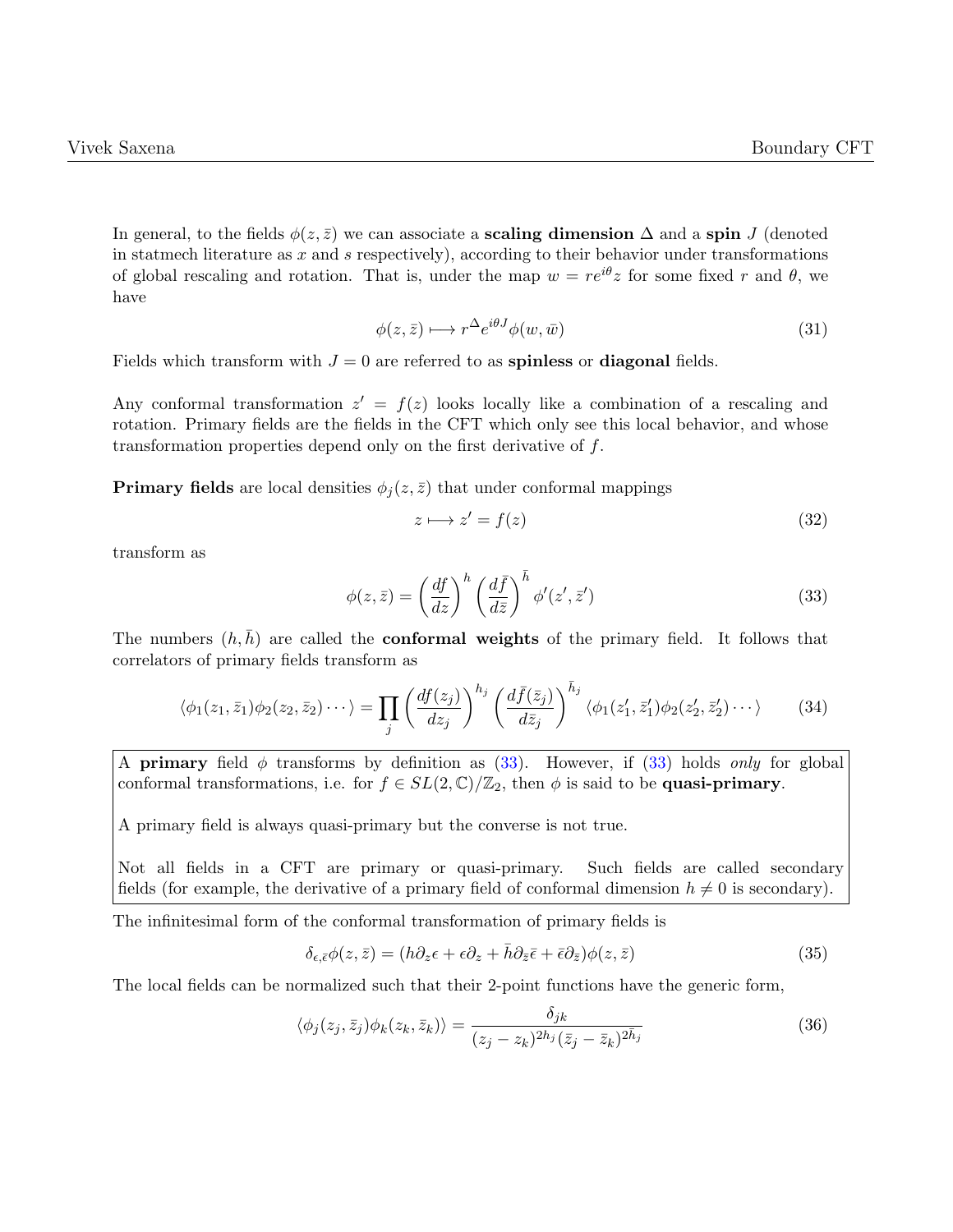These local fields satisfy an algebra known as the Operator Product Expansion:

$$
\phi_i(z_1, \bar{z}_1) \cdot \phi_j(z_2, \bar{z}_2) = \sum_k C_{ijk}(z_1 - z_2)^{-h_i - h_j + h_k} (\bar{z}_1 - \bar{z}_2)^{-\bar{h}_i - \bar{h}_j + \bar{h}_k} \phi_k(z_1, \bar{z}_1) + \cdots
$$
 (37)

The OPE is valid when it is inserted into higher-order correlation functions, in the limit when  $|z_1 - z_2|$  is much less than separations of the other points. The ellipses ( $\cdots$ ) denote contributions of other non-primary scaling fields.

The structure constants  $C_{ijk}$  along with the conformal weights, characterize the particular CFT.

An important object for a CFT is the stress tensor,  $T^{\mu\nu}(x)$ , defined by<sup>[§](#page-0-0)</sup>

$$
\delta S = -\frac{1}{2} \int d^2 x T^{\mu\nu} \delta g_{\mu\nu} \tag{38}
$$

That is, the stress tensor is the response of the action to a local change in metric. The algebra of infinitesimal conformal transformations in  $d = 2$  is  $\infty$ -dimensional, so there are strong constraints on a CFT. It is possible to study such a theory without having an explicit form of the action. The only information required is the behavior under conformal transformations, which is encoded in the stress tensor.

Symmetry of the theory under translations and rotations  $\implies T^{\mu\nu}$  is conserved, i.e.  $\partial_{\mu}T^{\mu\nu} = 0$ and symmetric.

Scale invariance  $\implies T^{\mu\nu}$  is traceless, i.e.  $\Theta = T^{\mu}{}_{\mu} = 0$ . But quantum corrections can affect the vanishing of  $T^{\mu}{}_{\mu}$  for a scale invariant classical field theory. In fact,  $\Theta \propto \beta(g)$ , the RG beta function.

So, a QFT is a CFT only when  $\beta = 0$ , that is, at an RG fixed point.

For a  $d = 2$  CFT, the components

$$
T_{z\bar{z}} = T_{\bar{z}z} = 4\Theta \tag{39}
$$

vanish, while the conservation equations become

$$
\partial_{\bar{z}} T_{zz} = \partial_z T_{\bar{z}\bar{z}} = 0 \tag{40}
$$

So the correlators of  $T(z) \equiv T_{zz}$  are locally analytic (in fact, globally meromorphic) functions of z, whereas correlators of  $T(\bar{z}) = T_{\bar{z}\bar{z}}$  are analytic functions of  $\bar{z}$  (called anti-analytic or anti-holomorphic). This property of  $d = 2$  CFT makes it tractable.

 $\S$ Definitions vary widely, with different factors of 2 or  $2\pi$ .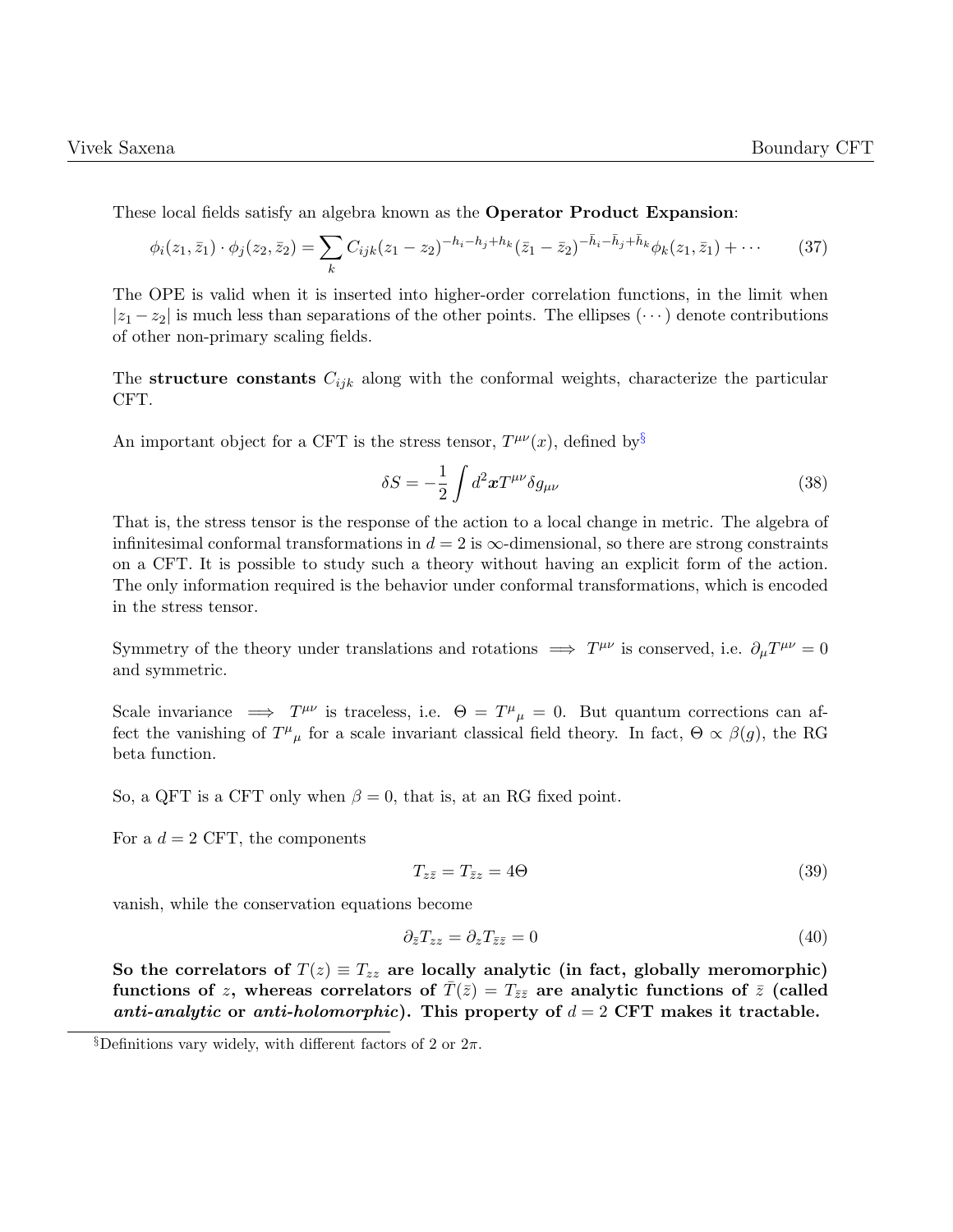#### <span id="page-11-0"></span>3.1 The Conformal Ward Identity on the full Complex Plane

Under an infinitesimal coordinate transformation,

<span id="page-11-1"></span>
$$
\delta S = -\int d^2x \partial_\mu \varepsilon_\nu(\boldsymbol{x}) T^{\mu\nu}(\boldsymbol{x}) \tag{41}
$$

For a collection of fields  $X$  (X is a product of primary fields), the path integral formulation yields

$$
\int [d\Phi] X \delta S e^{-S[\Phi]} = \int [d\Phi] \delta X e^{-S[\Phi]} \tag{42}
$$

Consider the specific product of n primary fields,  $X = \phi_1(z_1, \bar{z}_1) \dots \phi_n(z_n, \bar{z}_n)$ . Consider an  $\varepsilon(z)$ that is conformal in a small disc around each  $z_k$  and is otherwise arbitrary in a compact region containing all the discs. Outside this region,  $\varepsilon(z) = 0$ . Let D denote the collection of all n discs. As  $\varepsilon(z)$  is a symmetry of the action inside D, we have  $\delta S|_D = 0$ .



Geometry of the Ward Identity for the CFT on the entire complex plane.

From the infinitesimal form of the conformal transformation [\(35\)](#page-9-1) and [\(41\)](#page-11-1), we get

<span id="page-11-2"></span>
$$
-\int_{\mathbb{R}^2 - D} d^2x \partial_\mu \varepsilon_\nu \langle T^{\mu\nu}(x) \phi_1(z_1, \bar{z}_1) \cdots \phi_n(z_n, \bar{z}_n) \rangle
$$
  

$$
=\sum_{k=1}^n \left[ h_k \varepsilon'(z_k) + \varepsilon(z_k) \partial_{z_k} + \bar{h}_k \bar{\varepsilon}'(\bar{z}_k) + \bar{\varepsilon}(\bar{z}_k) \partial_{\bar{z}_k} \right] \langle \phi_1(z_1, \bar{z}_1) \cdots \phi_n(z_n, \bar{z}_n) \rangle
$$
(43)

We can use Gauss's theorem to reduce the left hand side of [\(43\)](#page-11-2) to a surface integral, and a term containing  $\varepsilon_{\nu}(x)\partial_{\mu}T^{\mu\nu}$  integrated over  $\mathbb{R}^2 - D$ . We can choose an arbitrary  $\varepsilon(x)$  in  $\mathbb{R}^2 - D$ . As the right hand side is independent of the values of  $\varepsilon$  outside D, this is consistent only if T is conserved.

#### This derivation, when repeated for a boundary CFT yields (in addition to the conservation of  $T$ ), an appropriate boundary condition for  $T$ .

When the position of the stress tensor does not coincide with insertion points of other fields, we have

$$
T_{xy} = T_{yx}; T_{xx} + T_{yy} = 0; \partial_x T_{xx} + \partial_y T_{yx} = 0; \partial_x T_{xy} + \partial_y T_{yy} = 0
$$
\n
$$
(44)
$$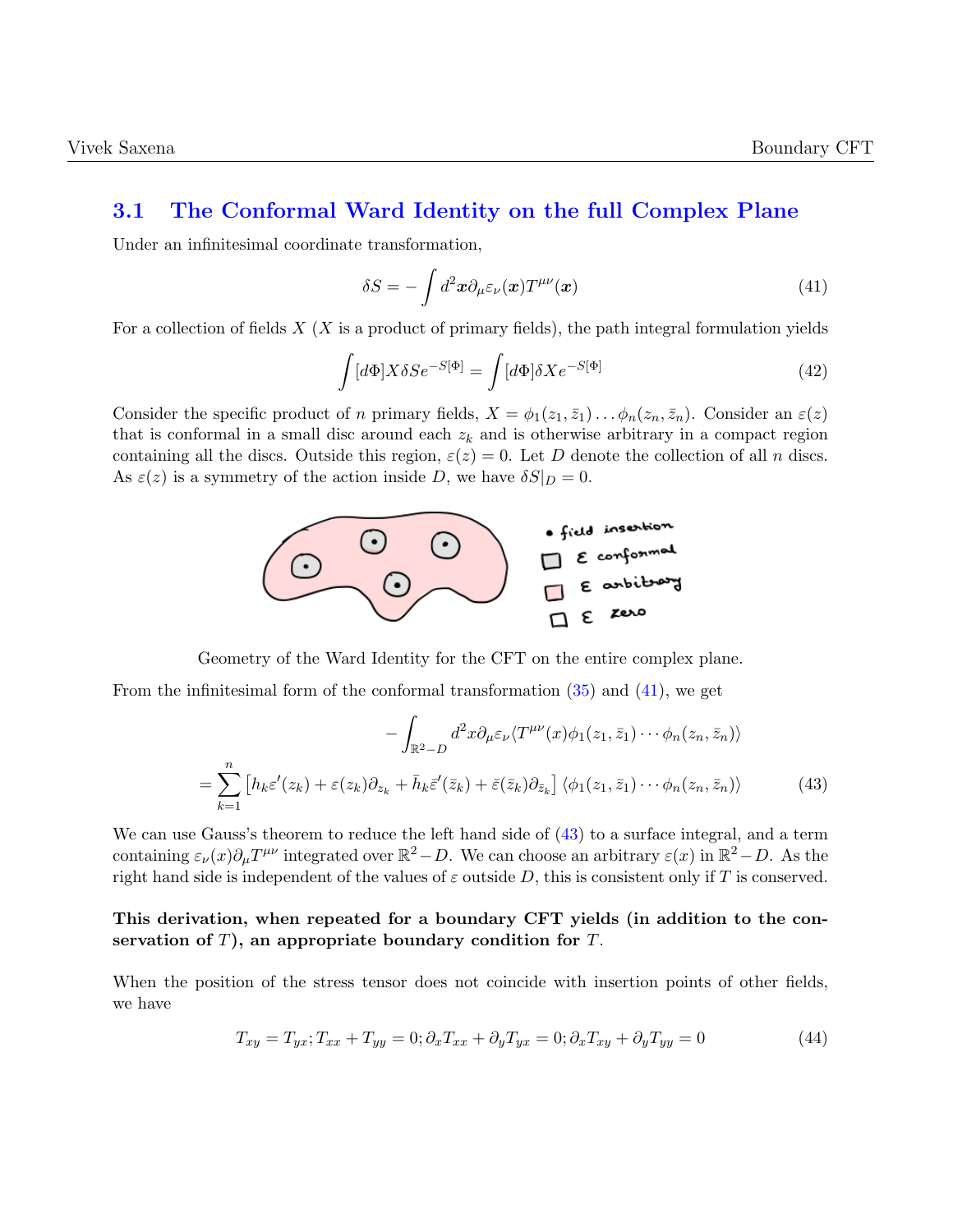These relations arise from invariance under rotations and rescaling, and conservation of the stress tensor.

Using the conservation of  $T_{\mu\nu}$ , [\(43\)](#page-11-2) becomes

<span id="page-12-1"></span>
$$
-\int_{\partial D} \varepsilon_{\mu}(x) n_{\nu}(x) \langle T^{\mu\nu}(x) \phi_1(z_1, \bar{z}_1) \cdots \phi_n(z_n, \bar{z}_n) \rangle
$$

$$
= \sum_{k=1}^n \left[ h_k \varepsilon'(z_k) + \varepsilon(z_k) \partial_{z_k} + \bar{h}_k \bar{\varepsilon}'(\bar{z}_k) + \bar{\varepsilon}(\bar{z}_k) \partial_{\bar{z}_k} \right] \langle \phi_1(z_1, \bar{z}_1) \cdots \phi_n(z_n, \bar{z}_n) \rangle \tag{45}
$$

where  $n_{\nu}(x)$  is an inward pointing vector normal to the boundary of D.

There is more we can do, to get different forms of the Ward identity, including stronger forms (see [\[5\]](#page-37-0) for examples). But this is not required for BCFT.

Taking care of signs and factors in transforming [\(45\)](#page-12-1), we finally get

$$
\langle T(\zeta)\phi_1(z_1,\bar{z}_1)\cdots\phi_n(z_n,\bar{z}_n)\rangle = \sum_{k=1}^n \left[ \frac{h}{(\zeta-z_j)^2} + \frac{1}{\zeta-z_j} \frac{\partial}{\partial z_j} \right] \langle T(\zeta)\phi_1(z_1,\bar{z}_1)\cdots\phi_n(z_n,\bar{z}_n)\rangle + \text{reg}(\zeta)
$$
\n(46)

where reg( $\zeta$ ) is a regular function on the complex plane. A similar expression holds for  $\overline{T}(\overline{z})$ .

### <span id="page-12-0"></span>4 Boundary Conformal Field Theory

Any statistical/quantum system is characterized by a set of boundary conditions at the surface. For the model to be have a CFT description at criticality, conformal transformations must map the boundary onto itself and preserve the boundary conditions. This places restrictions on the symmetry of the model. Holomorphic and antiholomorphic fields no longer decouple, and only half of the conformal generators remain.

We will restrict a bulk CFT from the full complex plane to the upper half plane (UHP). The Riemann Mapping Theorem (see below) is cited in the literature to justify that studying CFTs on the UHP is not restrictive.

However [\[7\]](#page-37-1), it may not always be possible to map Killing vectors associated with a smooth but nondifferentiable boundary with those preserved by a smoother boundary (an intuitive example is a wedge in  $d = 2$ , even if the primary fields themselves can be conformally mapped.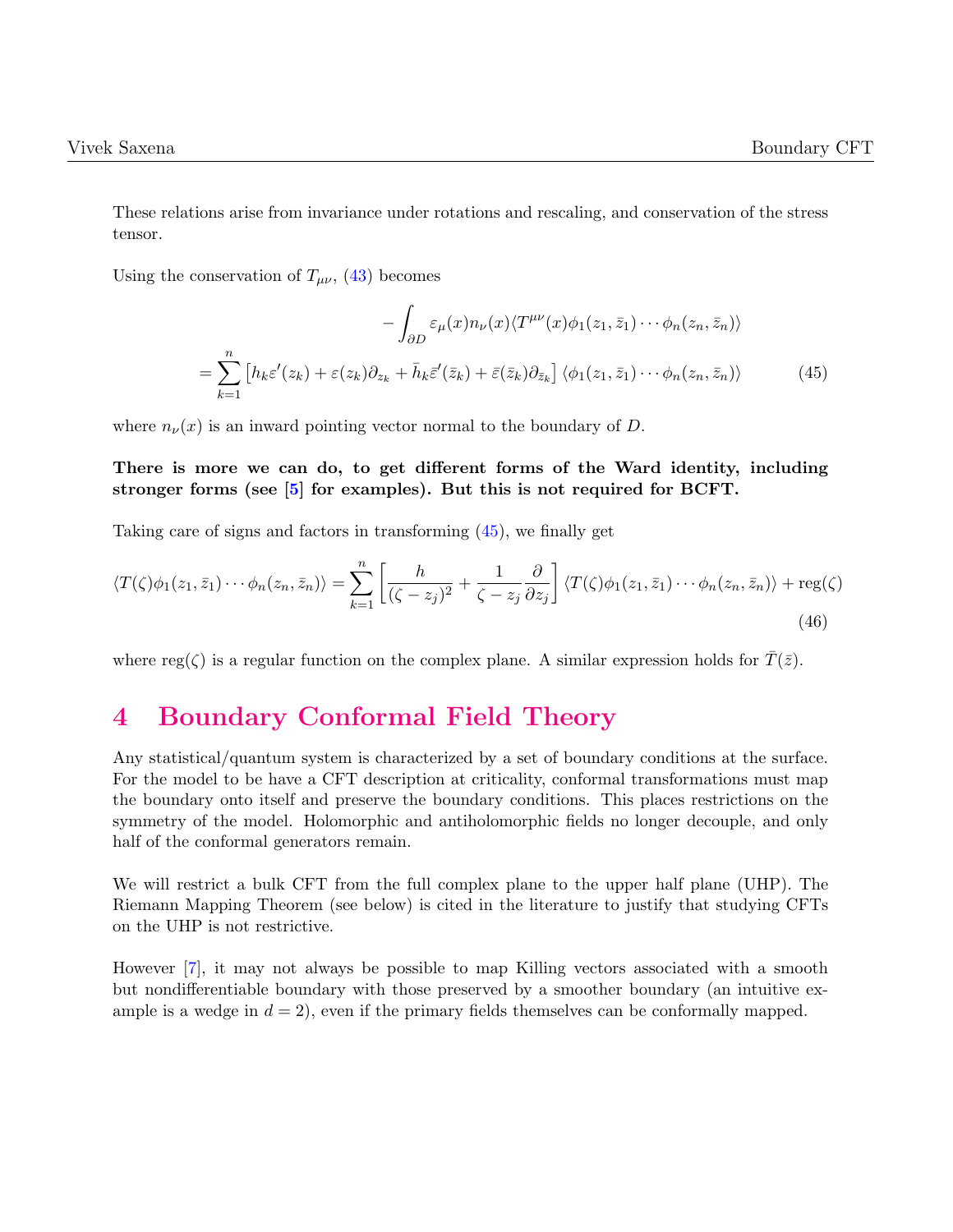**Riemann Mapping Theorem:** If  $U$  is a non-empty simply connected open subset of the complex plane  $\mathbb C$  which is not all of  $\mathbb C$ , then there exists a biholomorphic mapping f (i.e. a bijective holomorphic mapping whose inverse is also holomorphic) from U onto the open disk

$$
D = \{z \in \mathbb{C} : |z| < 1\} \tag{47}
$$

"Proof":

Consider some point  $z_0$  in the given U. We assume U is bounded and its boundary is smooth. Define  $f(z) = (z - z_0)e^{g(z)}$  where  $g = u + iv$  is some holomorphic function with real part u and imaginary part v. Clearly,  $z = z_0$  is the only zero of f. In order to have  $|f(z)| = 1$  for all  $z \in \partial U$ , we need

$$
u(z) = -\ln|z - z_0|
$$
 (48)

As  $u(z)$  is the real part of a holomorphic function,  $u(z)$  is essentially a harmonic function, i.e. it satisfies Laplace's equation. We need a function u defined on all of U with the given boundary condition. The existence of such a function is guaranteed by the Dirichlet principle.

So now, we can use the Cauchy-Riemann equations to find the  $v(z)$  corresponding to this  $u(z)$  (this requires U to be simply connected).

For a CFT defined on the UHP, conformal transformations have two roles:

- 1. Transformations that change the geometry (e.g. from the UHP to the unit disc) allow us to express correlators in different geometries in terms of those on the UHP.
- 2. Transformations that map the UHP to itself impose constraints on the correlators on the UHP.

Conformal transformations that map the real axis onto itself are obtained by keeping the Möbius parameters a, b and c real (recall that  $ad - bc = 1$ , so constraining 3 to be real automatically forces the fourth, i.e.  $d$  to be real). So, the global conformal group is half as large as it is for the entire plane.

Infinitesimal local conformal transformations  $z \mapsto z + \varepsilon(z)$  will map the real axis onto itself only if  $\varepsilon(z) = \bar{\varepsilon}(\bar{z})$  for  $z = \bar{z}$ , i.e. if  $\varepsilon(\bar{z}) = \bar{\varepsilon}(z)$ , i.e.  $\varepsilon$  is real on the real axis. This strong constraint eliminates half of the conformal generators: the holomorphic and antiholomorphic sectors of the theory are no longer independent.

Let us first look at correlators on the UHP. So we consider conformal transformations that map the UHP to itself. We have seen how Ward identities were obtained for the CFT on the full complex plane. We want to repeat the exercise on the UHP. So we consider again a collection of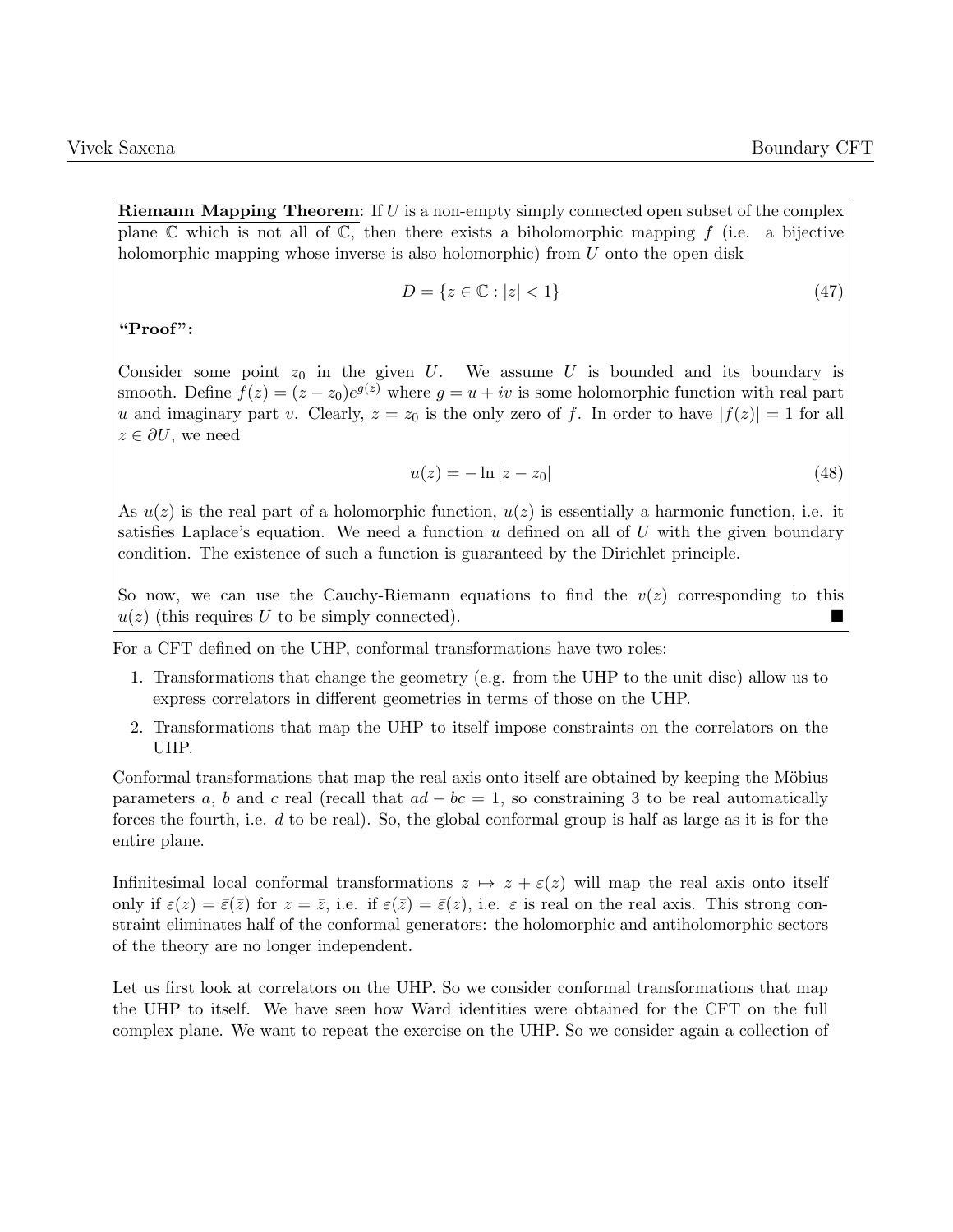primary fields X and an infinitesimal transformation  $\varepsilon(x, y)$  with the following properties:

- $\varepsilon(x, y)$  is a continuous function  $UHP \to \mathbb{C}$ .
- For all x, we have  $\varepsilon_y(x,0) = 0$ . So the transformation  $(x, y) \mapsto (x, y) + \varepsilon(x, y)$  maps the UHP to itself (because on the x-axis  $(x, y = 0) \mapsto (x, y = 0) + (\epsilon_x(x, y = 0), \epsilon_y(x, y = 0) =$ 0) =  $(x + \epsilon_x(x, y = 0), 0)$ .
- $\varepsilon(x, y)$  is conformal in a semi-disc D containing all the fields X.
- Suppose K is a compact set such that  $D \subset K$ . Then,  $\varepsilon(x, y)$  is arbitrary in  $K D$ .
- $\varepsilon(x, y) = 0$  for all  $(x, y) \in \mathbb{R}^2 K$ .



Figure: Geometry of the Ward Identity for the CFT on the Upper Half Plane.

Start from the relation,

$$
\int [d\Phi] X \delta S e^{-S[\Phi]} = \int [d\Phi] \delta X e^{-S[\Phi]} \tag{49}
$$

for the infinitesimal transformation  $\varepsilon(x, y)$ . We demand that the boundary condition along the real line is conformally invariant. That is, we demand that  $\delta S|_D = 0$ : the action, including a segment of the boundary, does not change under the conformal transformation.

As before,  $\delta X$  is given by the generalization of  $\delta_{\varepsilon,\bar{\varepsilon}}\phi(z,\bar{z})=\dots$ . And as before, the right hand side is independent of the values of  $\varepsilon(x, y)$  outside D. Integrating by parts, we get

$$
\int [d\Phi] \delta X e^{-S[\Phi]} = -\int_{\partial (K-D)} n_{\nu}(\boldsymbol{x}) \varepsilon_{\mu}(\boldsymbol{x}) \langle T^{\mu\nu} X \rangle + \int_{K-D} \varepsilon_{\mu}(\boldsymbol{x}) \partial_{\nu} \langle T^{\mu\nu}(\boldsymbol{x}) X \rangle \tag{50}
$$

where  $n_{\nu}(\boldsymbol{x})$  is an outward pointing normal to the boundary  $\partial (K - D)$ . From the second term, we conclude that  $T^{\mu\nu}$  is conserved away from the insertion points of other fields,  $\partial_{\mu}T^{\mu\nu} = 0$ . But we get a new condition from the first term.

On the real line, each portion of the integral of the first term is of the form  $\int_a^b \varepsilon_x(x,0) \langle T^{xy}(x,y)X \rangle dx$ . For this to be independent of  $\varepsilon_x(x,0)$ , we must have  $T^{xy}(x,0) = 0$ .

The condition  $T^{xy}(x,0) = 0$  implies no energy flows across the boundary.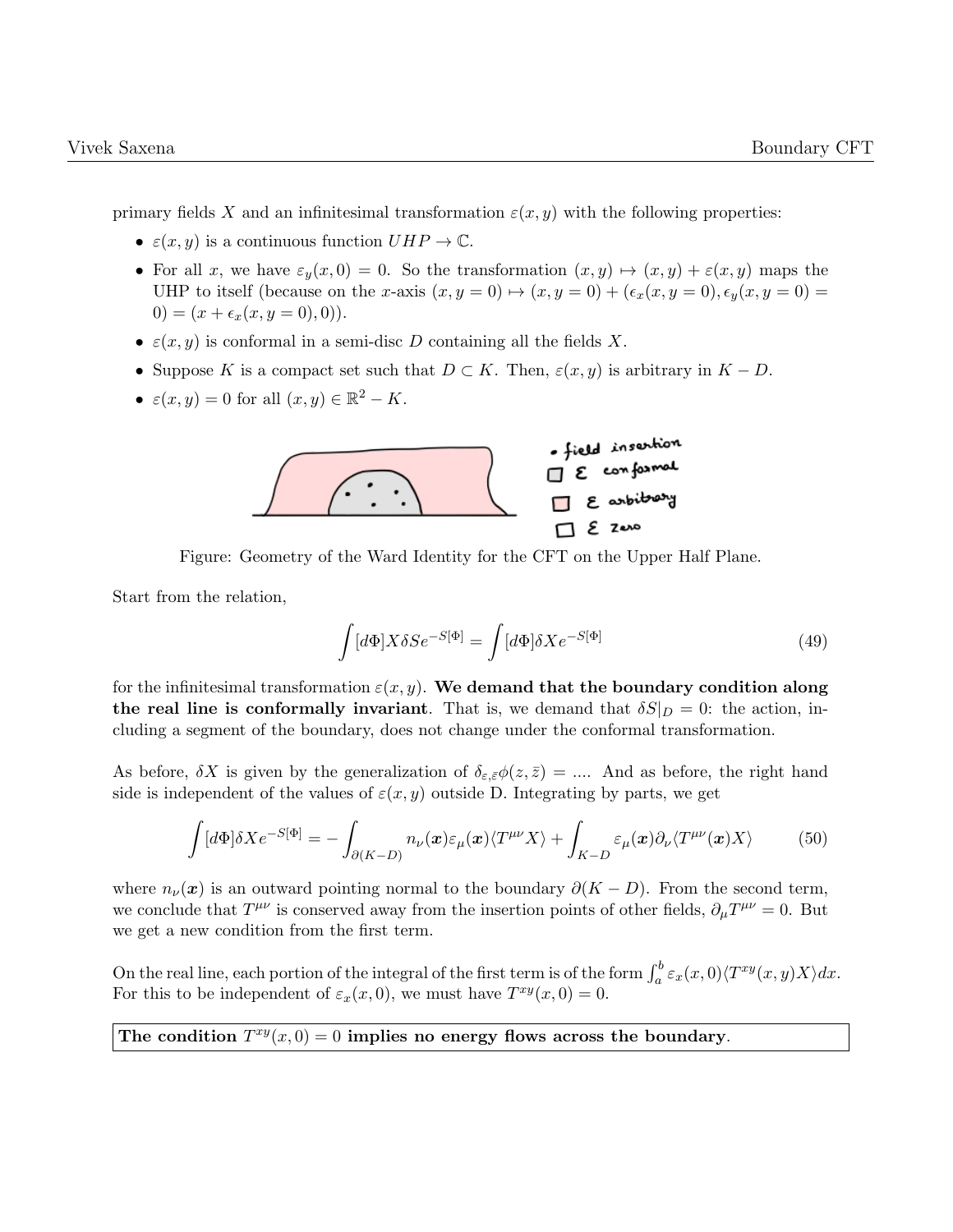In summary, the condition  $T^{xy}(x,0) = 0$  is necessary and sufficient to ensure that a boundary condition preserves conformal invariance. In complex coordinates, this takes the form

$$
T(z) = \bar{T}(\bar{z}) \text{ for } z = \bar{z}
$$
\n(51)

This constraint does not fix the boundary condition uniquely, but merely selects a class of boundary conditions allowed by conformal invariance.

#### <span id="page-15-0"></span>4.1 Ward identities on the UHP

In the bulk, the arguments leading to the Ward identity go through without modification. So, correlators involving  $T$  and  $T$  alone are unambiguously defined.

The functions  $z \mapsto T(z, z^*)$  and  $z \mapsto \overline{T}(z^*, z)$  are *both* analytic (so any correlator involving these fields is analytic in z). They are also equal on the real line, i.e.  $T(x) = \overline{T}(x)$ . By analytic continuation, this should hold for all  $z \in \mathbb{C}$ :

$$
T(z, z^*) = \overline{T}(z^*, z) \text{ for all } z \in \mathbb{C}
$$
 (52)

On the UHP, all we can say is that the only poles of  $T(\zeta,\zeta^*)$  located in the UHP are at  $\zeta = z_k$ . We also know that the poles of  $\bar{T}(\zeta, \zeta^*)$  are equally located at  $\zeta = z_k$ . Combining this with the above condition, we can infer that the correlator  $\langle T(\zeta,\zeta^*)\phi_1(z_1,z_1^*)\cdots\phi_m(z_m,z_m^*)\rangle_{UHP}$  has poles only at  $\zeta = z_k$  and  $\zeta = z_k^*$  for all k. Further, it decays as  $\zeta^{-4}$  for  $\zeta \to \infty$  along any direction.

So, the Ward identity on the UHP is

$$
\langle T(\zeta, \zeta^*)\phi_1(z_1, z_1^*)\cdots\phi_m(z_m, \bar{z}_m^*)\rangle_{UHP}
$$
\n
$$
= \left(\sum_{k=1}^m \left[\frac{h_j}{(\zeta - z_j)^2} + \frac{1}{\zeta - z_j} \frac{\partial}{\partial z_j}\right] + \sum_{k=1}^m \left[\frac{\bar{h}_j}{(\zeta - z_j^*)^2} + \frac{1}{\zeta - z_j^*} \frac{\partial}{\partial \bar{z}_j}\right]\right) \langle \phi_1(z_1, z_1^*)\cdots\phi_m(z_m, \bar{z}_m^*)\rangle_{UHP}
$$
\n(53)

#### <span id="page-15-1"></span>4.2 The Doubling Trick

Comparing the Ward identities for the full complex plane with those for the UHP, we see that the two correlation functions

$$
\langle T(\zeta, \zeta^*)\phi_1(z_1, z_1^*)\dots\phi_m(z_m, z_m^*)\overline{\phi}(z_1^*, z_1)\dots\overline{\phi}_m(z_m^*, z_m)\rangle_{\mathbb{C}}
$$
  

$$
\langle T(\zeta, \zeta^*)\phi_1(z_1, z_1^*)\dots\phi_m(z_m, z_m^*)\rangle_{UHP}
$$
 (54)

have the same singularities in  $\zeta$ . Here,  $\bar{\phi}_k(w, \bar{w})$  denotes a primary field with conformal weights  $(\bar{h}_k, h_k)$  if the field  $\phi_k(w, \bar{w})$  has weights  $(h_k, \bar{h}_k)$ . This suggests the following: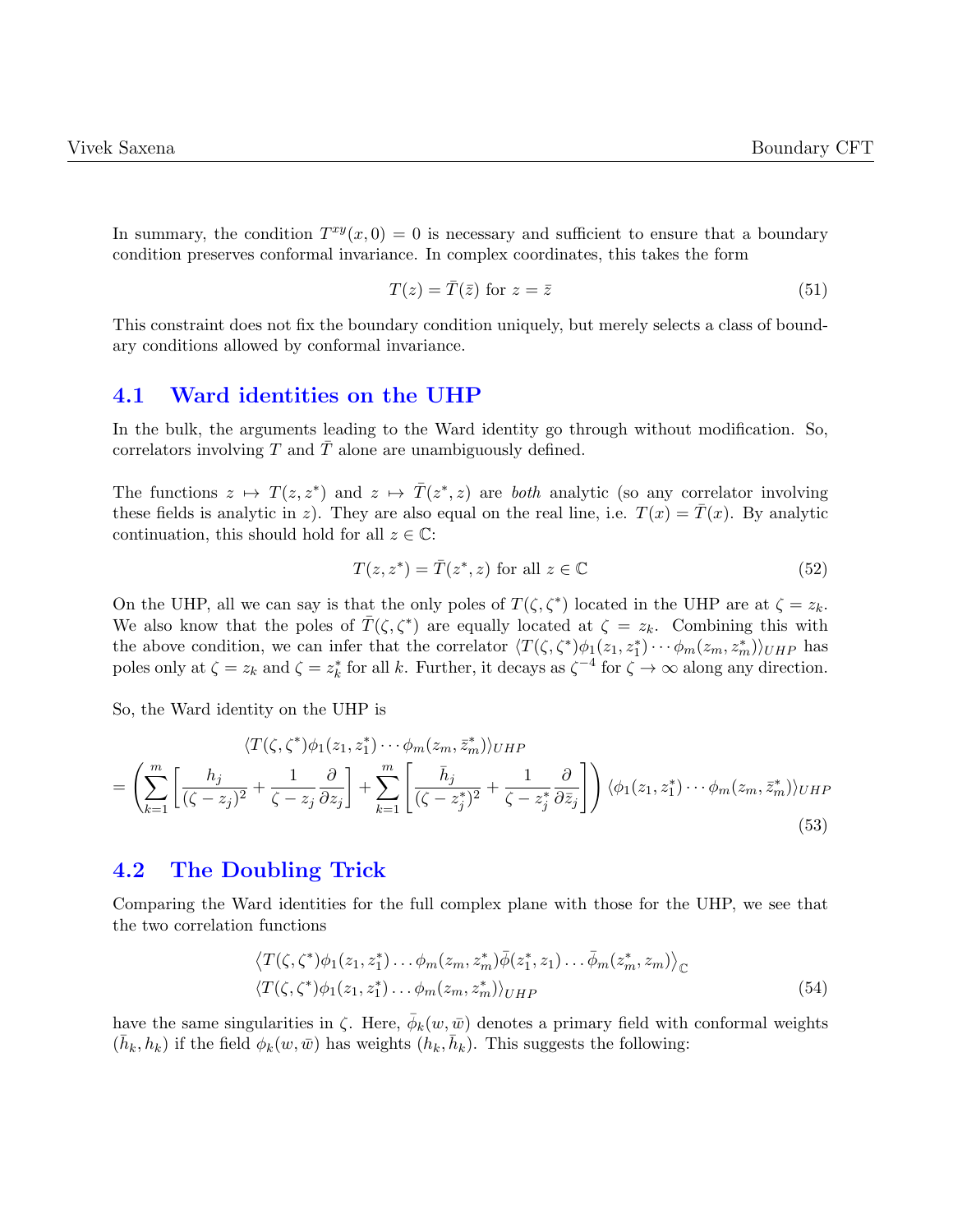We can think of the correlator on the UHP to be related to the correlator on the full complex plane by reflecting all the fields at the real axis.

The 4-point function on the full plane can be written in terms of partial waves, each of which can be further decomposed as a product of holomorphic and anti-holomorphic *conformal* blocks:

$$
G_{34}^{21}(x,\bar{x}) \equiv \lim_{z_1,\bar{z}_1 \to \infty} z_1^{2h} \bar{z}_1^{2\bar{h}} \langle \phi_1(z_1,\bar{z}_1)\phi_2(1,1)\phi_3(x,\bar{x})\phi_4(0,0) \rangle \tag{55}
$$

$$
=\sum_{p} C_{34}^{p} C_{12}^{p} \mathcal{F}_{34}^{21}(p|x) \bar{\mathcal{F}}_{34}^{21}(p|\bar{x})
$$
\n(56)

where p sums over conformal families, and  $x = (z_1 - z_2)(z_3 - z_4)/(z_1 - z_3)(z_2 - z_4)$  is the anharmonic ratio (similar expression for  $\bar{x}$  with bars on the r.h.s.) and we have used the invariance of x under global transformations to set  $z_1 = \infty, z_2 = 1, z_3 = x, z_4 = 0$  in the four point correlation function  $\langle \phi_1(z_1, \bar{z}_1)\phi_2(z_2, \bar{z}_2)\phi_3(z_3, \bar{z}_3)\phi_4(z_4, \bar{z}_4)\rangle$  which depends continuously on x and  $\bar{x}$ .

The douubling trick says that the 2-point function on the upper half plane, as a function of  $(z_1, z_2, z_1^*, z_2^*)$  is a sum of conformal blocks, each of which is the same as the *holomorphic* conformal blocks  $\mathscr{F}_{34}^{21}(p|x)$  occuring in the 4-point function in the full plane (which depend on  $(z_1, z_2, z_3, z_4)$  continued to  $z_3 = z_1^*$  and  $z_4 = z_2^*$ .

This is known as Cardy's doubling trick<sup>[¶](#page-0-0)</sup>.

**This relation extends to correlators with several T and T fields as well. In this case, a T on the UHP becomes a** T on the LHP after reflection. So,  $\bar{L}_{-n}$  reflects to  $L_{-n}$  and so on. The reflection of T itself is the identity, since it is a (2, 0) quasiprimary field.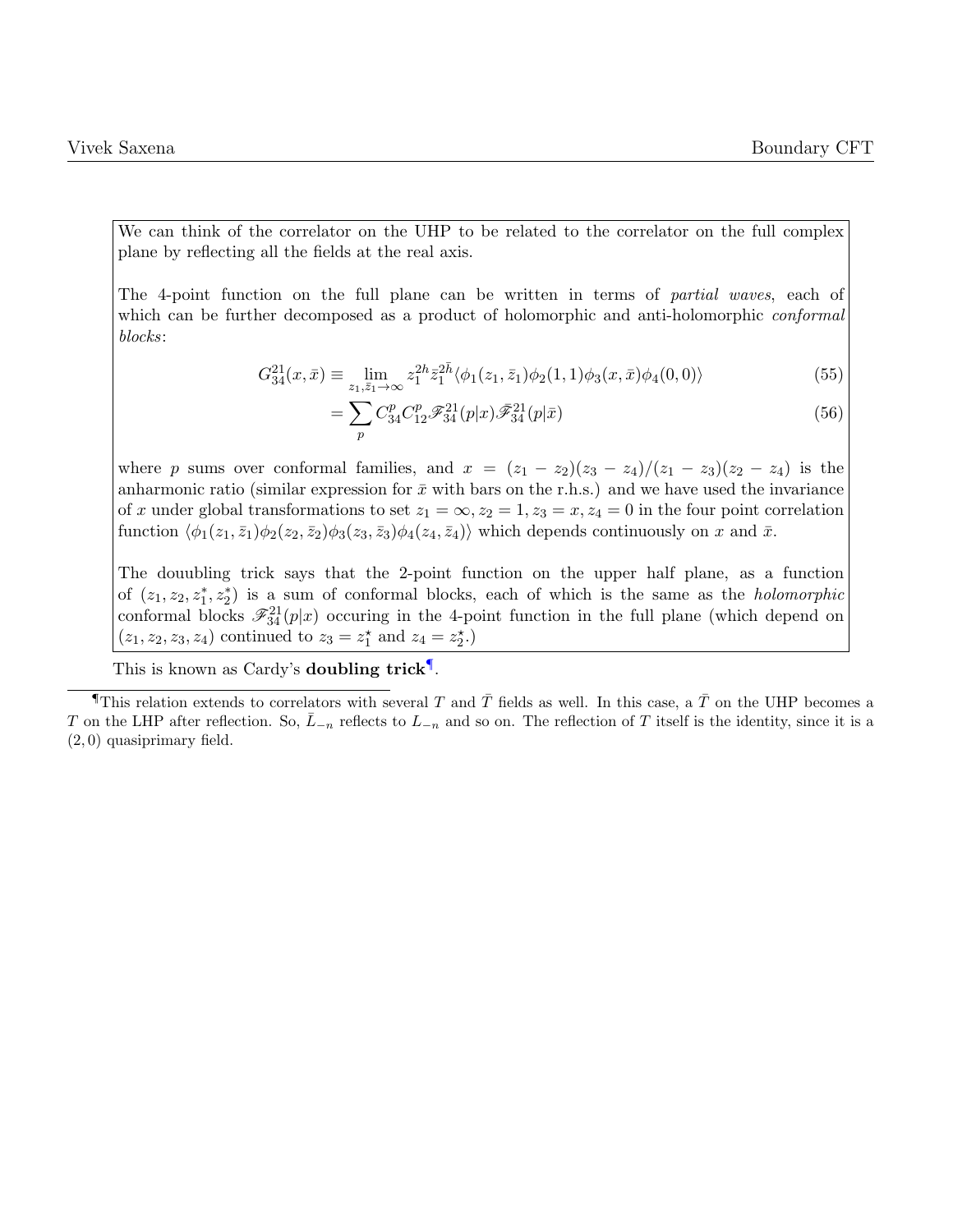#### Notes:

1. If the symmetry algebra  $W \times W$  contains further chiral generators  $W(z)$  and  $\overline{W}(\overline{z})$ apart from the stress tensor, we can optionally impose boundary conditions that respect all or part of this symmetry as well. This can be done by prescribing an analytic continuation (as was done for  $T(z)$ ). But there is no reason to demand strict equality at the boundary. That is, a more general gluing condition of the form

$$
W(z) = \Omega(\bar{W})(\bar{z}) \text{ for } z = \bar{z}
$$
\n<sup>(57)</sup>

can be employed, where  $\Omega : \mathcal{W} \to \mathcal{W}$  is a local automorphism of the chiral symmetry algebra which leaves the stress tensor fixed, i.e.  $\Omega T = \Omega$ . By local, we mean that  $\Omega$  acts pointwise, i.e.  $(\Omega W)(z) = \Omega(W(z))$ , so that it commutes with the mode expansion.

2. Consider a correlation function of n primary fields in a minimal model on the UHP. Dress one of the primary fields, say  $\phi_1$  with  $L_{-n}$ 's so that it becomes a null state. This gives rise to a differential equation on the UHP correlation function. The doubling trick implies that this differential equation is exactly the same as the corresponding equation of the  $\phi_1$ -null state in a full plane correlation function with 2n primary fields.

3. To get correlation functions in minimal models, we construct conformal blocks, which are solutions to the null state differential equations. The doubling trick tells us that we can use the same set of functions (in different combinations) to describe both full plane and UHP correlators.

### <span id="page-17-0"></span>5 Characters, Singular states and Irreps

We briefly introduce some additional aspects of CFTs which are needed here.

#### <span id="page-17-1"></span>5.1 The Hilbert space

The Hilbert space can be generated by acting with  $\{L_{-n}\}\$  and  $\{L_{-n}\}(n>0)$  on highest weight states  $|h\rangle$ . More generally, a basis for descendant states can be obtained by applying raising operators in all possible ways:

$$
L_{-k_1}L_{-k_2}\dots L_{-k_n}|h\rangle, \qquad (1\le k_1\le\cdots\le k_n) \tag{58}
$$

where  $h' = h + k_1 + \ldots + k_n = h + N$  and N is called the *level* of the state. This generates what is called a Verma module: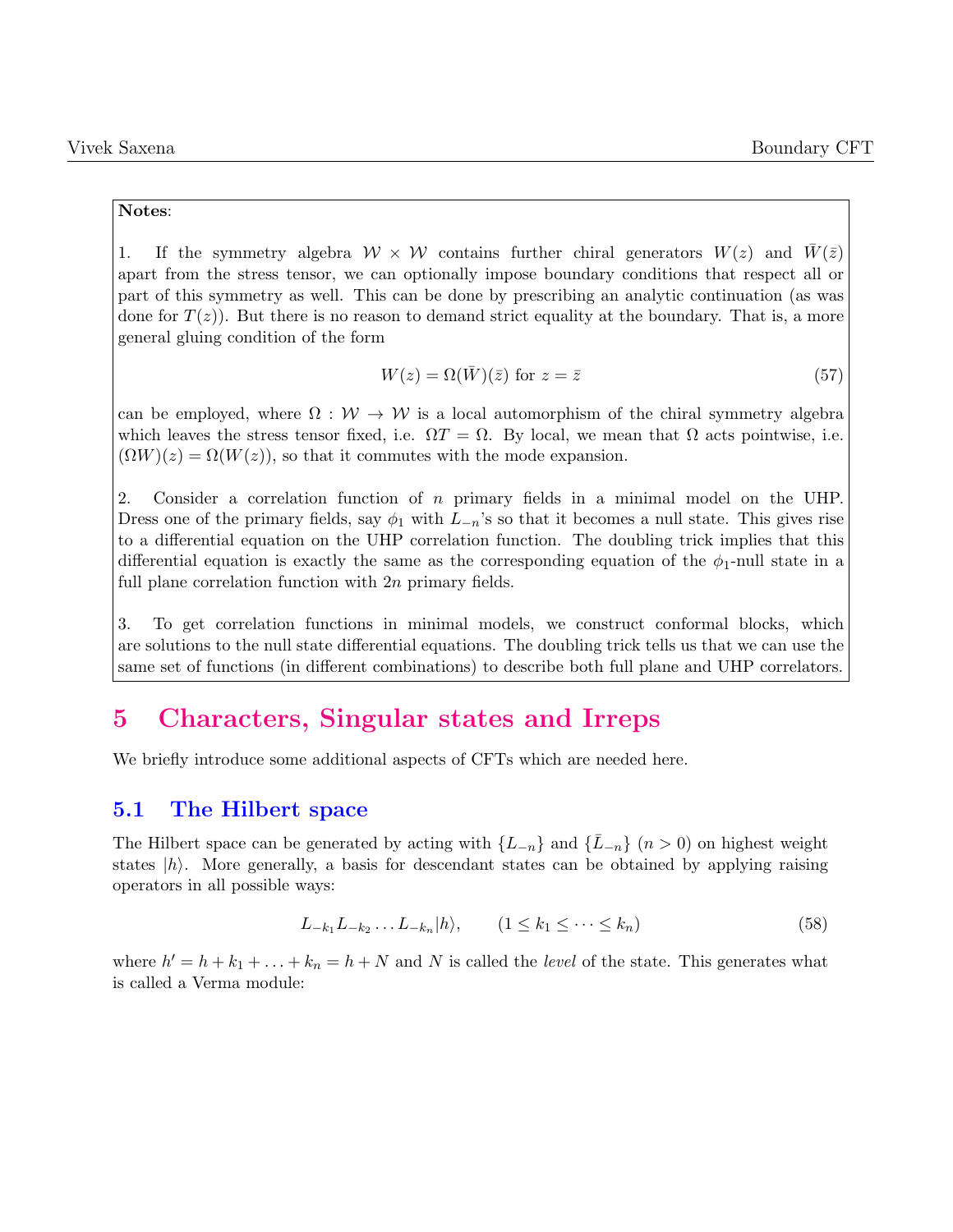|                |   | $ h\rangle$                                                                                                   |
|----------------|---|---------------------------------------------------------------------------------------------------------------|
|                |   | $L_{-1} h\rangle$                                                                                             |
| $\overline{2}$ |   | $L_{-1}^2 h\rangle, L_{-2} h\rangle$                                                                          |
| 3              | 3 | $L_{-1}^3 h\rangle, L_{-1}L_{-2} h\rangle, L_{-3} h\rangle$                                                   |
|                |   | $L_{-1}^{4} h\rangle, L_{-1}^{2}L_{-2} h\rangle, L_{-1}L_{-3} h\rangle, L_{-2}^{2} h\rangle, L_{-4} h\rangle$ |

Table: Lowest states of a Verma Module

Here  $p(N)$  is the number of partitions of the integer N:

$$
\frac{1}{\varphi(q)} = \prod_{n=1}^{\infty} \frac{1}{1 - q^n} = \sum_{n=0}^{\infty} p(n) q^n
$$
\n(59)

The Verma Modules generated by  $\{L_n\}$  and  $\{\bar{L}_n\}$  are denoted by  $V(c, h)$  and  $\bar{V}(c, \bar{h})$ . The Hilbert space is a direct sum of tensor products of V and  $\overline{V}$  over all conformal dimensions of the theory, i.e.

$$
\mathcal{H} = \sum_{h,\bar{h}} V(c,h) \otimes \bar{V}(c,\bar{h}) \tag{60}
$$

There may be a finite or infinite number of terms. Also, there may be several terms with the same conformal dimension.

#### <span id="page-18-0"></span>5.2 Characters

To a Verma Module  $V(c, h)$  generated by the Virasoro generators  $L_{-n}$   $(n > 0)$  acting on the highest weight state  $|h\rangle$ , we associate a generating function  $\chi_{(c,h)}(\tau)$ , called the **character** of the module, defined as

$$
\chi_{(c,h)}(\tau) = \text{Tr } q^{L_0 - c/24} \qquad (q \equiv e^{2\pi i \tau}) \tag{61}
$$

$$
=\sum_{n=0}^{\infty} \dim(h+n)q^{n+h-c/24}
$$
\n(62)

Now,

$$
\frac{1}{\varphi(q)} \equiv \prod_{n=1}^{\infty} \frac{1}{1 - q^n} = \sum_{n=0}^{\infty} p(n) q^n
$$
\n(63)

and so the generic Virasoro character can be written as

$$
\chi_{(c,h)}(\tau) = \frac{q^{h-c/24}}{\varphi(q)} = \frac{q^{h+(1-c)/24}}{\eta(\tau)}
$$
(64)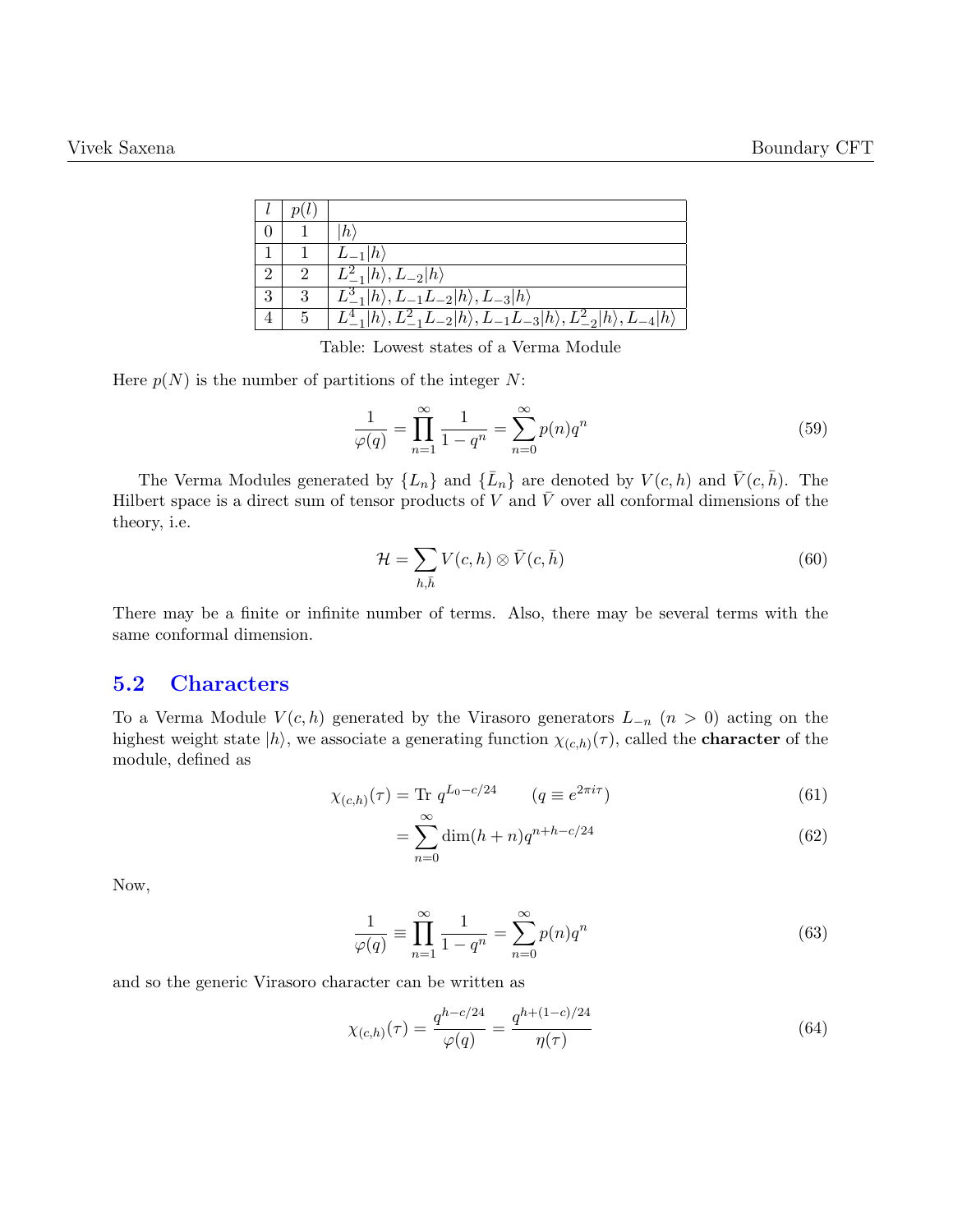where  $\eta(\tau)$  is the Dedekind function,

$$
\eta(\tau) \equiv q^{1/24} \varphi(q) = q^{1/24} \prod_{n=1}^{\infty} (1 - q^n)
$$
\n(65)

For now, we simply note that characters can be viewed as conformal blocks of the (non-normalized) zero-point correlation function on the torus, which is the torus partition function (in which the left-right decomposition is manifest). Also, the above expressions for the characters are applicable really only for reducible Verma modules, which we denote by  $V(c, h)$ .

### <span id="page-19-0"></span>5.3 Singular Vectors and Reducible Verma Modules

Any state  $|\chi\rangle$  – other than the highest weight state – that is annihilated by all  $L_n$ 's  $(n > 0)$  is called a singular vector (or null state or null vector).

A singular state generates its own verma module  $V_{\chi}$  included in the original module  $V(c, h)$ .

Singular vectors are orthogonal to the original Verma module:

$$
\langle \chi | L_{-k_1} L_{-k_2} \dots L_{-k_n} | n \rangle = \langle h | L_{k_n} \dots L_{k_2} L_{k_1} | \chi \rangle^* = 0 \tag{66}
$$

In particular,  $\langle \chi | \chi \rangle = 0$ .

- All the descendants of  $|\chi\rangle$  are orthogonal to the whole Verma module  $V(c, h)$ .
- All the descendants of  $|\chi\rangle$  have zero norm. (The evaluation of their norm yields an expression proportional to  $\langle \chi | \chi \rangle$ .)

Through the operator-state correspondence, a null state  $|\chi\rangle$  is associated with a null field  $\chi(z)$ . A null filed is both primary (meaning that  $(L_n\chi)(z) = 0$  if  $n > 0$ ) and secondary since it is a descendant of a primary field  $\phi_h$  of dimension h.

The important thing for us is that each null vector has its own differential equation, which acts as a constraint on the correlators and the operator algebera. The net effect of this is an additional truncation of the operator algebra, yielding a finite set of conformal families which closes under fusion.

I will state some well known results about minimal models of CFTs. Specifically, we associate a null field  $\chi(z)$  with the null state  $|\chi\rangle$ . This is a descendant of the primary field  $\phi(z)$  of conformal dimension z but is itself a primary field of dimension  $(h + 2)$ . The explicit expression for this null field is

$$
\chi(z) = \phi^{(-2)}(z) - \frac{3}{2(2h+1)} \frac{\partial^2}{\partial z^2} \phi(z)
$$
\n(67)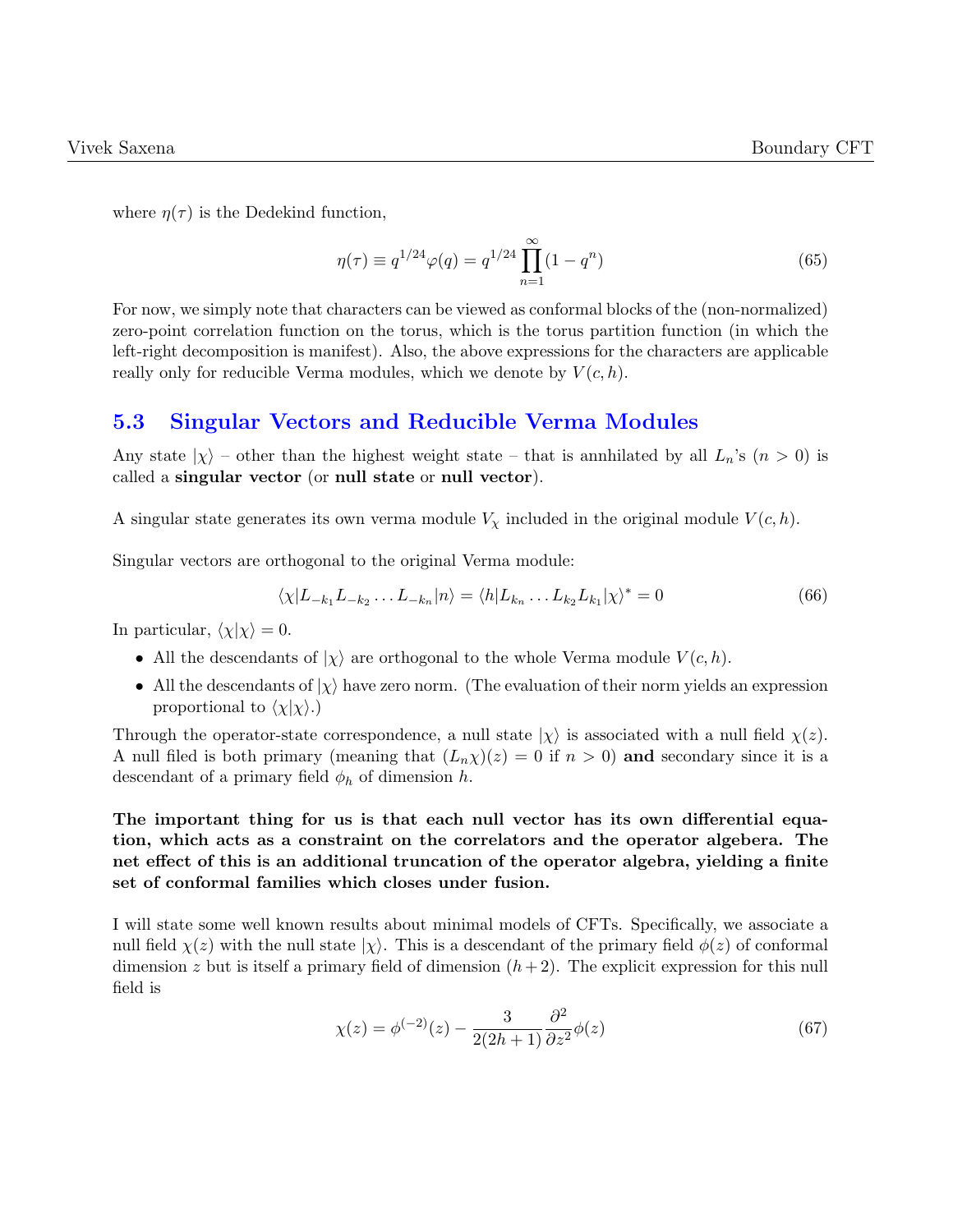The requirement that this null state be orthogonal to the whole Verma Module is equivalent to sasying that the correlator  $\langle \chi(z)X \rangle$  vanishes (X is a string of local fields,  $X = \phi_1(z_1) \cdots \phi_N(z_N)$ ).

This implies the following differential equation for the correlator  $\langle \chi(z)X \rangle$ :

<span id="page-20-2"></span>
$$
\left\{\mathcal{L}_{-2} - \frac{3}{2(2h+1)}\mathcal{L}_{-1}^2\right\} \langle \phi(z)X \rangle = 0 \tag{68}
$$

where

$$
\mathcal{L}_{-n} = \sum_{i} \left[ \frac{(n-1)h_i}{(w_i - w)^n} - \frac{1}{(w_i - w)^{n-1}} \partial_{w_i} \right]
$$
(69)

More explicitly, the differential equation  $(68)$  is

$$
\sum_{i=1}^{N} \left[ \frac{1}{z - z_i} \frac{\partial}{\partial z_i} + \frac{h_i}{(z - z_i)^2} \right] - \frac{3}{2(2h+1)} \frac{\partial^2}{\partial z^2} \left\{ \phi(z) X \right\} = 0 \tag{70}
$$

### <span id="page-20-0"></span>5.4 Irreducible Representations

To construct an irrep. of the Virasoro algebra, we quotent out of  $V(c, h)$  the null submodule (i.e. all states that differ only by a state of zero norm).

The irreps so obtained are denoted by  $M(c, h)$  so as to not confuse them with the reducible Verma Module  $V(c, h)$ , and they contain fewer states than the generic Verma Module.

The characters of  $M(c, h)$  are **not** given by the simple formula for  $\chi_{(c,h)}$  discussed earlier, which holds only for  $V(c, h)$ .

These irreps. are the building blocks for minimal models.

# <span id="page-20-1"></span>6 Minimal Models and the 2D Ising Model

Minimal models are CFTs characterized by a Hilbert space made of a finite number of representations of the Virasoro algebra (Verma modules). The number of conformal families is therefore finite.

The set comprising of a primary field  $\phi$  and all of its descendants is referred to as a **conformal family**, and is denoted by  $[\phi]$ . The members of a family transform among thesmelves under a conformal transformation. Hence, the OPE of  $T(z)$  with any member of the family will be composed solely of other members of the same family.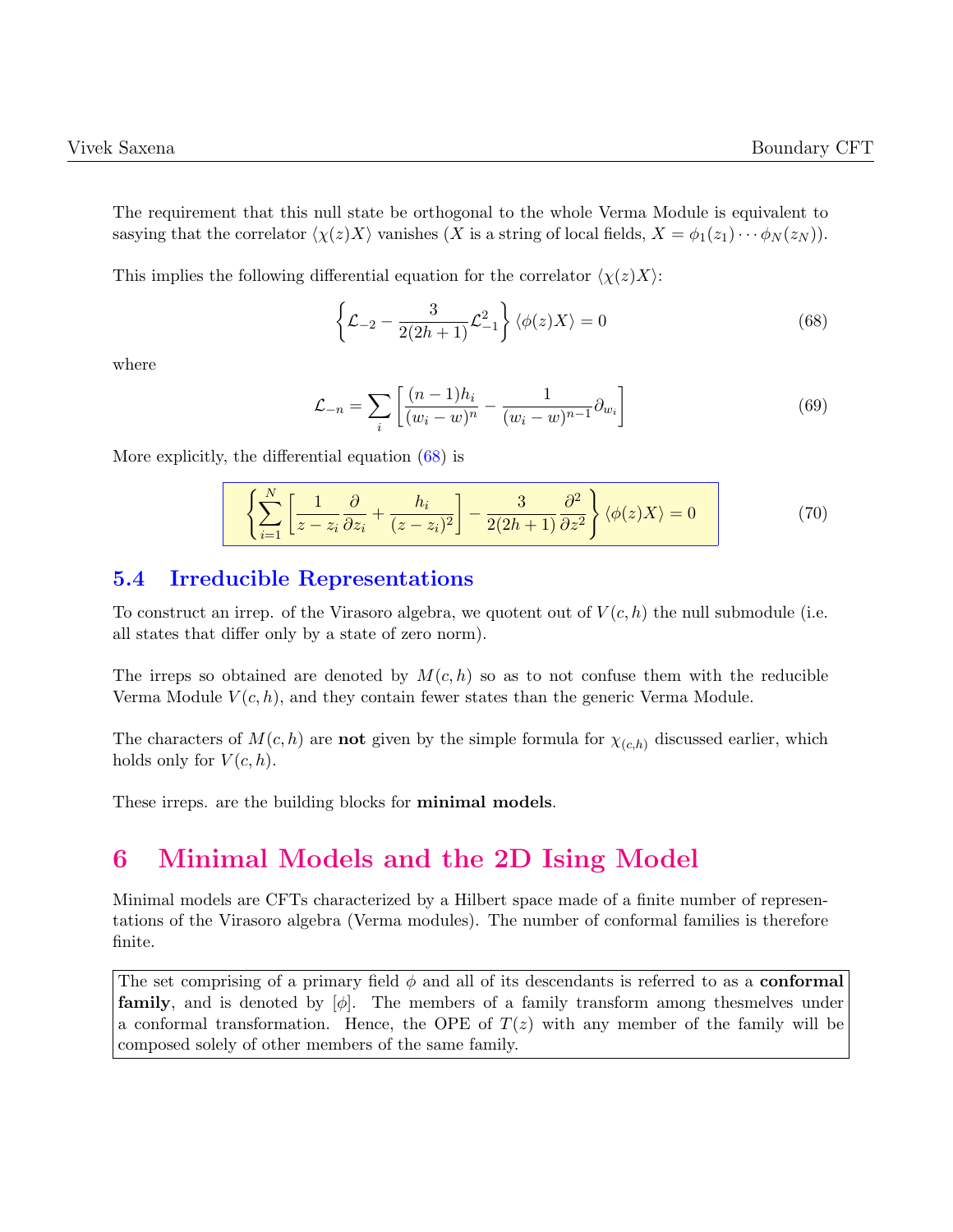Suppose p and p' are coprime integers, with  $p > p'$ . Then CFTs with central charge and conformal dimensions given by

$$
c = 1 - 6\frac{(p - p')^2}{pp'}\tag{71}
$$

$$
h_{r,s} = \frac{(pr - p's)^2 - (p - p')^2}{4pp'} \tag{72}
$$

with r and s being integers lying in the intervals

$$
1 \le r < p' \text{ and } 1 \le s < p \tag{73}
$$

define minimal models, as they contain a finite number of local fields with well-defined scaling behavior.

The range of  $(r, s)$  values are bounded by a rectangular region called the Kac table. The conformal dimensions satisfy an obvious symmetry property, namely,

$$
h_{r,s} = h_{p'-r,p-s} \tag{74}
$$

Due to this, half the rectangle is redundant. Therefore, there are  $(p-1)(p'-1)/2$  distinct fields in the theory. This minimal model is denoted by  $\mathcal{M}(p,p')$  and by convention, we take  $p > p'.$ 

#### <span id="page-21-0"></span>6.1 Unitary Minimal Models

A unitary CFT has no states of negative norm. A necessary condition for a representation of the Virasoro algebra with weight h to be unitary is  $h \geq 0$ . Therefore, a unitary CFT contains only primary fields with nonnegative conformal dimensions.

This means that the two-point functions of primary fields (except for the identity operator) fall off with distance, i.e.

$$
\langle \phi_{h,\bar{h}}(z,\bar{z})\phi_{h,\bar{h}}(0,0)\rangle = \frac{1}{z^{2h}\bar{z}^{2\bar{h}}}
$$
\n(75)

This does happen for the critical Ising Model and is reasonable: the spin-spin correlation function decreases as the separations of the spins increases.

Note that some physical systems such as polymers in 2D have phases described by nonunitary minimal models. In fact, statistical models of of some systems admit critical continuum descriptions with nonunitary CFTs. So, the unitarity condition is not a physical requirement.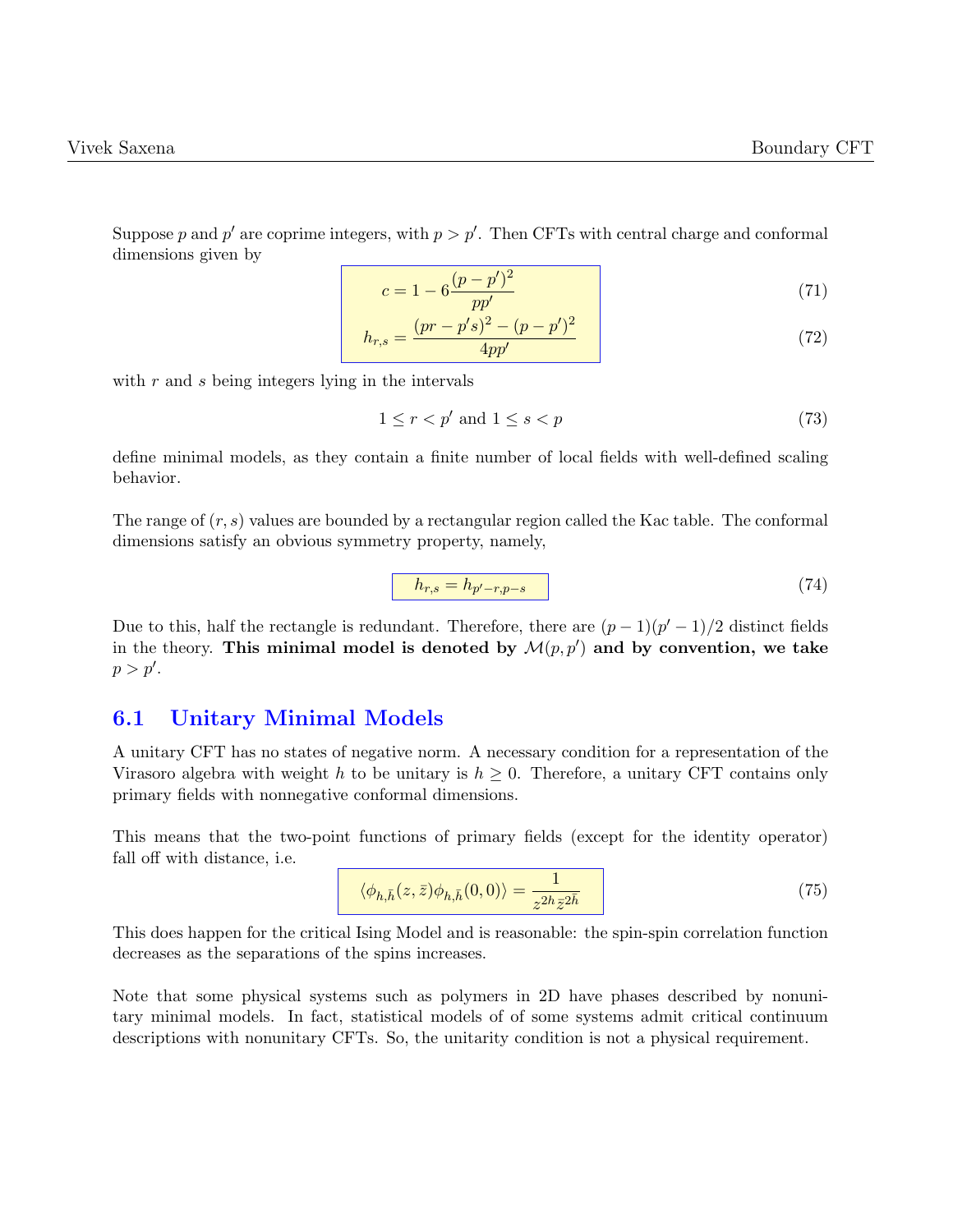#### <span id="page-22-0"></span>6.2 Finite Size Effects

The leading anomalous behavior of the free energy for finite-size effects is governed by the primary field with the smallest dimension.

Bézout's Lemma: If a and b are nonzero integers and  $d = \gcd(a, b)$ , then ∃ integers x and y such that  $ax + by = d$ .

In particular, take  $a = p$ ,  $b = -p'$ . Then,  $\exists$  integers  $r_0$  and  $s_0$  satisfying  $pr_0 - p' s_0 = 1$ .

In particular this means

$$
h_{r_0, s_0} = \frac{1 - (p - p')^2}{4pp'}\tag{76}
$$

is always negative unless  $|p - p'| = 1$  in which case,  $h_{r_0,s_0} = h_{1,1} = 0$ . This corresponds to the identity operator  $\phi_{(r_0,s_0)} = \phi_{(1,1)} = \mathbb{I}$ . Therefore, the leading finite-size effect in the free energy is governed only by the central charge of the theory.

#### <span id="page-22-1"></span>6.3 The 2D Ising Model

The simplest nontrivial unitary minimal model  $\mathcal{M}(4, 3)$  describes the critical Ising Model.

The operators are the identity I, the Ising spin  $\sigma$  (a continuum version of the lattice spin  $\sigma_i$ ), and the energy density  $\varepsilon$  (a continuum version of the interaction energy  $\sigma_i \sigma_{i+1}$ )<sup>[¶](#page-0-0)</sup>.

The critical exponents  $\eta$  and  $\nu$  are defined by the critical behavior of the following correlation functions

$$
\langle \sigma_i \sigma_{i+m} \rangle = \frac{1}{|m|^{d-2+\eta}} = \frac{1}{|m|^\eta} \text{ for } d = 2 \tag{77}
$$

$$
\langle \varepsilon_i \varepsilon_{i+m} \rangle = \frac{1}{|m|^{2d-2/\nu}} = \frac{1}{|m|^{4-2/\nu}} \text{ for } d = 2
$$
 (78)

For the exact solution in 
$$
d = 2
$$
,  
\n
$$
\langle \sigma_i \sigma_{i+m} \rangle = \frac{1}{|m|^{1/4}}
$$
\nso  $\eta = 1/4$  and  
\n
$$
\langle \varepsilon_i \varepsilon_{i+m} \rangle = \frac{1}{|m|^2}
$$
\nso  $\nu = 1$ .

The energy density is called a thermal operator, as it couples to the inverse temperature  $\beta$  in the partition function.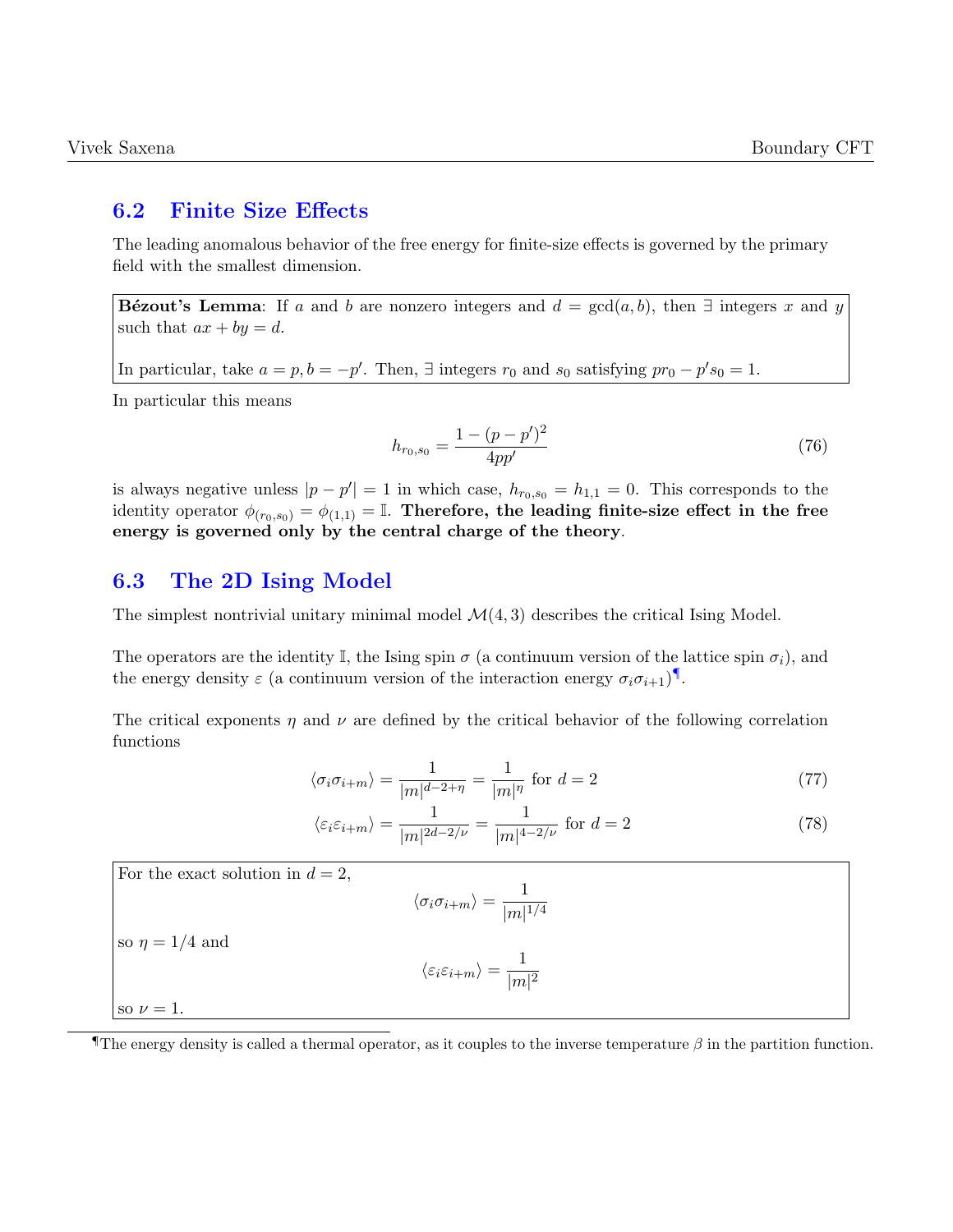Assuming that the scaling fields have no spin, i.e.  $h = \bar{h}$ , their conformal dimensions are<sup>2</sup>

$$
(h,\bar{h})_{\sigma} = \left(\frac{1}{16}, \frac{1}{16}\right), \qquad (h,\bar{h})_{\varepsilon} = \left(\frac{1}{2}, \frac{1}{2}\right)
$$
 (79)

This can be identified with the minimal model  $\mathcal{M}(4,3)$  with central charge  $c = 1/2$  (using  $p = 4, p' = 3$  to get  $h_{r,s} = ((4r - 3s)^2 - 1)/48$ . The relevant conformal dimensions are

$$
h_{1,2} = \frac{(4-6)^2 - 1}{48} = \frac{3}{48} = \frac{1}{16},
$$
 corresponds to  $(h, \bar{h})_{\sigma} = \left(\frac{1}{16}, \frac{1}{16}\right)$   

$$
h_{2,1} = \frac{(8-3)^2 - 1}{48} = \frac{24}{48} = \frac{1}{2},
$$
 corresponds to  $(h, \bar{h})_{\varepsilon} = \left(\frac{1}{2}, \frac{1}{2}\right)$ 

So the 3 fields that make up the holmorphic part of the theory have conformal dimensions 0, 1/16 and  $1/2$ .

The operator-field correspondence is

$$
\begin{array}{lll}\n\mathbb{I} & \iff & \phi_{(1,1)} \text{ or } \phi_{(2,3)} \quad h_{1,1} = h_{2,3} = 0 \\
\sigma & \iff & \phi_{(2,2)} \text{ or } \phi_{(1,2)} \quad h_{2,2} = h_{1,2} = \frac{1}{16} \\
\varepsilon & \iff & \phi_{(2,1)} \text{ or } \phi_{(1,3)} \quad h_{2,1} = h_{1,3} = \frac{1}{2}\n\end{array}
$$

**<sup>•</sup> We have**  $2h_{\sigma} = 2\bar{h}_{\sigma} = (1/4)/2$  **and**  $2h_{\varepsilon} = 2\bar{h}_{\varepsilon} = 2/2 = 1$ **.**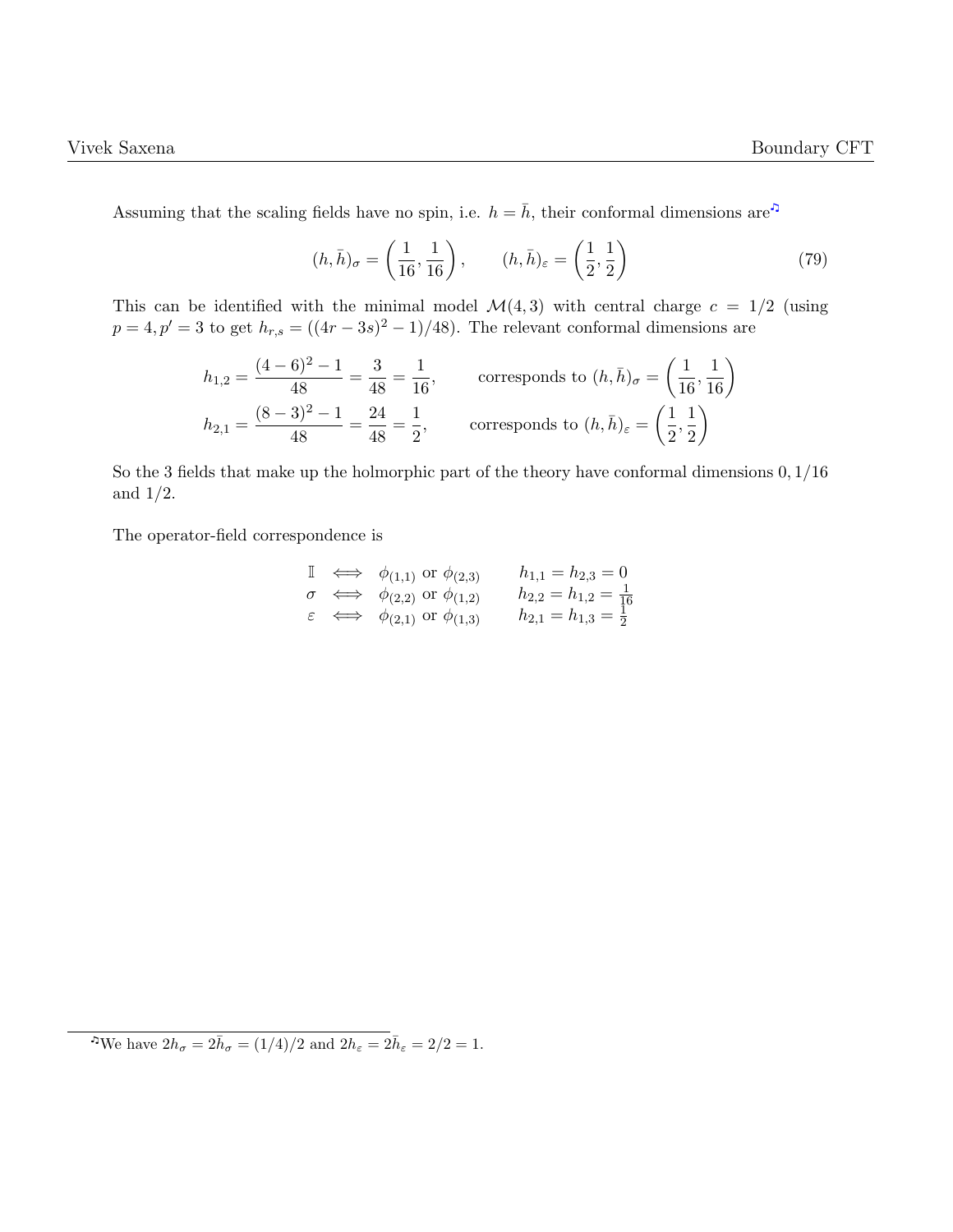# <span id="page-24-0"></span>7 Boundary Conditions for the Critical Ising Model

The conformal transformation law for a primary field is multiplicative, and so preserves homogeneous boundary conditions. The three boundary conditions of interest to us are:

- $\phi|_{\mathbb{R}} = 0$ : The Dirichlet boundary condition, responsible for the **ordinary transition**.
- $\phi|_{\mathbb{R}} = \infty$ : responsible for the **extraordinary transition**.
- $\bullet$   $\frac{\partial \phi}{\partial n}$  $\frac{\partial \phi}{\partial n}\Big|_{\mathbb{R}}=0$ : The Neumann boundary condition, responsible for the **special transition**.



Figure: Phase diagram.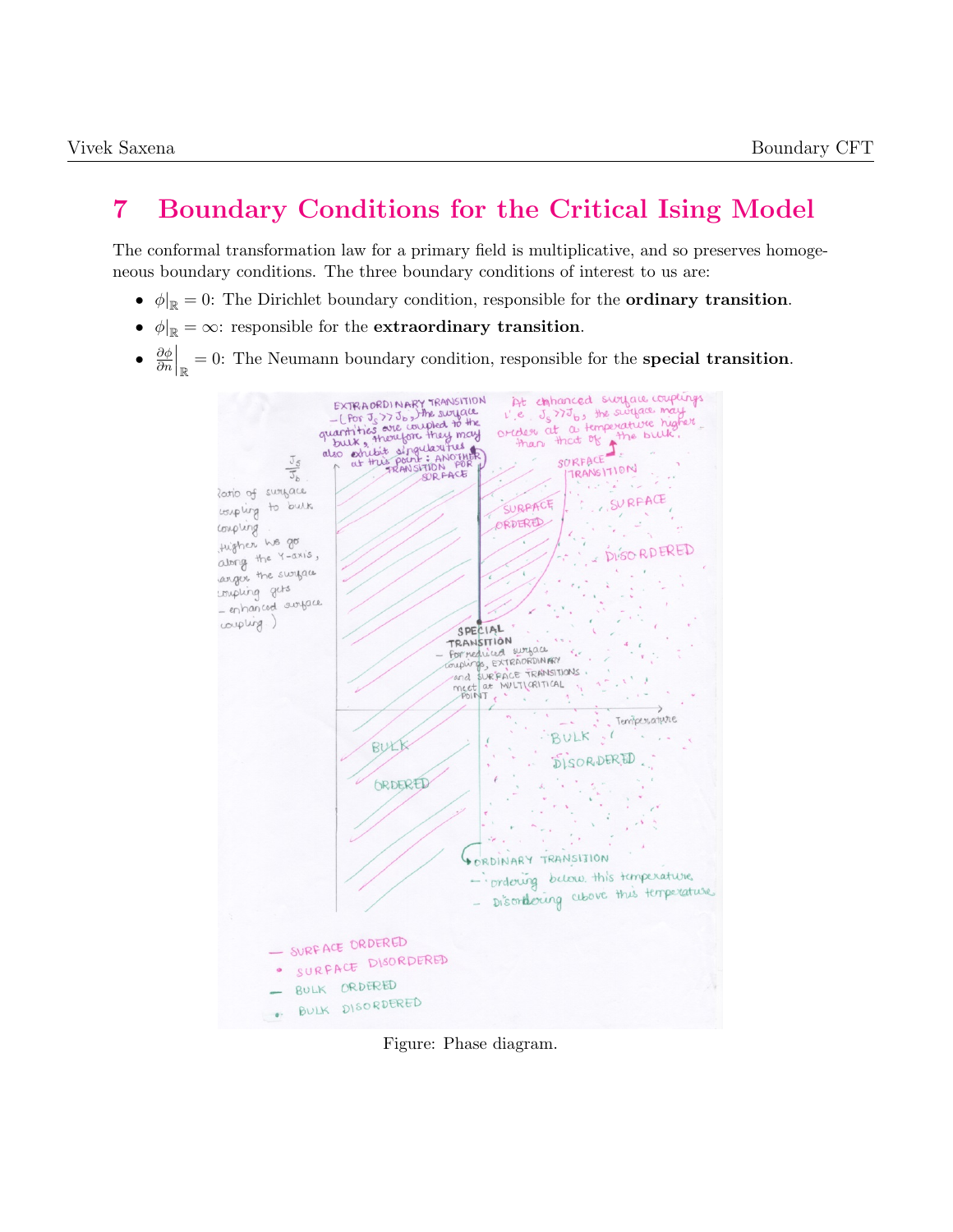In the context of the Ising Model (the example to follow),  $\phi$  should be thought of as the Landau-Ginzburg field (which corresponds to the bulk spin operator  $\sigma$  in the CFT description). Recall that the Ising Model has  $\mathbb{Z}_2$  spin symmetry.

#### 1. The ordinary transition

- $\star$  Associated with the Dirichlet boundary condition,  $\phi|_{\mathbb{R}} = 0$ .
- $\star$  Sometimes called the "free" boundary condition, as vanishing of the order parameter on the boundary expresses the absence of constraints on microscopic degrees of freedom.
- $\star$  The boundary spectrum of the BCFT associated with an ordinary transition has a single relevant scalar operator. This operator is  $\mathbb{Z}_2$  odd, and corresponds to  $\partial_d\phi$  in the Landau-Ginzburg description.
- $\star$  The BCFT associated with the ordinary transition preserves  $\mathbb{Z}_2$  symmetry (which is a good quantum number for boundary operators).

#### 2. The extraordinary transition

- $\star$  Associated with the boundary condition  $\phi|_{\mathbb{R}} = \infty$ .
- $\star$  The surface orders before the bulk due to stronger interactions at the boundary (by "before" we mean  $T_C^{surface} > T_C^{bulk}$ .
- $\star$  The order parameter is singular at the boundary (realistically, the divergence is cut off at a microscopic distance from the boundary).
- $\star$  The extraordinary transition cannot be described in free-field theory. The one-point function does not satisfy the free equations of motion. (But it does appear at first order in the Wilson-Fisher fixed point in  $4 - \epsilon$  dimensions.)
- $\star$  The BCFT associated with the extraordinary transition is said to be the most "stable" as it has no relevant boundary scalar operators.
- $\star$  It is believed [\[6\]](#page-37-2) that the lowest-dimension boundary scalar is the so called "displacement operator"  $T_{dd}$  (the boundary limit of the stress tensor with both indices pointing in the direction normal to the boundary).  $T_{dd}$  has protected conformal dimension  $=d$ , and hence becomes an irrelevant operator on the  $(d-1)$ -dimensional boundary.
- $\star$  The extraordinary transition disappears for  $d = 4$ .

#### 3. The special transition

- ★ Associated with the Neumann boundary condition  $\frac{\partial \phi}{\partial n}\Big|_{\mathbb{R}}=0.$
- $\star$  The BCFT associated with the special transition has two relevant operators: one  $\mathbb{Z}_2$ odd and the other  $\mathbb{Z}_2$  even, corresponding to  $\phi$  and  $\phi^2$ .
- $\star$  The BCFT (in  $d > 2$ ) associated with the special transition preserves  $\mathbb{Z}_2$  symmetry (which is therefore a good quantum number for boundary operators) just as in case of the ordinary transition.
- $\star$  There is no 2D BCFT associated with the special transition, as the 1D boundary cannot order dynamically at nonzero T. So the surface transition is absent in  $d = 2$ .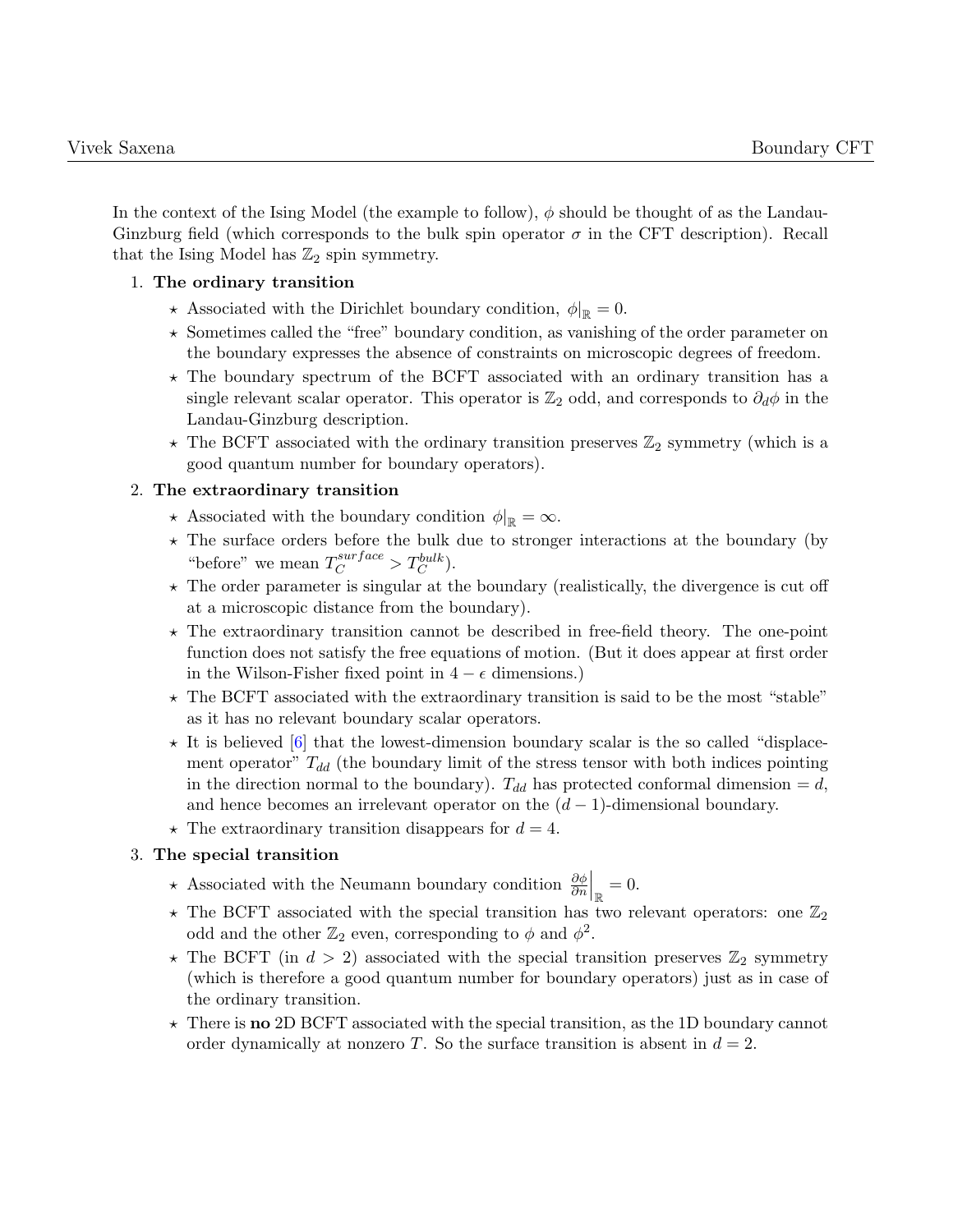### <span id="page-26-0"></span>8 2D Ising Model on the Upper Half Plane

The correlation function of interest is

$$
G_s(y_1, y_2, \rho) = \langle \sigma(z_1, \bar{z}_1) \sigma(z_2, \bar{z}_2) \rangle \tag{80}
$$

Here  $y_1, y_2$  denote the distances of the two points from the real axis, and  $\rho$  denotes the "horizontal" distance between the two points. We have argued above that this two point function on the UHP satisfies the same differential equation as the four point function on the entire complex plane. Note that this is different than saying that the two point function on the UHP is equal to the four point function on the entire complex plane, as is deceptively stated in the book by di Francesco et. al. [\[3\]](#page-37-3). The equality stated in the book is to be understood at the level of conformal blocks, as clarified earlier in these notes[†](#page-0-0) .

The differential equation obeyed by the 4-spin correlation function is

$$
\left\{\sum_{i=1}^{3} \left[\frac{1}{z-z_i} \frac{\partial}{\partial z_i} + \frac{1/16}{(z-z_i)^2}\right] - \frac{4}{3} \frac{\partial^2}{\partial z^2}\right\} \langle \sigma(z_1) \sigma(z_2) \sigma(z_3) \sigma(z_4) \rangle = 0 \tag{81}
$$

Recall that the primary field  $\sigma$  has conformal dimension  $h_{1,2} = 1/16$  (the Ising Model corresponds to  $m = 3$ ,  $r = 1$ ,  $s = 2$  in the terminology introduced above for minimal models). Now, by conformal invariance, the 4-point function is of the form

$$
\langle \phi(x_1) \cdots \phi(x_4) \rangle = \left(\frac{z_{13} z_{24}}{z_{12} z_{23} z_{14} z_{34}}\right)^{2h} F(x) \tag{82}
$$

where  $F$  is some function of the anharmonic ratio  $x$ ,

$$
x \equiv \frac{z_{12}z_{34}}{z_{13}z_{24}} \tag{83}
$$

Here  $z_{ij} \equiv z_i - z_j$  and  $z_4 = z$ . For us,  $h = 1/16$ , so

$$
\langle \sigma(z_1)\sigma(z_2)\sigma(z_3)\sigma(z_4) \rangle = \left(\frac{z_{13}z_{24}}{z_{12}z_{23}z_{14}z_{34}}\right)^{1/8} F(x)
$$
\n(84)

Substituting this form into the differential equation and performing some change of variables to express everything in terms of  $x$ , we get

$$
\[x(1-x)\frac{d^2}{dx^2} + \left(\frac{1}{2} - x\right)\frac{d}{dx} + \frac{1}{16}\]F(x) = 0\tag{85}
$$

<sup>†</sup> I acknowledge a discussion with Prof. John Cardy, which clarified this issue. It seems that the "doubling trick" is often misquoted in the literature.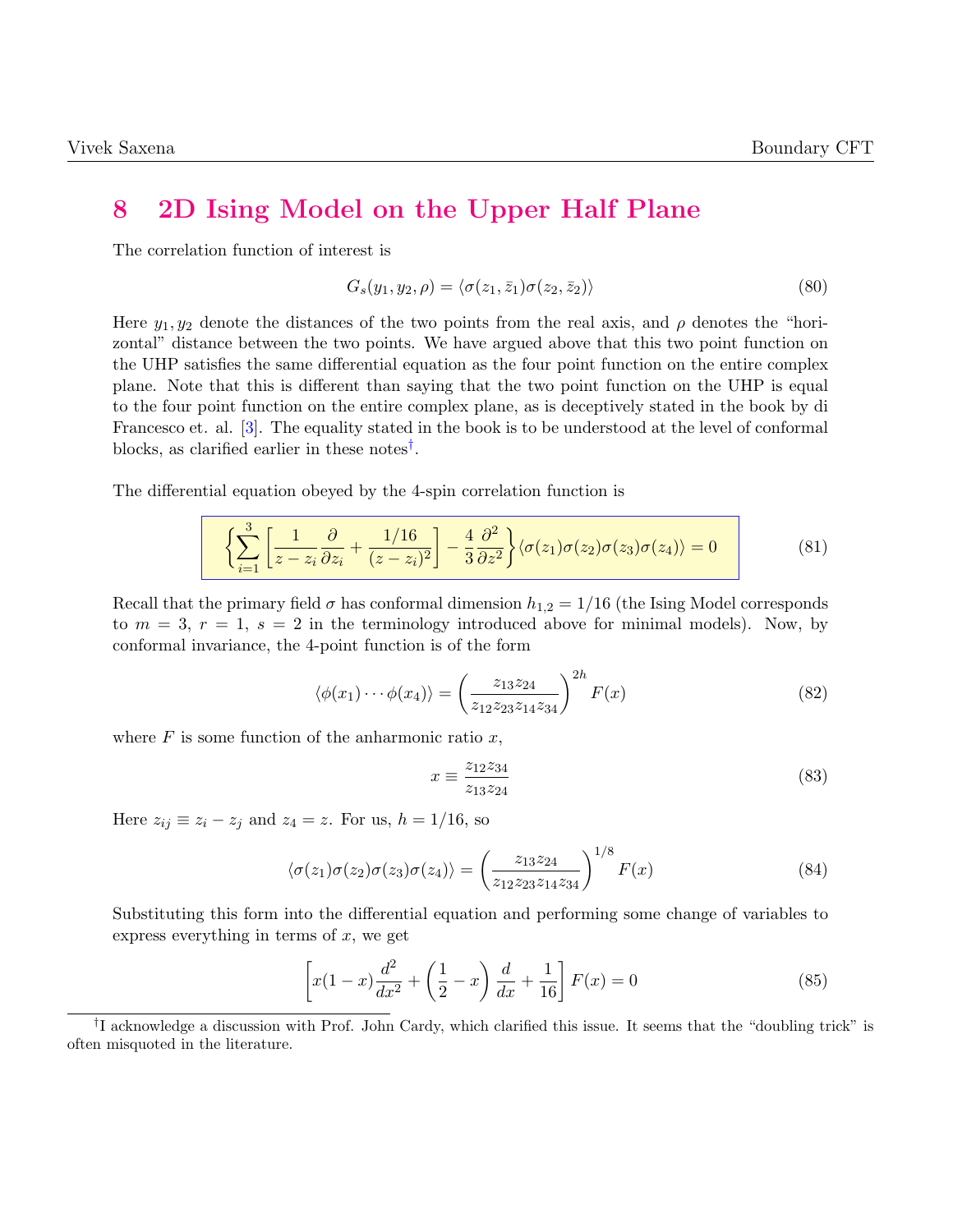This is a particular kind of hypergeometric equation, and it becomes simple with a final change of variable  $x = \sin^2 \theta$ :

$$
\left[\frac{d^2}{d\theta^2} + \frac{1}{4}\right]F(\theta) = 0\tag{86}
$$

The general solution to this equation is

$$
F(\theta) = c_1 \cos \frac{\theta}{2} + c_2 \sin \frac{\theta}{2}
$$
 (87)

or, expressed back in terms of  $x$ ,

$$
F(x) = c_1 \sqrt{1 + \sqrt{1 - x}} + c_2 \sqrt{1 - \sqrt{1 - x}}
$$
\n(88)

The coefficients of the linear combination have to be chosen to satisfy the boundary conditions, which are in turn fixed by the asymptotic behavior of the spin-spin correlation function near the boundary (the real axis). So what are the boundary conditions?

For an ordinary transition, the surface is disordered so  $G_s(y_1, y_2, \rho) \to 0$  as  $\rho \to \infty$  for fixed y<sub>1</sub> and y<sub>2</sub> (which corresponds to  $x \to -\infty$ ). This fixes  $c_2 = -c_1$  and of course, we can set the overall scale  $c_1 = 1$  without loss of generality.

For an extraordinary transition, the surface orders before the bulk, which means that as  $\rho \to \infty$ for fixed  $y_1$  and  $y_2$  (which is  $x \to -\infty$ ) we have

$$
G_s(y_1, y_2, \rho) \sim \langle \sigma(z_1, \bar{z}_1) \rangle_{UHP} \langle \sigma(z_2, \bar{z}_2) \rangle_{UHP} \propto \frac{1}{(y_1 y_2)^{1/8}}
$$
(89)

This means that for an extraordinary transition  $c_2 = c_1$  and of course we can again set  $c_1 = 1$ . To summarize,

$$
F(x) = \begin{cases} \sqrt{\sqrt{1-x} + 1} - \sqrt{\sqrt{1-x} - 1} & \text{, for Ordinary Transition} \\ \sqrt{\sqrt{1-x} + 1} + \sqrt{\sqrt{1-x} - 1} & \text{, for Extractinary Transition} \end{cases}
$$
(90)

It is conventional to define[‡](#page-0-0)

$$
\tau \equiv \frac{\rho^2 + (y_1 + y_2)^2}{\rho^2 + (y_1 - y_2)^2} \tag{91}
$$

<sup>&</sup>lt;sup>‡</sup>The reader should be reminded of boundary value problems in two dimensional electromagnetic theory, where conformal invariance results in very similar mathematical expressions.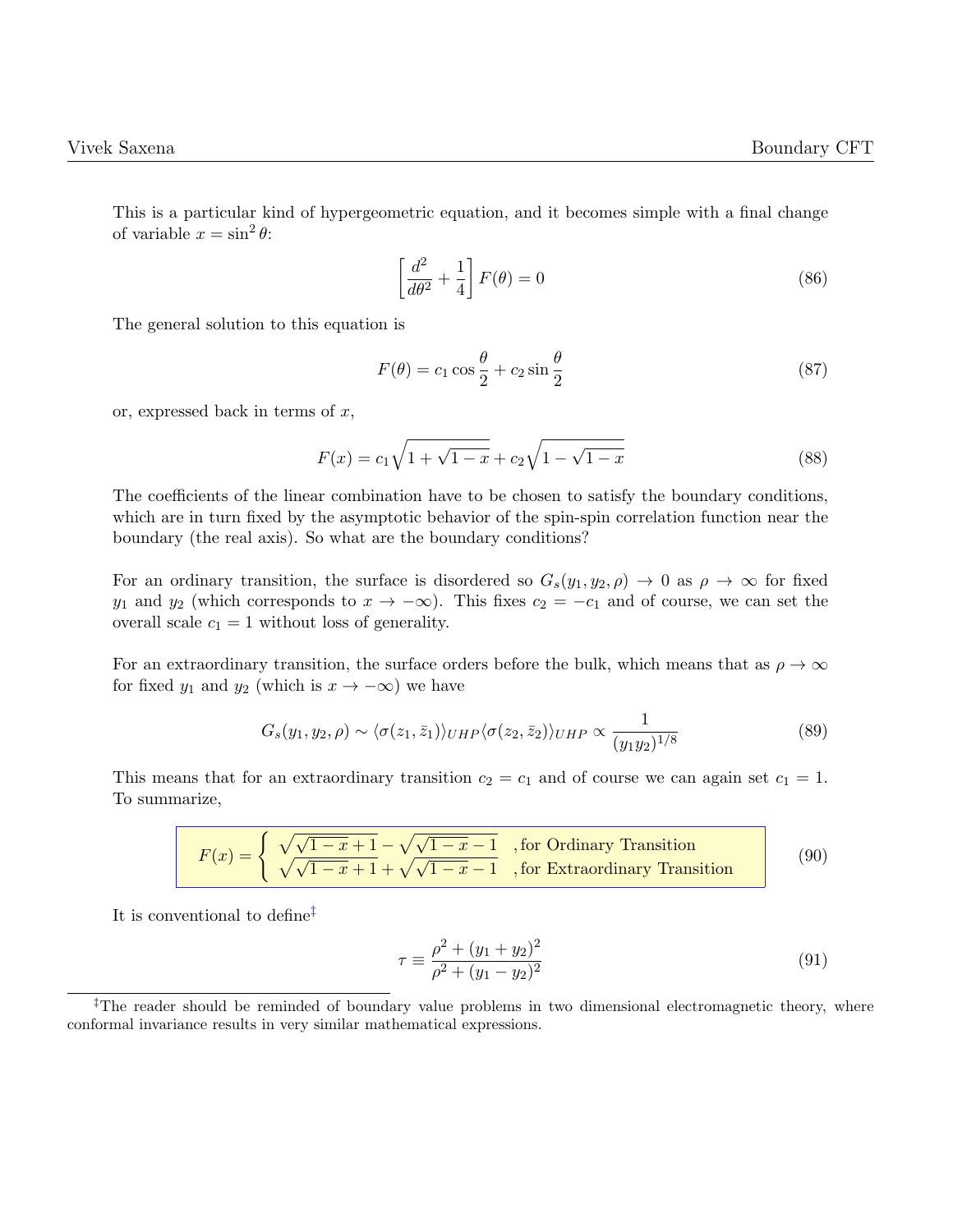in terms of which the 4-point functions can be written as

$$
G_s(y_1, y_2, \rho) \propto \frac{1}{(y_1 y_2)^{1/8}} \sqrt{\tau^{1/4} \mp \tau^{-1/4}}
$$
\n(92)

For fixed finite  $y_1, y_2$  and  $\rho \to \infty$ , the asymptotic behavior of the correlation function is given by a critical exponent  $\eta_{\parallel}$ , i.e.

$$
G_s(y_1, y_2, \rho) \sim \frac{1}{\rho^{\eta_{\parallel}}} \text{ for } \rho >> y_1, y_2 \tag{93}
$$

where

$$
\eta_{\parallel} = \left\{ \begin{array}{c} 1 \quad , \text{ordinary} \\ 4 \quad , \text{extraordinary} \end{array} \right. \tag{94}
$$

# <span id="page-28-0"></span>9 Fusion Rules and Modular Invariance

### <span id="page-28-1"></span>9.1 Fusion Rules

We have seen that the full Hilbert space of the CFT can be written as

$$
\mathcal{H} = \bigoplus_{h,\bar{h}} n_{h,\bar{h}} \mathcal{M}_h \otimes \bar{\mathcal{M}}_{\bar{h}}
$$
(95)

The non-negative integers  $n_{h,\bar{h}}$  specify the number of distinct primary fields of weights  $(h,\bar{h})$  in the CFT.

The consistency of the OPE and the existence of null vectors leads to the fusion algebra of the CFT, which (applying separately to the holomorphic and antiholomorphic sectors) tells us the number of copies of  $\mathcal{M}_c$  that occur in the fusion of  $\mathcal{M}_a$  and  $\mathcal{M}_b$ :

$$
\mathcal{V}_a \bigodot \mathcal{V}_b = \sum_c N_{ab}^c \mathcal{V}_c \tag{96}
$$

where  $N_{ab}^c$  are non-negative integers.

For the minimal models  $\mathcal{M}(p, p')$  with central charge c and conformal dimensions  $h_{r,s}(p, p')$ , the fusion algebra closes with a finite number of terms (since  $1 \le r \le p' - 1$  and  $1 \le s \le p - 1$ ). For these models, the fusion algebra takes the form

$$
\mathcal{M}_{r_1,s_1} \bigodot \mathcal{M}_{r_2,s_2} = \sum_{r=|r_1-r_2|}^{r_1+r_2-1} \sum_{s=|s_1-s_2|}^{s_1+s_2-1} \mathcal{M}_{r,s} \tag{97}
$$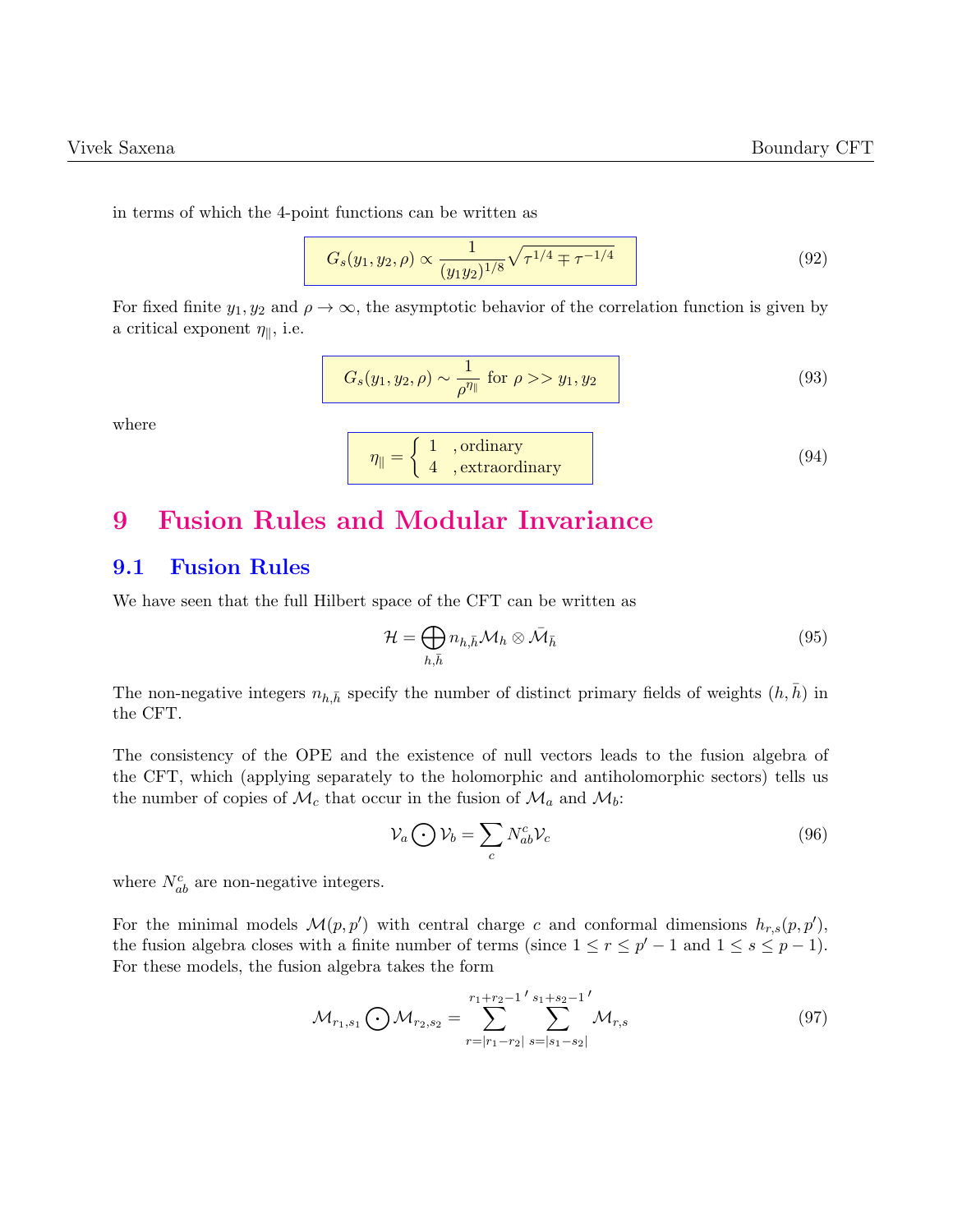where the primes on the sums indicate that they are to be restricted to the allowed intervals of r and s. More explicitly at the level of fields,

$$
\phi_{(r,s)} \times \phi_{(m,n)} = \sum_{\substack{k=1+|r-m|\\k+r+m=1 \bmod 2}}^{k_{max}} \sum_{\substack{l=1+|s-n|\\l=1+|s-n|\\n\mod 2}}^{l_{max}} \phi_{(k,l)} \tag{98}
$$

where

$$
k_{max} = \min(r + m - 1, 2p' - 1 - r - m)
$$
\n(99)

$$
l_{max} = \min(s + n - 1, 2p - 1 - s - n)
$$
\n(100)

There is an important theorem according to which the only *unitary* CFTs with  $c < 1$  are the minimal models with  $p/q = (m+1)/m$ , where m is an integer  $\geq 3$ .

#### <span id="page-29-0"></span>9.2 Modular Invariance

The fusion rules limit the values  $(h, \bar{h})$  that might appear in a consistent CFT, but do not tell us which ones actually occur, i.e. the values of  $n_{h,\bar{h}}$ . This is answered by the requirement of modular invariance on the torus.

Consider the theory on an infinitely long cylinder of unit circumference. This is related to the (punctured) plane by the mapping

$$
z \mapsto \frac{1}{2\pi} \ln z \equiv t + ix \tag{101}
$$

The generator of infinitesimal time translations is related to that for dilatations in the plane by:

$$
\hat{H} = 2\pi \left( \hat{D} - \frac{c}{12} \right) = 2\pi (\hat{L}_0 + \hat{\bar{L}}_0) - \frac{\pi c}{6}
$$
\n(102)

The last term comes from the Schwarzian derivative. The generator of translations in  $x$  is the total momentum operator  $\hat{P} = 2\pi(\hat{L}_0 - \hat{\bar{L}}_0)$ .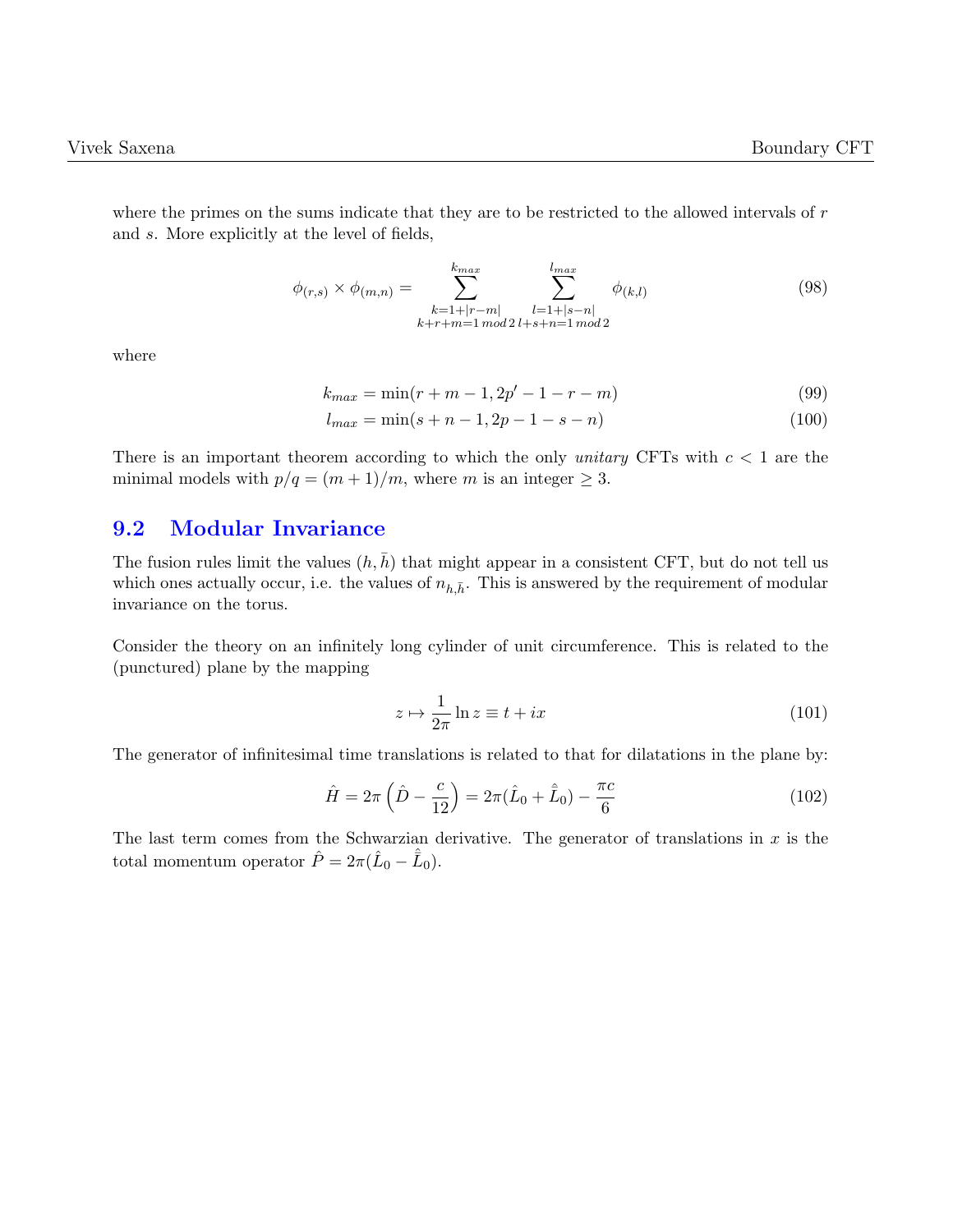This box is included for the sake of completeness, and is based entirely on a subsection in [\[3\]](#page-37-3). Under a conformal transformation  $z \mapsto w = f(z)$ ,

$$
T_{new}(w) = \left(\frac{dw}{dz}\right)^{-2} \left[T(z) - \frac{c}{12}\{w; z\}\right]
$$
\n(103)

where  $\{w; z\}$  is the Schwarzian derivative,

$$
\{w; z\} = \frac{d^3 w/dz^3}{dw/dz} - \frac{3}{2} \left(\frac{d^2 w/dz^2}{dw/dz}\right)^2
$$
\n(104)

In particular, for  $w = \frac{L}{2\pi}$  $\frac{L}{2\pi} \ln z$ ,  $dw/dz = L/(2\pi z)$  and the Schwarzian derivative  $= 1/(2z^2)$ . So, the energy-momentum tensor on the cylinder is related to that on the plane by

$$
T_{cyl}(w) = \left(\frac{2\pi}{L}\right)^2 \left[T_{pl}(z) - \frac{c}{24}\right]
$$
\n(105)

Under a variation of the metric, the free energy varies as

$$
\delta F = -\frac{1}{2}d^2x\sqrt{g}\delta g_{\mu\nu}\langle T^{\mu\nu}\rangle \tag{106}
$$

On the cylindrical geometry, if we apply an infinitesimal scaling of the circumference  $L \to (1 + \epsilon)L$ or  $\delta L = \epsilon L$ , this is equivalent to applying a coordinate transformation  $w^0 \to (1 + \epsilon)w^0$  where  $w^0$ is the coordinate running across the cylinder  $(w = w^0 + iw^1)$ . The coordinate varies according to  $\epsilon^{\mu} = \epsilon w^0 \delta^{\mu,0}$  and so  $\delta g_{\mu\nu} = -2\epsilon \delta_{\mu,0} \delta_{\nu,0}$ . Now,

$$
\langle T^{00} \rangle = \langle T_{zz} \rangle + \langle T_{\bar{z}\bar{z}} \rangle = -\frac{1}{\pi} \langle T \rangle = \frac{\pi c}{6L^2}
$$
 (107)

so, the variation of the free energy is

$$
\delta F = \int dw^0 dw^1 \frac{\pi c}{6L^2} \frac{\delta L}{L} \tag{108}
$$

In general, if there is a free energy per unit area  $f_0$  in the  $L \to \infty$  limit, we have

$$
\delta F = \int dw^0 dw^1 \left( f_0 + \frac{\pi c}{6L^2} \right) \frac{\delta L}{L}
$$
\n(109)

Integrating over  $w^0$  gives a factor of L, and so defining a free energy per unit length  $F_L$  (per unit length of the cylinder),

$$
\delta F_L = \left(f_0 + \frac{\pi}{c} 6L^2\right) \delta L \tag{110}
$$

On integration,

$$
F_L = f_0 L - \frac{\pi c}{6L} \tag{111}
$$

In the main text, we took  $L = 1$  (unit circumference), so the addition to the Hamiltonian is  $-\pi c/6$ .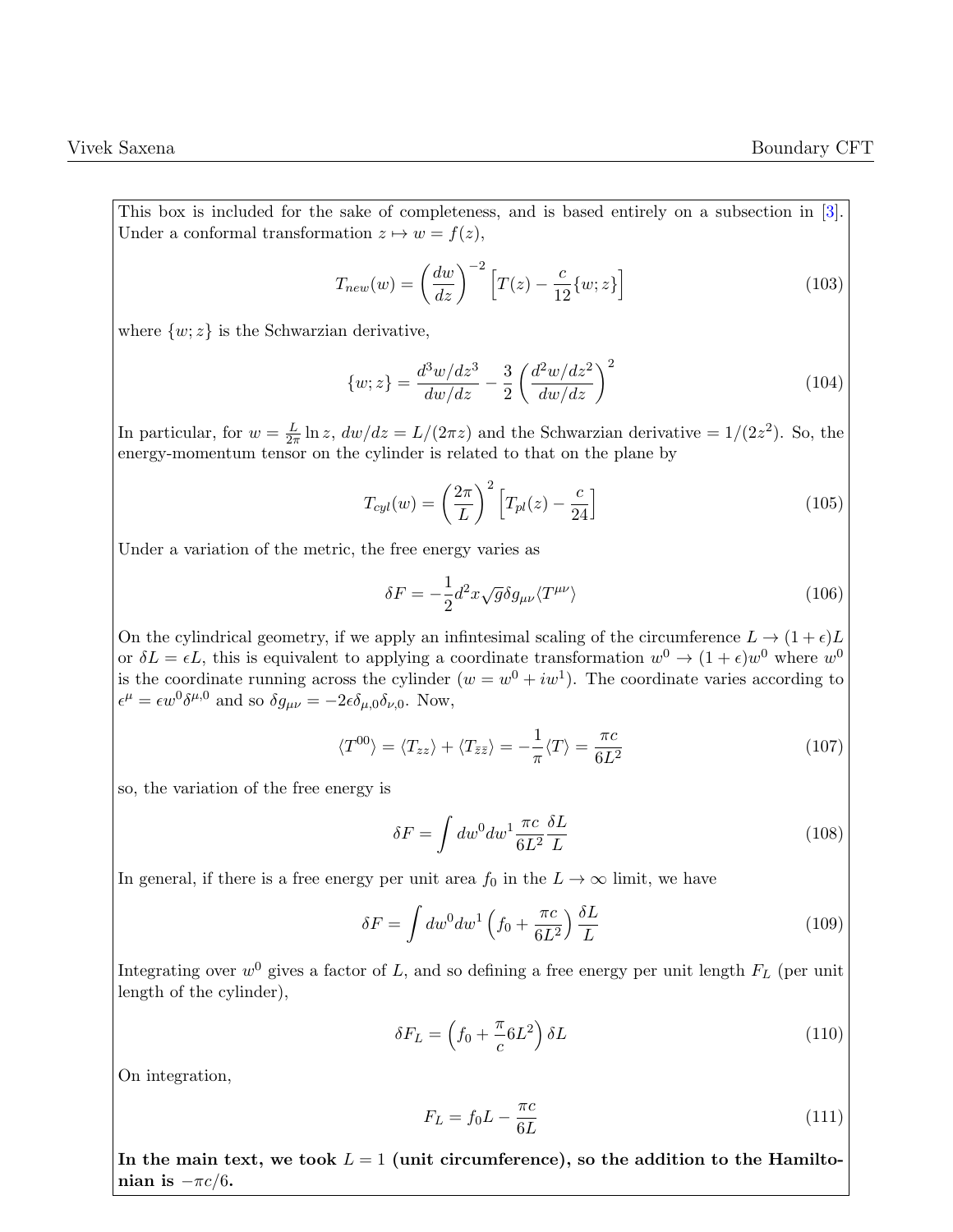Up to scale transformations, a general torus is a parallelogram with vertices  $(0, 1, \tau, 1 + \tau)$  in the complex plane, with the opposite edges identified. [We can make it by taking a cylinder of unit circumference and length  $Im(\tau)$  and twisting the ends by a relative amount  $Re(\tau)$  and sewing them together.]



Figure: Two equivalent parametrizations of the torus.

A torus in general can be defined by specifying two linearly independent lattice vectors on the plane and identifying points that differ by an integer combination of these vectors. On the complex plane, these lattice vectors can be denoted by  $\omega_1$  and  $\omega_2$ , which are called *periods* of the lattice. Since the properties of the CFT on the torus do not depend on the overall scale of the lattice or on the absolute orientation of the lattice vectors, the relevant parameter is the ratio  $\tau = \omega_2/\omega_1$ , called the **modular parameter**.

We take space to lie along the real axis, and time to lie along the imaginary axis. The operator that translates the system parallel to the period  $\omega_2$  over a distance a in Euclidean spacetime is

$$
\exp -\frac{a}{|\omega_2|} \{ H\ Im(\omega_2) - iP\ Re(\omega_2) \}
$$
\n(112)

For a being the lattice spacing, this translation takes us from one row of a lattice to the next, but parallel to the period  $\omega_2$ . If the complete period contains m lattice spacings ( $|\omega_2| = ma$ ) then the partition function is obtained by taking the trace of the above translation operator to the  $m<sup>th</sup>$ power.

$$
Z(\omega_1, \omega_2) = \text{Tr} \exp\left(-\left\{H\operatorname{Im}(\omega_2) - i\operatorname{PR}e(\omega_2)\right\}\right) \tag{113}
$$

We have  $H = \frac{2\pi}{L}$  $\frac{2\pi}{L}(L_0 + \bar{L}_0 - \frac{c}{12})$  and  $P = \frac{2\pi i}{L}$  $\frac{L\pi i}{L}(L_0 - \bar{L}_0)$ . We take  $\omega_1$  to be real and equal to L. So, finally,

$$
Z(\tau,\bar{\tau}) = \text{Tr} \exp 2\pi i [\tau (L_0 - c/24) - \bar{\tau}(\bar{L}_0 - c/24)] \tag{114}
$$

$$
= \text{Tr } q^{L_0 - c/24} \bar{q}^{\bar{L}_0 - c/24} \tag{115}
$$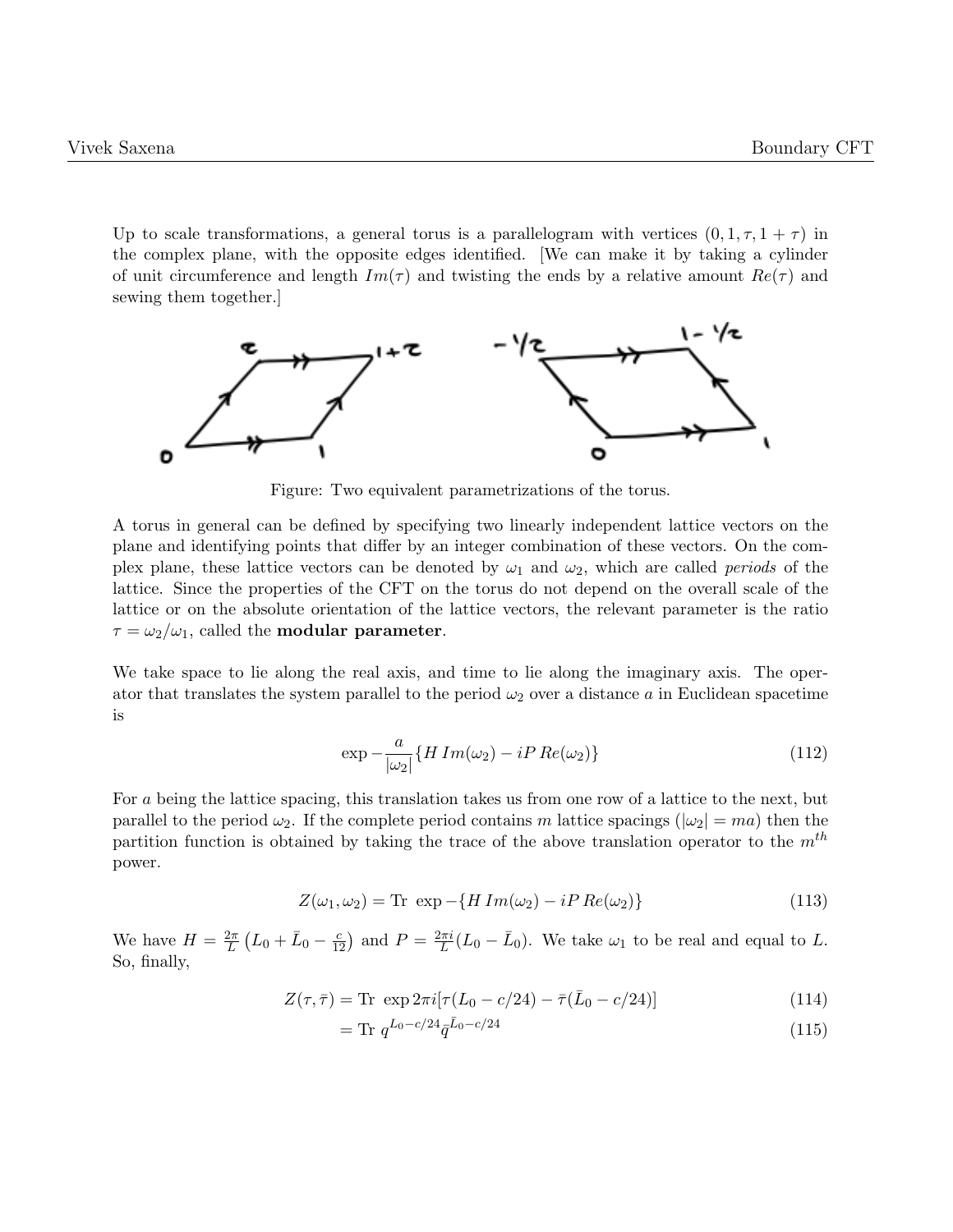where

$$
q \equiv e^{2\pi i \tau}, \qquad \bar{q} \equiv e^{-2\pi i \bar{\tau}} \tag{116}
$$

So, in terms of characters, the partition function is

$$
Z(\tau,\bar{\tau}) = \sum_{h,\bar{h}} n_{h,\bar{h}} \chi_h(q) \chi_{\bar{h}}(\bar{q}) \tag{117}
$$

The transformations  $S : \tau \to -1/\tau$  and  $T : \tau \to \tau + 1$  give the same torus. Together, these transformations generate the modular group  $SL(2, \mathbb{Z})$ .

The partition function should be invariant under  $SL(2, \mathbb{Z})$  transformations. T-invariance tells us that  $(h - \bar{h})$  is an integer, whereas S-invariance places nontrivial constraints on the  $n_{h,\bar{h}}$ . In fact, the reason why S-invariance is satisfied is due to the remarkable property that characters transform linearly under S:

$$
\chi_h(e^{-2\pi i/\tau}) = \sum_{h'} S^{h'}_{\ h} \chi_{h'}(e^{2\pi i \tau}) \tag{118}
$$

For minimal models, the representation is finite dimensional, and the matrix S is symmetric and orthogonal. So, one can get a modular invariant partition function through the diagonal sum

$$
Z = \sum_{h} \chi_h(q) \chi_h(\bar{q}) \tag{119}
$$

so that  $n_{h,\bar{h}} = \delta_{h,\bar{h}}$ .

Let us now consider the partition function on an annulus. This helps classify the allowed boundary conuditions, and boundary operator content. Consider a rectangle of length 1 and height  $\delta$ with the top and bottom edges identified. This yields an annulus, and we label the two free edges 'a' and 'b'.



Figure: The annulus (cylinder) constructed using a strip.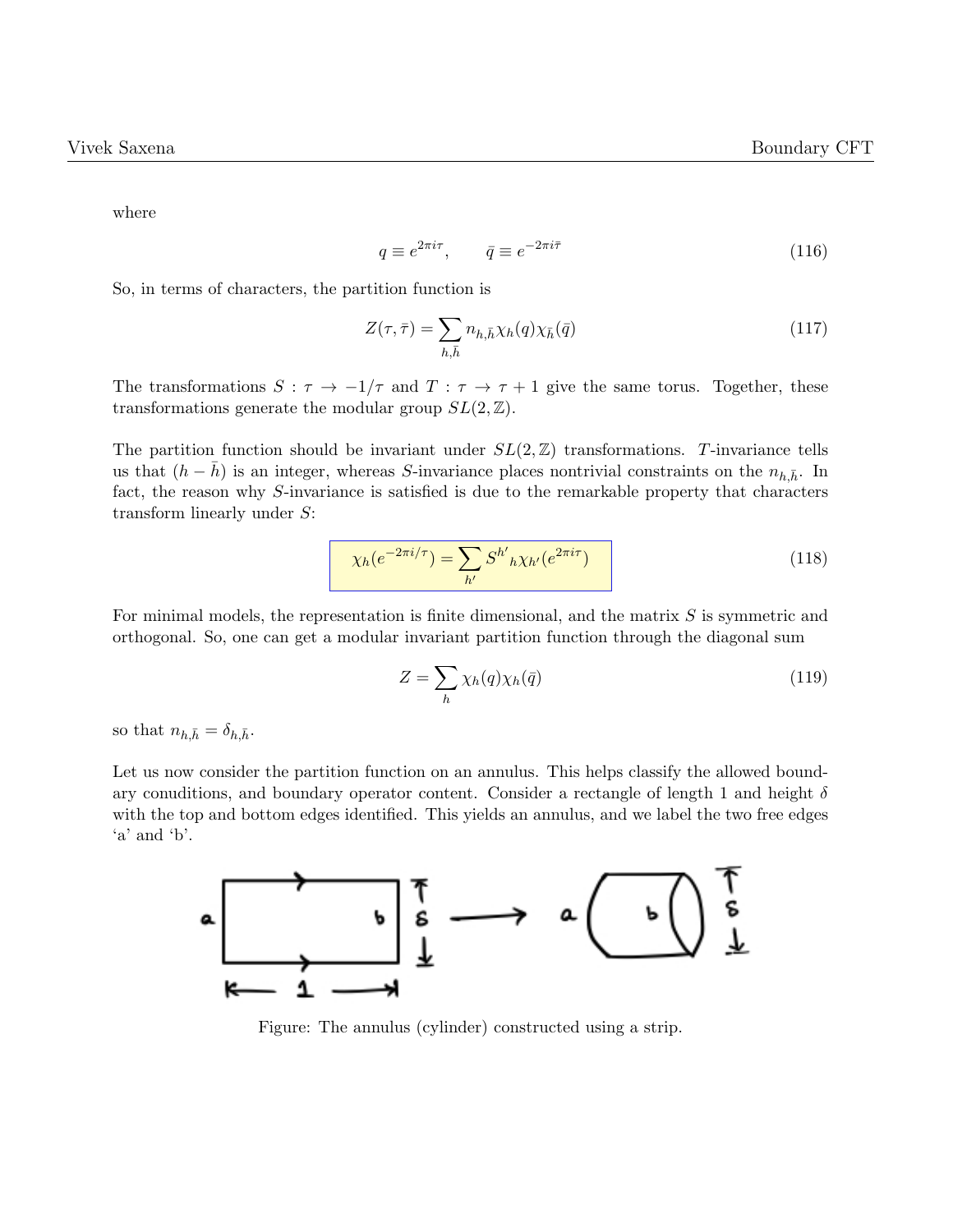The boundary conditions on 'a' and 'b' can in general be different. To compute the partition function  $Z_{ab}(\delta)$  we can consider the CFT on an infinitely long strip of unit width. This strip is conformally related to the upper half plane (with the insertion of a boundary condition changing operator at 0 and  $\infty$  if  $a \neq b$ ) by the mapping

$$
z \mapsto \frac{1}{\pi} \ln z \tag{120}
$$

The generator of infinitesimal transformations along the strip is

$$
\hat{H}_{ab} = \pi \hat{D} - \frac{\pi c}{24} = \pi \hat{L}_0 - \frac{\pi c}{24}
$$
\n(121)

So the partition function for the annulus is given by

$$
Z_{ab}(\delta) = \text{Tr}e^{-\delta\hat{H}_{ab}}\tag{122}
$$

$$
= \text{Tr} q^{\hat{L}_0 - \pi c/24} \qquad \text{with } q \equiv e^{-\delta \pi} \tag{123}
$$

This can be decomposed in terms of characters as

$$
Z_{ab}(\delta) = \sum_{h} n_h^{ab} \chi_h(q) \tag{124}
$$

Note that this expression is linear in the characters. The non-negative integers  $n_h^{ab}$  indicate the operator content with boundary conditions on the a, b. The lowest value of h with  $n_{ab}^h > 0$  corresponds to the conformal weight of the boundary condition changing operator. Other values of  $h$ correspond to the other allowed primary fields that may sit at this location.

There is a dual way to study this problem. Specifically, the annulus partition function can be understood as the path integral for the CFT on a circle of unit circumference propagated for an *imaginary time*  $1/\delta$ . So,  $Z_{ab}$  is a matrix element of  $e^{-\hat{H}/\delta}$  between **boundary states**, rather than a trace:

$$
Z_{ab}(\delta) = \langle a|e^{-\hat{H}/\delta}|b\rangle \tag{125}
$$

So the natural question to ask is: how does one characterize boundary states?

The conformal boundary condition applied to the circle is  $L_n = \overline{L}_{-n}$ . Therefore, we assert that any boundary state  $|B\rangle$  lies in the subspace of the Hilbert space that satisfies

$$
\hat{L}_n|B\rangle = \hat{\bar{L}}_{-n}|B\rangle\tag{126}
$$

Since  $\mathcal{H} = \bigoplus_{h,\bar{h}} n_{h,\bar{h}} \mathcal{M}_h \otimes \bar{\mathcal{M}}_{\bar{h}}$ , therefore  $|B\rangle$  is also a linear combination of states from  $\mathcal{M}_h \otimes \bar{\mathcal{M}}_{\bar{h}}$ . Take  $n = 0$  in the above relation. This constrains  $h = \bar{h}$ , so we consider only diagonal CFTs with

<span id="page-33-0"></span>
$$
n_{h,\bar{h}} = \delta_{h,\bar{h}} \tag{127}
$$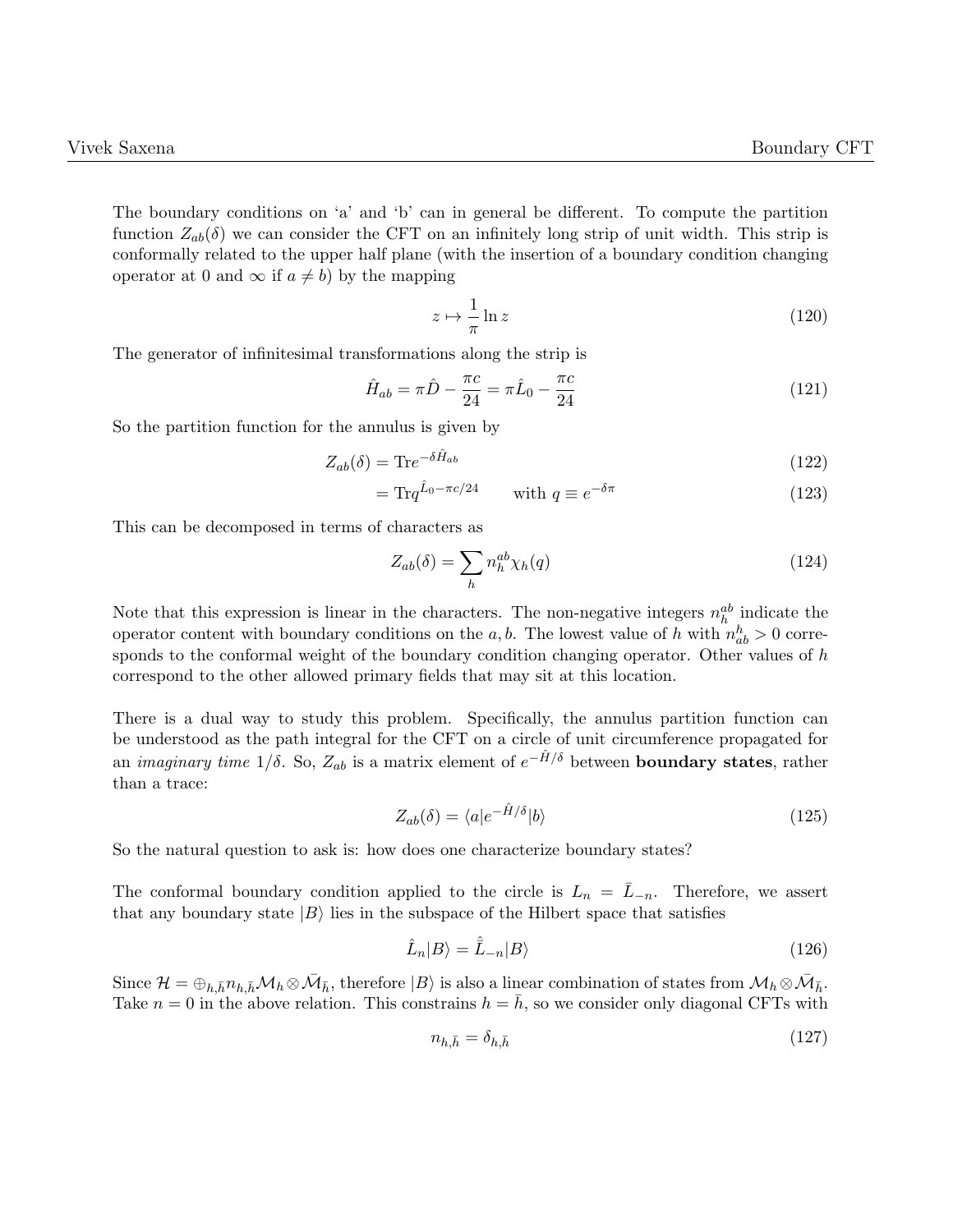Let  $|h, N; j\rangle$  with  $1 \leq j \leq d_h(N)$  be an orthogonal basis for  $\mathcal{M}_h$ , and  $|\overline{h, N; j}\rangle$  be one for  $\overline{\mathcal{M}}_h$ . The solution to eq.  $(126)$  in this subspace is

$$
|h\rangle\rangle = \sum_{N=0}^{\infty} \sum_{j=1}^{d_h(N)} |h, N; j\rangle \otimes |\overline{h, N; j}\rangle \qquad (128)
$$

These are called Ishibashi States. The matrix elements of the translation operator along the cylinder between these states can be evaluated as follows

$$
\langle\langle h'|e^{-\hat{H}/\delta}|h\rangle\rangle = \sum_{N'=0}^{\infty} \sum_{j'=1}^{d_{h'}(N')} \sum_{N=0}^{\infty} \sum_{j=1}^{d_{h}(N)} \langle h', N';j'|\otimes \langle \overline{h', N';j'}|e^{-(2\pi/\delta)(\hat{L}_{0}+\hat{L}_{0}-c/12)}|h, N; j\rangle \otimes |\overline{h, N;j}\rangle
$$
  

$$
\underline{\infty} \underbrace{d_{h}(N)}_{\text{max}}.
$$

$$
= \delta_{h',h} \sum_{N=0}^{\infty} \sum_{j=1}^{d_h(N)} e^{-4\pi/\delta(h+N-c/24)}
$$
(129)

$$
= \delta_{h',h}\chi_h(e^{-4\pi/\delta})\tag{130}
$$

Therefore, the characters appearing here are related to those in  $Z_{ab} = \sum_h n_h^{ab} \chi_h(q)$  by a modular transformation  $S$ . The physical boundary states which satisfy

$$
Z_{ab}(\delta) = \sum_{h} n_h^{ab} \chi_h(q) \tag{131}
$$

are called Cardy States. They are linear combinations of Ishibashi states:

$$
|a\rangle = \sum_{h} \langle \langle h|a\rangle |h\rangle \rangle \tag{132}
$$

Equating the two expressions for  $Z_{ab}$ , we get

$$
\sum_{h} n_h^{ab} \chi_h(q) = \langle a | e^{-\hat{H}/\delta} | b \rangle \tag{133}
$$

The modular transformation law of  $\chi$  under S is

$$
\chi_h(e^{-2\pi i/\tau}) = \sum_{h'} S_h{}^{h'} \chi_{h'}(e^{2\pi i \tau})
$$
\n(134)

This gives rise the following equivalent conditions

<span id="page-34-1"></span><span id="page-34-0"></span>
$$
n_{ab}^h = \sum_{h'} S^h{}_{h'} \langle a|h' \rangle \rangle \langle \langle h'|b \rangle \tag{135}
$$

$$
\langle a|h'\rangle\rangle\langle\langle h'|b\rangle = \sum_{h} S_{h}{}^{h'} n_{ab}^{h}
$$
 (136)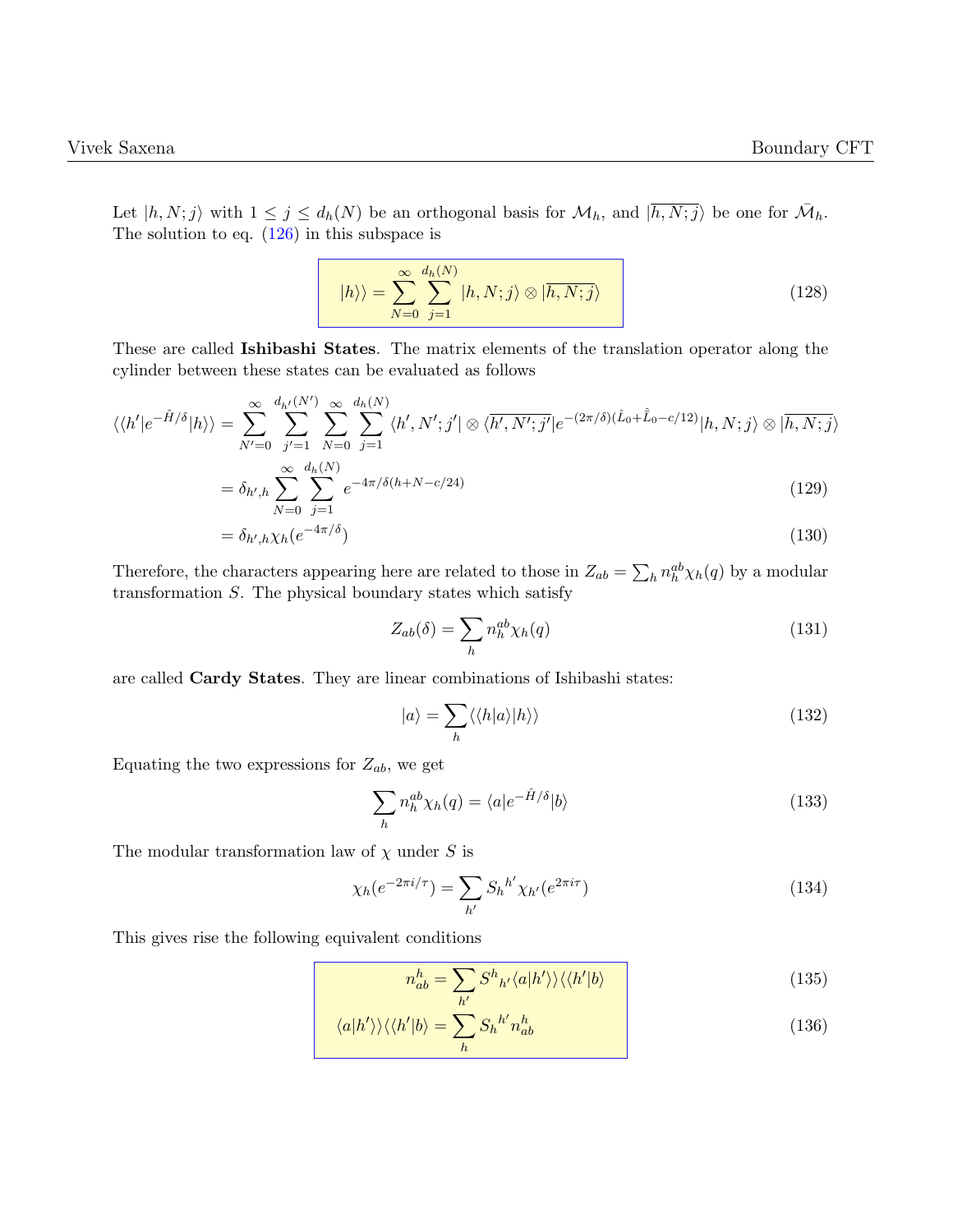known as Cardy Conditions. The first Cardy condition states that the right hand side of eq. [\(135\)](#page-34-0) should give a non-negative integer, and the second one states that the right hand side of eq.  $(136)$  should factorize in a and b. These conditions impose very nontrivial constraints on the allowed boundary states and their operator content.

For a diagonal CFT, a complete solution to the Cardy conditions can be found. First of all, it can be shown that elements of the form  $S_0^h$  of the matrix S are nonnegative. This allows us to define a boundary state

$$
|\tilde{O}\rangle = \sum_{h} (S_0^h)^{1/2} |h\rangle\rangle, \quad \text{with } \langle\langle h|\tilde{O}\rangle = \sqrt{S_0^h} \tag{137}
$$

and a corresponding boundary condition such that

$$
n_{00}^h = \delta_{h,0} \tag{138}
$$

For each  $h' \neq 0$ , we can then define a boundary state

$$
\langle \langle h|\tilde{h}'\rangle = \frac{S_{h'}{}^{h}}{\sqrt{S_0^h}}\tag{139}
$$

From the first Cardy condition, we get  $n_{h',0}^h = \delta_{h',h}$ . So for each allowed h' in the torus partition function, there exists a boundary state  $|\tilde{h}'\rangle$  which satisfies the Cardy conditions.

The other requirement is that

$$
n_{h',h''}^h = \sum_{l} \frac{S_l^h S_{h'}^l S_{h''}^l}{S_0^l} \tag{140}
$$

should be a non-negative integer. It turns out that the right hand side is precisely what appears in the Verlinde formula that follows from the consistency of the CFT on the torus. The Verlinde formula tells us that the right hand side is equal to the fusion algebra coefficient  $N_{h',h''}^h$ . As these are non-negative integers, it follows that so are  $n_{h',h''}^h$ .

<span id="page-35-0"></span>Based on these arguments, we infer that for the diagonal CFTs, there is a bijection between the allowed primary fields t the bulk CFT and the allowed conformally invariant boundary conditions. As the minimal models have a finite number of such primary fields, this correspondence can be traced explicitly.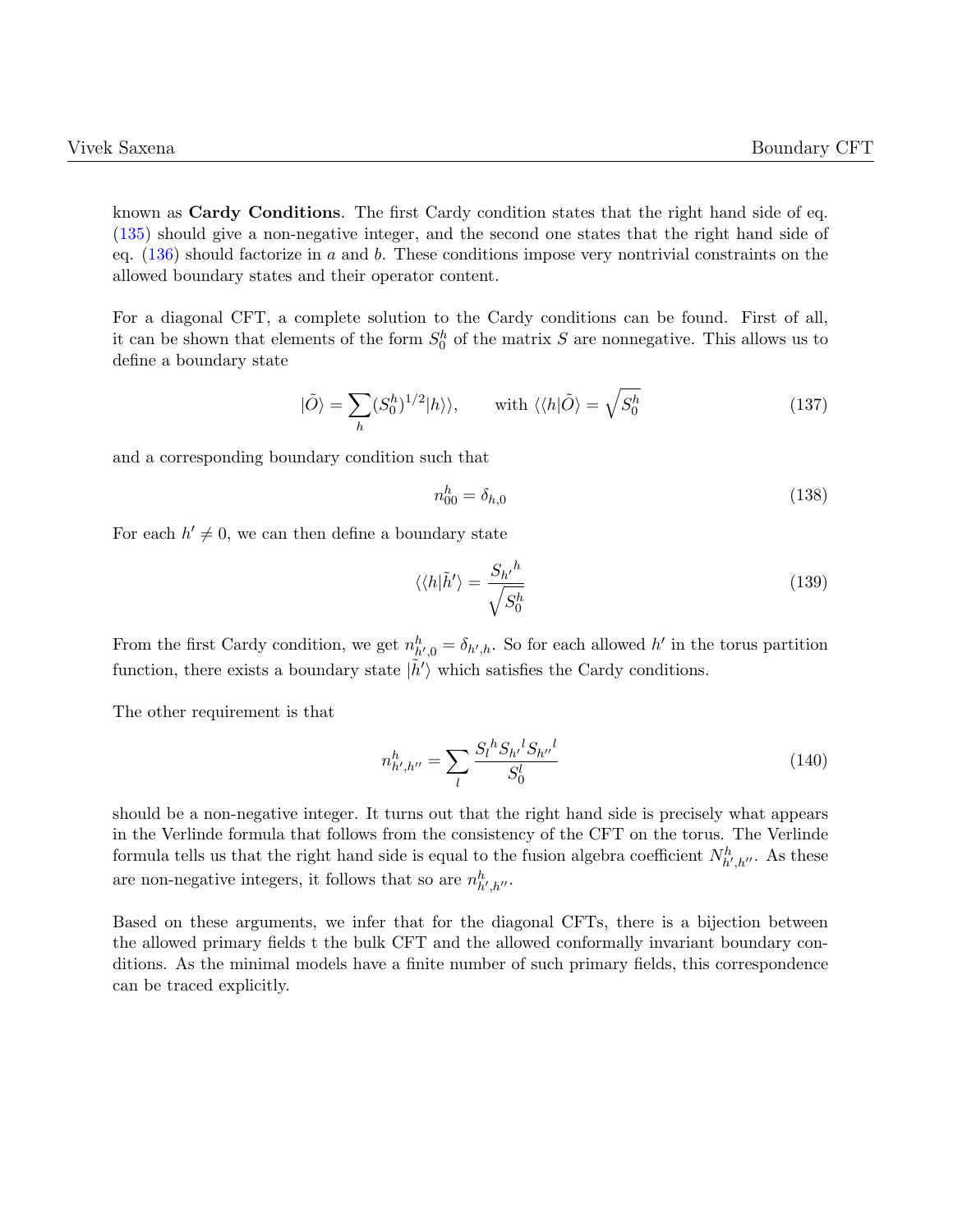### 10 Boundary State Formalism for the 2D Ising Model

For minimal models, the modular matrix has a nice explicit form with elements given by

$$
S_{rs;\rho\sigma} = 2\sqrt{\frac{2}{pp'}}(-1)^{1+s\rho+r\sigma}\sin\left(\pi\frac{p}{p'}r\rho\right)\sin\left(\pi\frac{p'}{p}s\sigma\right)
$$
(141)

Here  $\rho$ ,  $\sigma$  are the matrix indices and  $(r, s)$  are of course fixed for a particular minimal model under consideration. As a matrix,  $S^2 = 1$ .

For the 2D Ising Model  $\mathcal{M}(4, 3)$ , the primary fields are

- 1. I: the identity operator (weight 0),
- 2.  $\varepsilon$ : the energy field (weight  $1/2$ ),
- 3.  $\sigma$ : the spin field (weight 1/16),

and the modular matrix  $S$  is given by

$$
S = \begin{pmatrix} 1/2 & 1/2 & 1/\sqrt{2} \\ 1/2 & 1/2 & -1/\sqrt{2} \\ 1/\sqrt{2} & -1/\sqrt{2} & 0 \end{pmatrix}
$$
 (142)

The number of possible conformally invariant boundary conditions equals the number of admissible boundary states. The three possible boundary conditions are: fix the boundary spins at  $+1$ , −1 or let them be free. The boundary states are

$$
|\tilde{0}\rangle = \frac{1}{\sqrt{2}}|0\rangle + \frac{1}{\sqrt{2}}|\varepsilon\rangle + \frac{1}{2^{1/4}}|\sigma\rangle
$$
\n(143)

$$
=\frac{1}{\sqrt{2}}|0\rangle\rangle+\frac{1}{\sqrt{2}}\left|\frac{1}{2}\right\rangle\bigg\rangle+\frac{1}{2^{1/4}}\left|\frac{1}{16}\right\rangle\bigg\rangle\tag{144}
$$

$$
\left|\frac{\tilde{1}}{2}\right\rangle = \frac{1}{\sqrt{2}}|0\rangle + \frac{1}{\sqrt{2}}|\varepsilon\rangle - \frac{1}{2^{1/4}}|\sigma\rangle\tag{145}
$$

$$
=\frac{1}{\sqrt{2}}|0\rangle\rangle+\frac{1}{\sqrt{2}}\left|\frac{1}{2}\right\rangle\rangle-\frac{1}{2^{1/4}}\left|\frac{1}{16}\right\rangle\rangle\tag{146}
$$

$$
\left|\frac{\tilde{1}}{16}\right\rangle = |0\rangle - |\varepsilon\rangle \tag{147}
$$

$$
=|0\rangle\rangle - \left|\frac{1}{2}\right\rangle \tag{148}
$$

The first two states differ in the sign of the state associated with the odd operator  $\sigma$ . Therefore they correspond to the two types of fixed boundary conditions. The third state represents free